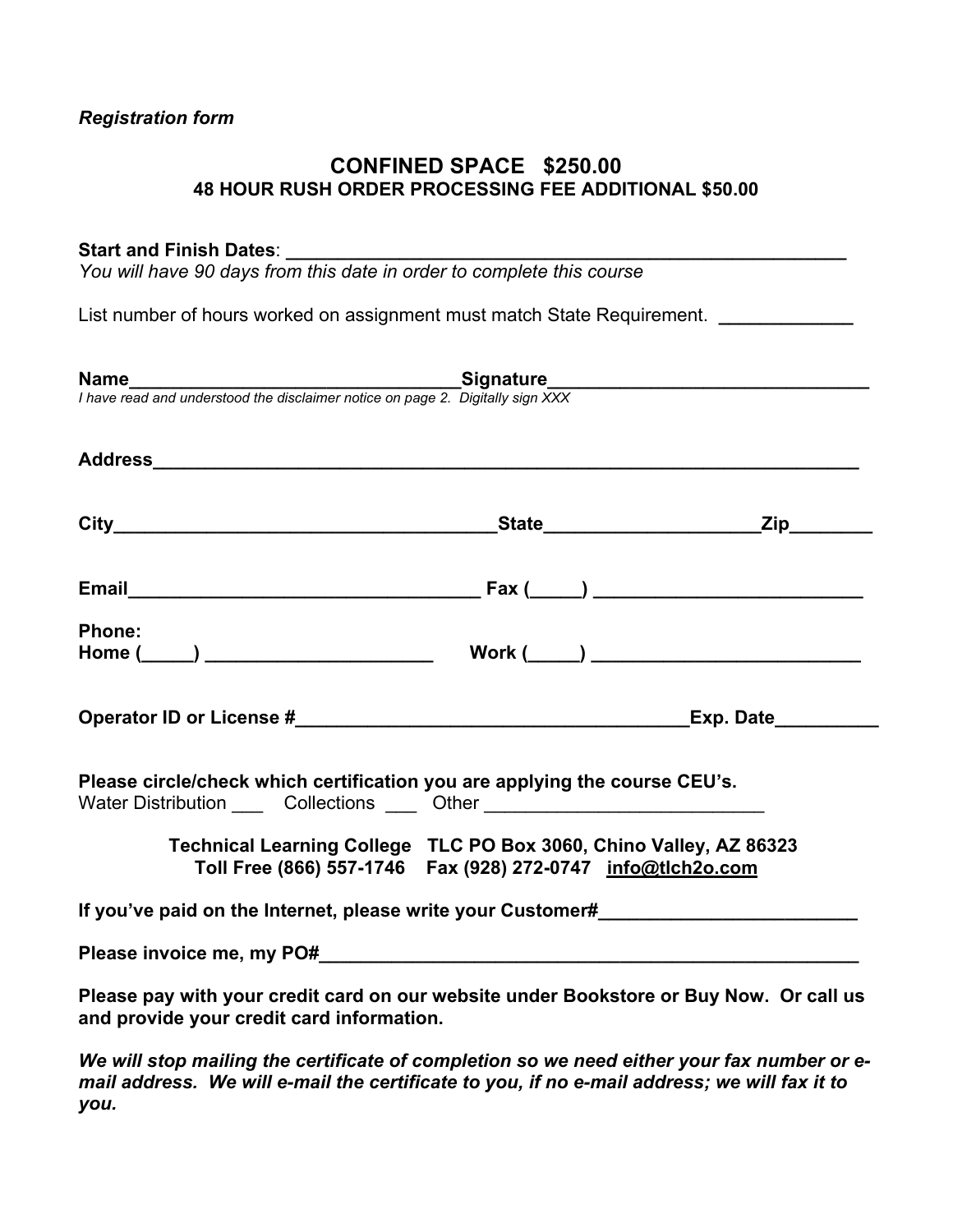#### **DISCLAIMER NOTICE**

I understand that it is my responsibility to ensure that this CEU course is either approved or accepted in my State for CEU credit. I understand State laws and rules change on a frequent basis and I believe this course is currently accepted in my State for CEU or contact hour credit, if it is not, I will not hold Technical Learning College responsible. I also understand that this type of study program deals with dangerous conditions and that I will not hold Technical Learning College, Technical Learning Consultants, Inc. (TLC) liable for any errors or omissions or advice contained in this CEU education training course or for any violation or injury or neglect or damage caused by this CEU education training or course material suggestion or error. I will call or contact TLC if I need help or assistance and double-check to ensure my registration page and assignment has been received and graded.

**State Approval Listing Link**, check to see if your State accepts or has pre-approved this course. Not all States are listed. Not all courses are listed. If the course is not accepted for CEU credit, we will give you the course free if you ask your State to accept it for credit.

**Professional Engineers**; Most states will accept our courses for credit but we do not officially list the States or Agencies. Please check your State for approval.

### **State Approval Listing URL…**

*<http://www.tlch2o.com/downloads/PDF/CEU%20State%20Approvals.pdf>*

*You can obtain a printed version of the course manual from TLC for an additional \$169.95 plus shipping charges.* 

#### **AFFIDAVIT OF EXAM COMPLETION**

I affirm that I personally completed the entire text of the course. I also affirm that I completed the exam without assistance from any outside source. I understand that it is my responsibility to file or maintain my certificate of completion as required by the state or by the designation organization.

#### **Grading Information**

In order to maintain the integrity of our courses we do not distribute test scores, percentages or questions missed. Our exams are based upon pass/fail criteria with the benchmark for successful completion set at 70%. Once you pass the exam, your record will reflect a successful completion and a certificate will be issued to you.

#### **Rush Grading Service**

If you need this assignment graded and the results mailed to you within a 48-hour period, prepare to pay an additional rush service handling fee of \$50.00. This fee may not cover postage costs. If you need this service, simply write RUSH on the top of your Registration Form. We will place you in the front of the grading and processing line.

For security purposes, please fax or e-mail a copy of your driver's license and always call us to confirm we've received your assignment and to confirm your identity.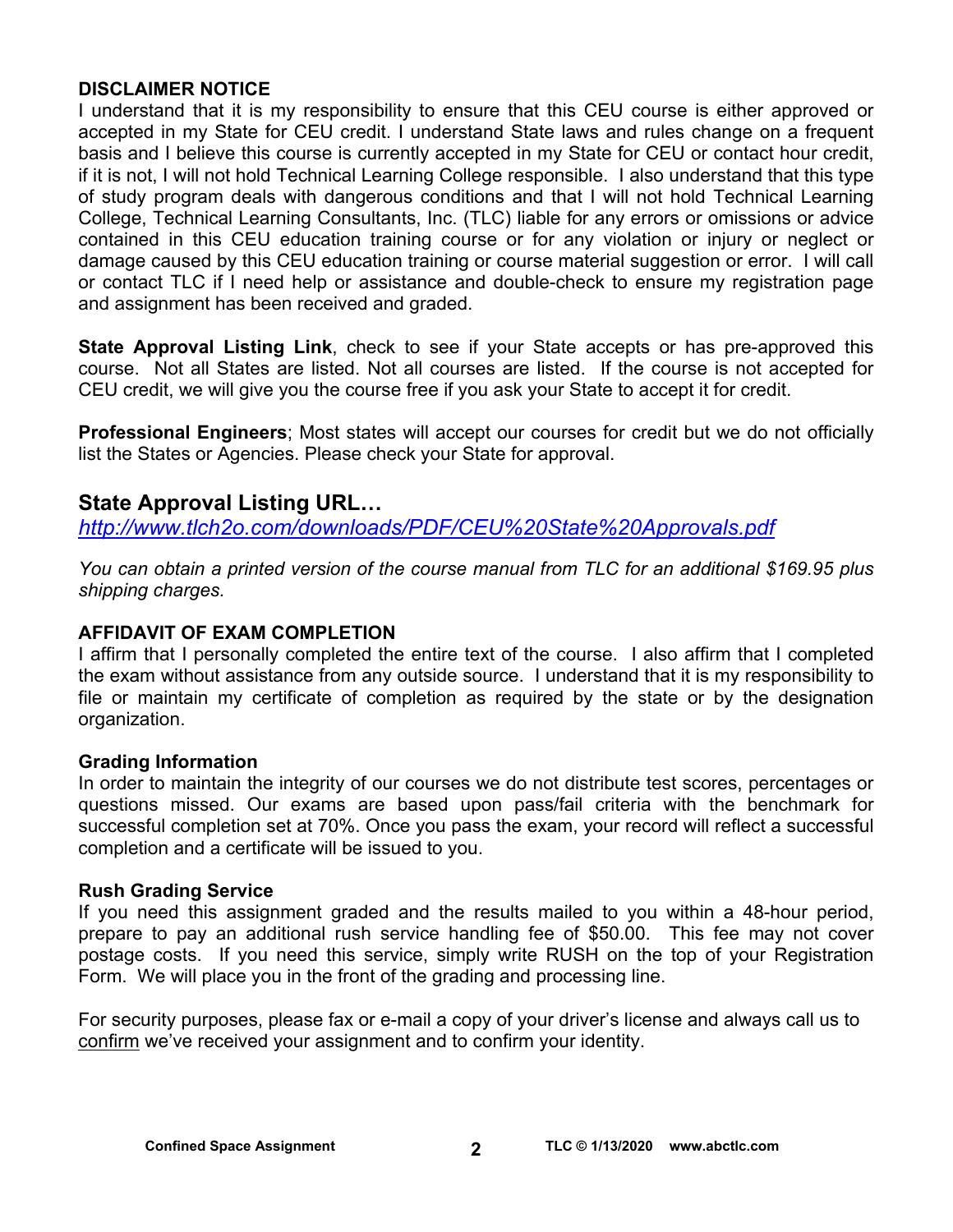### **CERTIFICATION OF COURSE PROCTOR**

Technical Learning College requires that our students who takes a correspondence or home study program course must pass a proctored course reading, quiz and final examination. The proctor must complete and provide to the school a certification form approved by the commission for each examination administered by the proctor.

**Instructions**. When a student completes the course work, fill out the blanks in this section and provide the form to the proctor with the examination.

Name of Course:  $\blacksquare$ 

Name of Licensee:

**Instructions to Proctor**. After an examination is administered, complete and return this certification and examination to the school in a sealed exam packet or in pdf format.

I certify that:

- 1. I am a disinterested third party in the administration of this examination. I am not related by blood, marriage or any other relationship to the licensee which would influence me from properly administering the examination.
- 2. The licensee showed me positive photo identification prior to completing the examination.
- 3. The enclosed examination was administered under my supervision on . The licensee received no assistance and had no access to books, notes or reference material.
- 4. I have not permitted the examination to be compromised, copied, or recorded in any way or by any method.
- 5. Provide an estimate of the amount of time the student took to complete the assignment.

Time to complete the entire course and final exam. \_\_\_\_\_\_\_\_\_\_\_\_\_\_\_\_\_\_\_\_\_\_\_\_\_\_\_\_\_

Notation of any problem or concerns:

Name and Telephone of Proctor (please print):

Signature of Proctor

 $\overline{a}$ 

 $\overline{a}$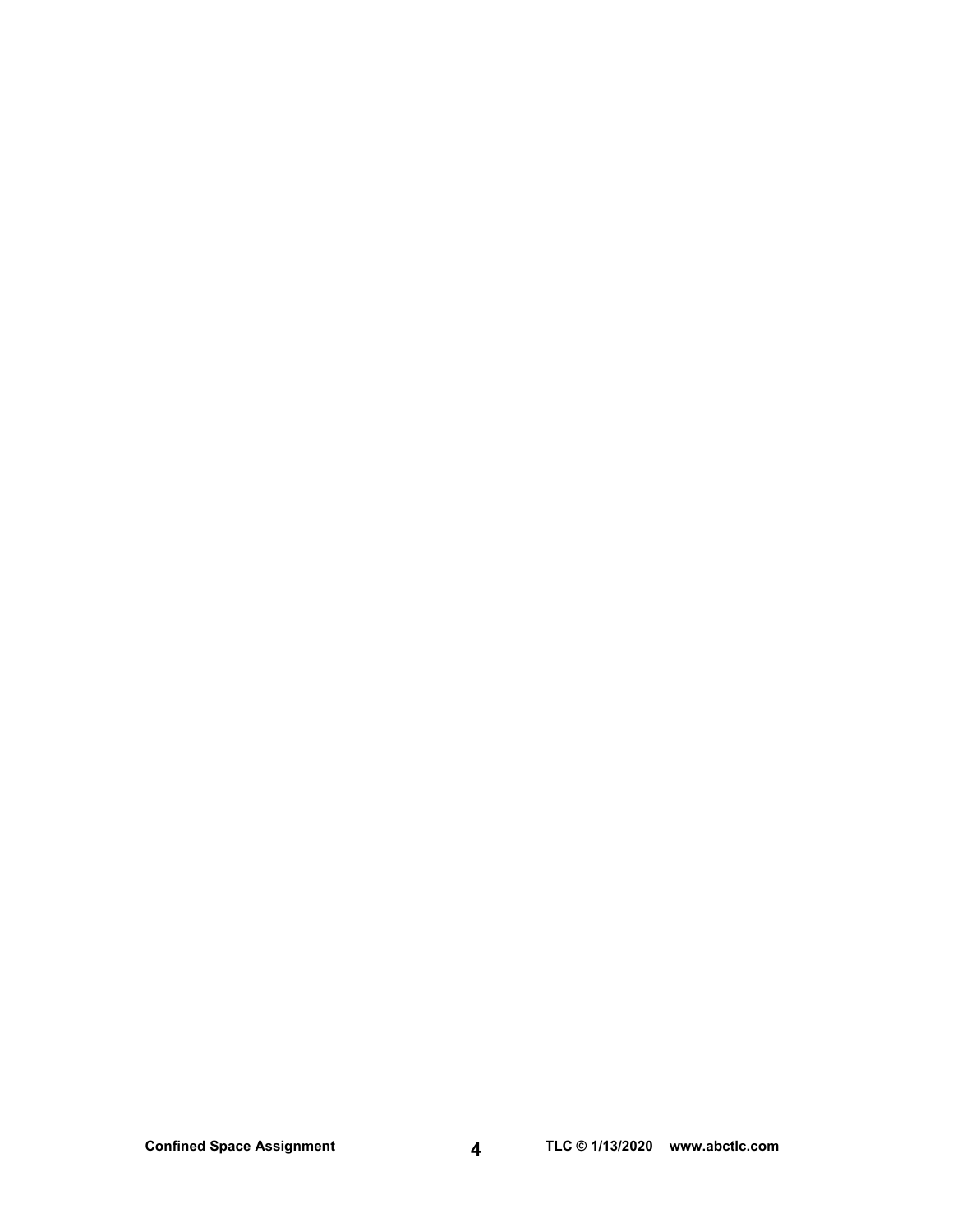# **Confined Space Answer Key**

| Phone <u>_______________</u> ____________                                                                                                           |
|-----------------------------------------------------------------------------------------------------------------------------------------------------|
| Did you check with your State agency to ensure this course is accepted for credit?<br>No refunds.                                                   |
| You are responsible to ensure this course is accepted for credit. No refunds.<br>Method of Course acceptance confirmation. Please fill this section |
| Website __ Telephone Call ___ Email ____ Spoke to ______________________________                                                                    |
| Did you receive the approval number, if applicable? ____________________________                                                                    |
| What is the course approval number, if applicable?                                                                                                  |

*You can electronically complete this assignment in Adobe Acrobat DC.* 

Please Circle, Bold, Underline or X, one answer per question. A **felt tipped pen** works best.

| <b>Confined Space Assignment</b> |             | 5 | TLC © 1/13/2020 | www.abctlc.com |
|----------------------------------|-------------|---|-----------------|----------------|
| 19. A B C D                      | 38. A B C D |   | 57. A B C D     | 76. A B        |
| 18.A B C D                       | 37. A B C D |   | 56. A B C D     | 75. A B        |
| 17. A B C D                      | 36. A B C D |   | 55. A B C D     | 74. AB         |
| 16.ABCD                          | 35. A B C D |   | 54. A B         | 73. A B C D    |
| 15.A B C D                       | 34. A B C D |   | 53. A B C D     | 72. A B C D    |
| 14. A B C D                      | 33. A B C D |   | 52. A B C D     | 71. A B C D    |
| 13.A B C D                       | 32. A B C D |   | 51. A B         | 70. A B C D    |
| 12.ABCD                          | 31. A B C D |   | 50. A B C D     | 69. A B C D    |
| 11.ABCD                          | 30. A B C D |   | 49. A B C D     | 68. A B C D    |
| 10.ABCD                          | 29. A B C D |   | 48. A B C D     | 67. A B C D    |
| 9. ABCD                          | 28. A B C D |   | 47. A B         | 66. A B C D    |
| 8. ABCD                          | 27. A B C D |   | 46. A B C D     | 65. A B C D    |
| 7. ABCD                          | 26. A B C D |   | 45. A B C D     | 64. A B C D    |
| 6. ABCD                          | 25. A B C D |   | 44. A B C D     | 63. A B C D    |
| 5. A B C D                       | 24. A B     |   | 43. A B C D     | 62. A B C D    |
| 4. ABCD                          | 23. A B C D |   | 42. A B         | 61. A B C D    |
| 3. ABCD                          | 22. A B C D |   | 41. A B C D     | 60. A B C D    |
| 2. ABCD                          | 21. A B C D |   | 40. A B C D     | 59. A B C D    |
| 1. A B                           | 20. A B C D |   | 39. A B C D     | 58. A B C D    |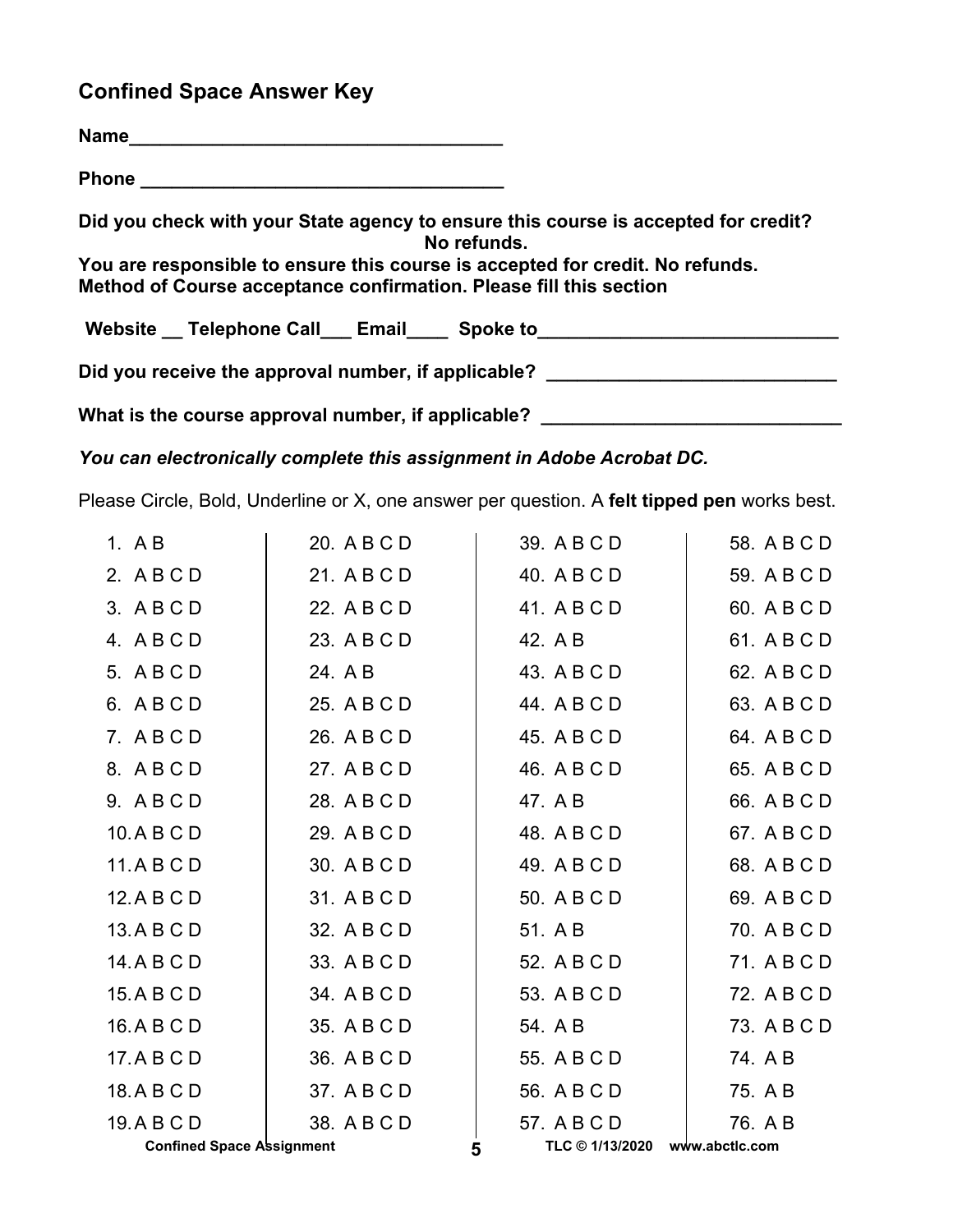|          | 77. ABCD                         | 110. A B |              |   | 143. A B C D    |                | 176. A B C D |
|----------|----------------------------------|----------|--------------|---|-----------------|----------------|--------------|
|          | 78. A B C D                      | 111. AB  |              |   | 144. ABCD       |                | 177. A B C D |
|          | 79. AB                           | 112. A B |              |   | 145. A B C D    |                | 178. A B C D |
|          | 80. AB                           |          | 113. ABCD    |   | 146. AB         |                | 179. ABCD    |
|          | 81. AB                           |          | 114. ABCD    |   | 147. A B        |                | 180. A B C D |
|          | 82. A B C D                      |          | 115. ABCD    |   | 148. AB         |                | 181. ABCD    |
|          | 83. A B C D                      |          | 116. A B C D |   | 149. A B C D    |                | 182. A B C D |
|          | 84. ABCD                         | 117. A B |              |   | 150. A B C D    |                | 183. A B C D |
|          | 85. A B C D                      | 118. AB  |              |   | 151. ABCD       |                | 184. A B C D |
|          | 86. AB                           |          | 119. ABCD    |   | 152. A B        |                | 185. A B C D |
|          | 87. A B C D                      |          | 120. A B C D |   | 153. A B        |                | 186. A B C D |
|          | 88. AB                           |          | 121. A B C D |   | 154. AB         |                | 187. A B C D |
|          | 89. AB                           |          | 122. A B C D |   | 155. A B        |                | 188. A B C D |
|          | 90. A B                          | 123. AB  |              |   | 156. A B C D    |                | 189. A B C D |
|          | 91. AB                           | 124. A B |              |   | 157. A B C D    |                | 190. A B C D |
|          | 92. A B                          |          | 125. A B C D |   | 158. A B C D    |                | 191. A B C D |
|          | 93. A B C D                      |          | 126. A B C D |   | 159. ABCD       |                | 192. A B C D |
| 94.      | ABCD                             |          | 127. ABCD    |   | 160. A B        |                | 193. A B C D |
|          | 95. A B C D                      |          | 128. A B C D |   | 161. A B        |                | 194. A B C D |
|          | 96. A B C D                      |          | 129. A B C D |   | 162. A B C D    | 195. A B       |              |
|          | 97. A B C D                      |          | 130. A B C D |   | 163. A B        |                | 196. A B C D |
|          | 98. ABCD                         | 131. A B |              |   | 164. A B C D    |                | 197. ABCD    |
|          | 99. ABCD                         |          | 132. A B C D |   | 165. A B C D    |                | 198. A B C D |
| 100. A B |                                  |          | 133. ABCD    |   | 166. A B C D    |                | 199. A B C D |
|          | 101. ABCD                        |          | 134. A B C D |   | 167. A B C D    | 200. A B       |              |
| 102. AB  |                                  | 135. AB  |              |   | 168. A B C D    |                | 201. ABCD    |
| 103. AB  |                                  |          | 136. A B C D |   | 169. ABCD       |                | 202. A B C D |
|          | 104. ABCD                        |          | 137. ABCD    |   | 170. ABCD       |                | 203. A B C D |
| 105. AB  |                                  | 138. AB  |              |   | 171. AB         |                | 204. A B C D |
|          | 106. A B C D                     |          | 139. A B C D |   | 172. AB         |                | 205. A B C D |
|          | 107. ABCD                        |          | 140. A B C D |   | 173. ABCD       |                | 206. A B C D |
|          | 108. A B C D                     |          | 141. ABCD    |   | 174. ABCD       |                | 207. A B C D |
| 109. AB  |                                  |          | 142. A B C D |   | 175. ABCD       |                | 208. A B C D |
|          | <b>Confined Space Assignment</b> |          |              | 6 | TLC © 1/13/2020 | www.abctlc.com |              |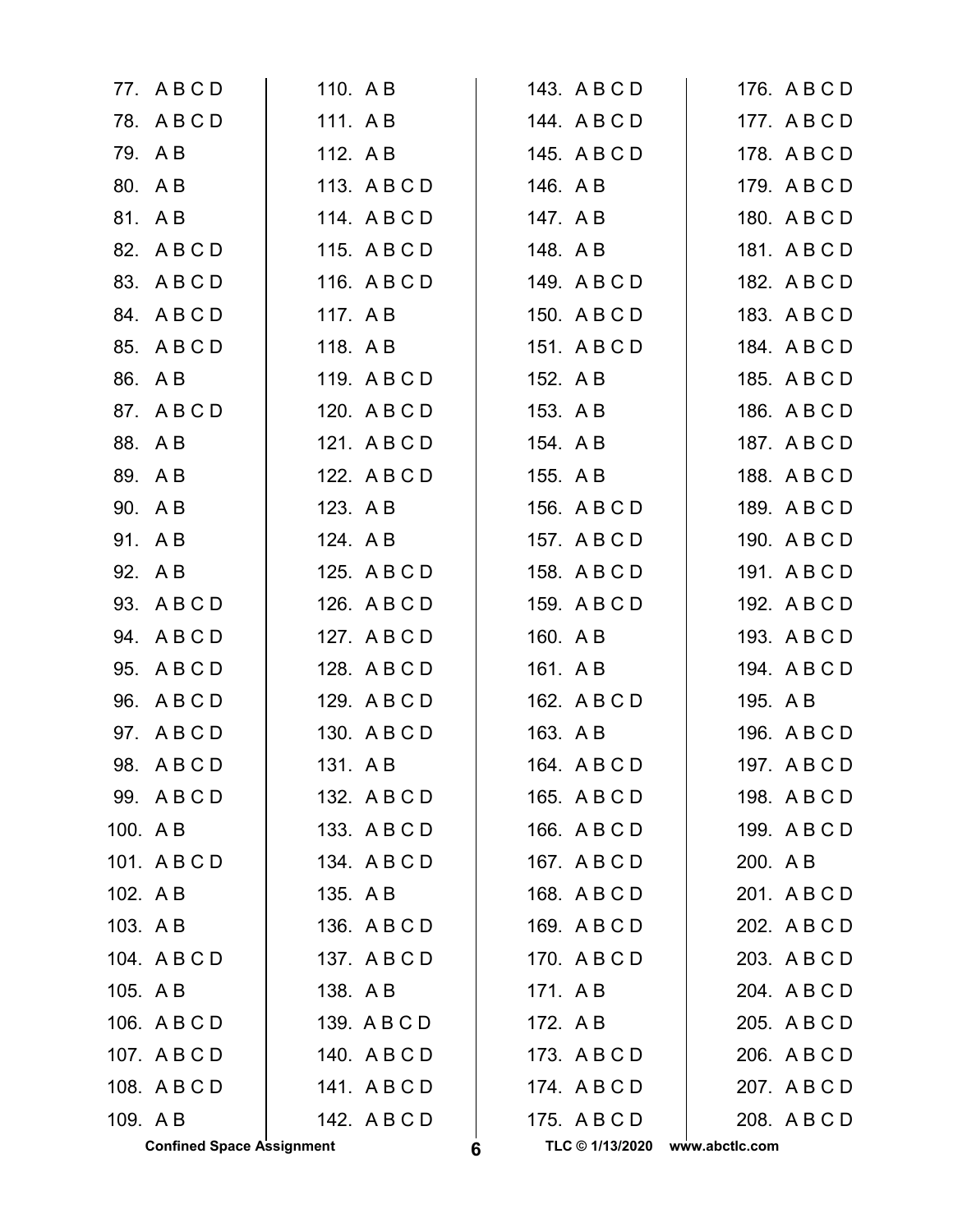|          | <b>Confined Space Assignment</b> |          |              | 7 | TLC © 1/13/2020 | www.abctlc.com |          |              |
|----------|----------------------------------|----------|--------------|---|-----------------|----------------|----------|--------------|
|          | 241. ABCD                        |          | 274. ABCD    |   | 307. ABCD       |                |          | 340. A B C D |
|          | 240. ABCD                        |          | 273. ABCD    |   | 306. A B        |                |          | 339. A B C D |
|          | 239. A B C D                     | 272. A B |              |   | 305. A B        |                |          | 338. A B C D |
|          | 238. A B C D                     |          | 271. ABCD    |   | 304. A B C D    |                |          | 337. A B C D |
|          | 237. ABCD                        | 270. AB  |              |   | 303. A B C D    |                |          | 336. A B C D |
|          | 236. A B C D                     |          | 269. A B C D |   | 302. A B C D    |                |          | 335. A B C D |
|          | 235. A B C D                     |          | 268. A B C D |   | 301. A B C D    |                |          | 334. ABCD    |
|          | 234. A B C D                     |          | 267. ABCD    |   | 300. A B C D    |                |          | 333. A B C D |
|          | 233. A B C D                     |          | 266. A B C D |   | 299. A B C D    |                |          | 332. A B C D |
|          | 232. A B C D                     |          | 265. A B C D |   | 298. ABCD       |                |          | 331. ABCD    |
|          | 231. ABCD                        |          | 264. A B C D |   | 297. ABCD       |                | 330. A B |              |
|          | 230. A B C D                     |          | 263. A B C D |   | 296. A B C D    |                |          | 329. A B C D |
|          | 229. A B C D                     |          | 262. A B C D |   | 295. A B C D    |                |          | 328. A B C D |
|          | 228. A B C D                     |          | 261. ABCD    |   | 294. A B C D    |                |          | 327. A B C D |
| 227. A B |                                  |          | 260. A B C D |   | 293. A B C D    |                |          | 326. A B C D |
| 226. A B |                                  |          | 259. A B C D |   | 292. A B C D    |                | 325. A B |              |
|          | 225. A B C D                     |          | 258. A B C D |   | 291. A B C D    |                |          | 324. A B C D |
| 224. A B |                                  | 257. A B |              |   | 290. A B C D    |                |          | 323. A B C D |
| 223. A B |                                  |          | 256. A B C D |   | 289. A B C D    |                |          | 322. A B C D |
|          | 222. A B C D                     |          | 255. A B C D |   | 288. A B C D    |                |          | 321. A B C D |
|          | 221. ABCD                        |          | 254. A B C D |   | 287. A B C D    |                |          | 320. A B C D |
|          | 220. A B C D                     |          | 253. A B C D |   | 286. A B C D    |                |          | 319. A B C D |
|          | 219. A B C D                     |          | 252. A B C D |   | 285. A B C D    |                |          | 318. A B C D |
| 218. AB  |                                  |          | 251. ABCD    |   | 284. A B C D    |                |          | 317. A B C D |
|          | 217. ABCD                        |          | 250. A B C D |   | 283. A B C D    |                |          | 316. A B C D |
|          | 216. A B C D                     |          | 249. A B C D |   | 282. A B C D    |                |          | 315. A B C D |
|          | 215. A B C D                     |          | 248. A B     |   | 281. A B C D    |                |          | 314. A B C D |
|          | 214. A B C D                     |          | 247. A B C D |   | 280. A B C D    |                |          | 313. A B C D |
|          | 213. A B C D                     |          | 246. A B C D |   | 279. A B C D    |                | 312. A B |              |
|          | 212. A B C D                     |          | 245. A B     |   | 278. A B C D    |                |          | 311. ABCD    |
|          | 211. ABCD                        |          | 244. A B C D |   | 277. ABCD       |                |          | 310. A B C D |
|          | 210. ABCD                        |          | 243. A B C D |   | 276. A B C D    |                |          | 309. A B C D |
|          | 209. A B C D                     |          | 242. A B C D |   | 275. A B C D    |                | 308. A B |              |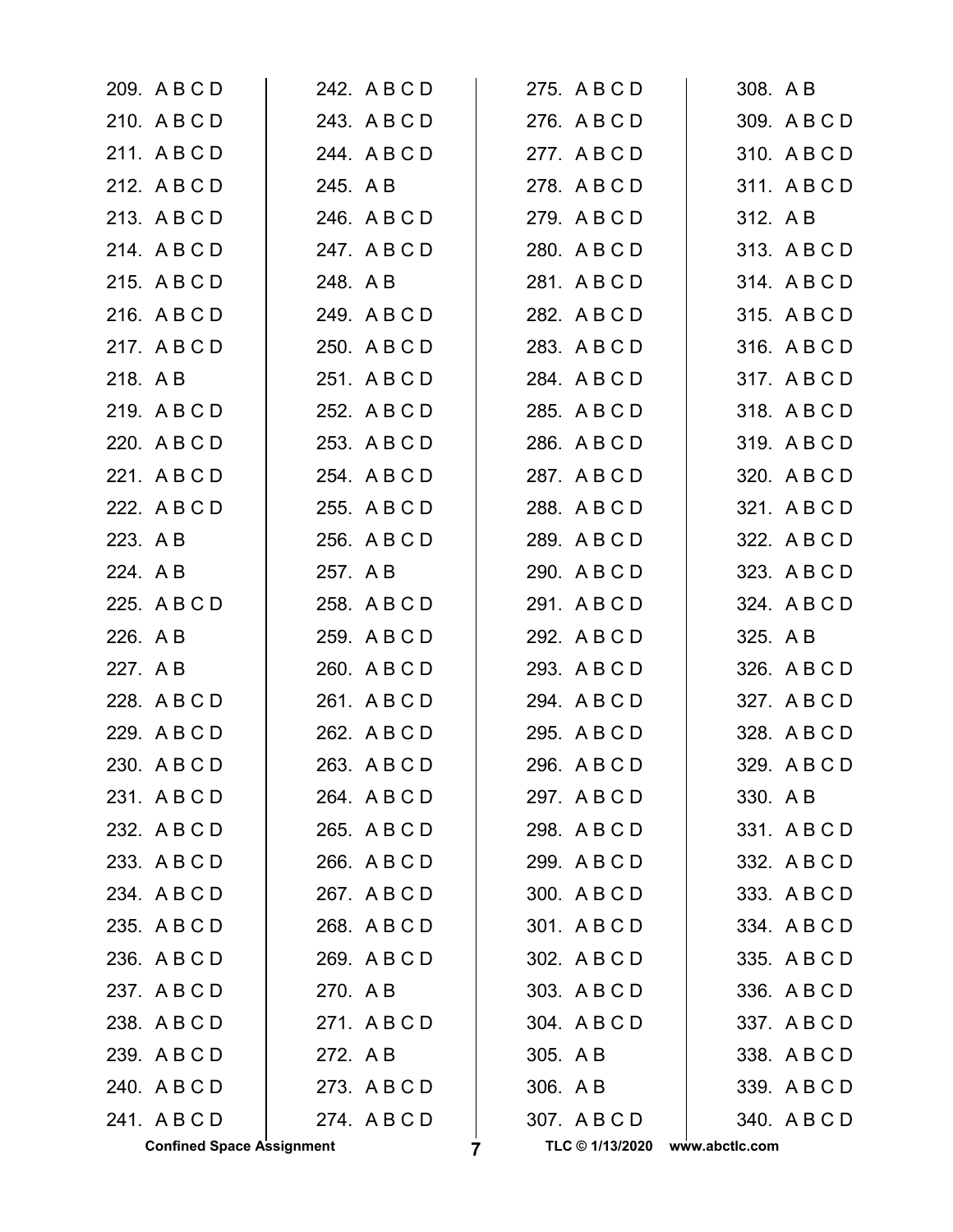| 341. A B C D | 356. A B C D | 371. ABCD    | 386. A B C D |
|--------------|--------------|--------------|--------------|
| 342. A B C D | 357. A B C D | 372. A B C D | 387. A B C D |
| 343. A B C D | 358. A B C D | 373. A B C D | 388. A B C D |
| 344. A B C D | 359. A B C D | 374. A B C D | 389. A B C D |
| 345. A B C D | 360. A B C D | 375. A B C D | 390. A B C D |
| 346. A B C D | 361. A B C D | 376. A B C D | 391. A B C D |
| 347. A B C D | 362. A B     | 377. A B C D | 392. A B C D |
| 348. ABCD    | 363. A B C D | 378. A B C D | 393. A B C D |
| 349. A B C D | 364. A B C D | 379. A B C D | 394. A B C D |
| 350. A B C D | 365. A B C D | 380. A B C D | 395. A B C D |
| 351. A B C D | 366. A B C D | 381. ABCD    | 396. A B C D |
| 352. A B C D | 367. A B C D | 382. A B C D | 397. A B C D |
| 353. A B C D | 368. A B     | 383. A B C D | 398. A B C D |
| 354. A B C D | 369. A B C D | 384. A B C D | 399. A B C D |
| 355. A B C D | 370. A B C D | 385. A B C D | 400. A B C D |
|              |              |              |              |

**Amount of Time for Course Completion – How many hours you spent on course?** 

**Must match State Hour Requirement \_\_\_\_\_\_\_\_\_\_ (Hours)** 

*I understand that I am 100 percent responsible to ensure that TLC receives the Assignment and Registration Key and that it is accepted for credit by my State or Providence. I understand that TLC has a zero tolerance towards not following their rules, cheating or hostility towards staff or instructors. I need to complete the entire assignment for credit. There is no credit for partial assignment completion. My exam was proctored. I will contact TLC if I do not hear back from them within 2 days of assignment submission. I will forfeit my purchase costs and will not receive credit or a refund if I do not abide with TLC's rules. I will not hold TLC liable for any confined space injury or death.* 

**Please Sign that you understand and will abide with TLC's Rules.** 

# **\_\_\_\_\_\_\_\_\_\_\_\_\_\_\_\_\_\_\_\_\_\_\_\_\_\_\_\_\_\_\_\_\_\_\_\_\_\_\_\_\_\_\_\_\_\_\_\_\_\_\_\_\_\_ Signature**

*Please write down any questions you were not able to find the answers or that have errors.*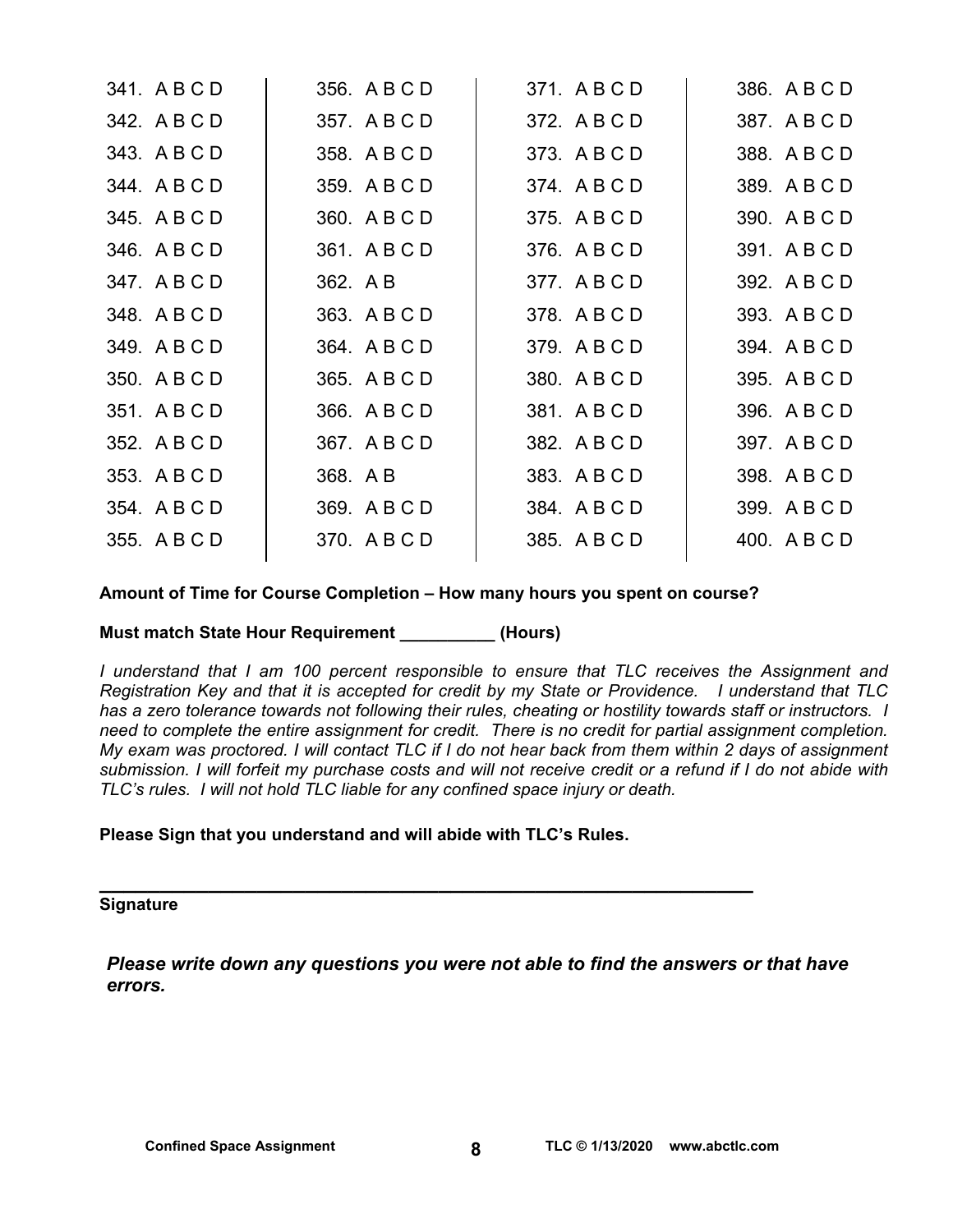### *Please e-mail or fax this survey along with your final exam*

#### **CONFINED SPACE CEU COURSE CUSTOMER SERVICE RESPONSE CARD**

| NAME: 2008 2009 2009 2010 2021 2022 2023 2024 2022 2023 2024 2022 2023 2024 2022 2023 2024 2022 2023 2024 2023                   |  |  |  |  |  |                                                                                                                 |  |
|----------------------------------------------------------------------------------------------------------------------------------|--|--|--|--|--|-----------------------------------------------------------------------------------------------------------------|--|
| E-MAIL 2008 2009 2009 2010 2021 2022 2023 2024 2022 2023 2024 2022 2023 2024 2022 2023 2024 2025 2026 2027 20                    |  |  |  |  |  | PHONE <u>_________</u>                                                                                          |  |
| <b>APPROPRIATE ANSWER IN THE AREA BELOW.</b>                                                                                     |  |  |  |  |  | PLEASE COMPLETE THIS FORM BY CIRCLING THE NUMBER OF THE                                                         |  |
| Please rate the difficulty of your course.<br>Trease rate the difficulty of your course.<br>Very Easy 0 1 2 3 4 5 Very Difficult |  |  |  |  |  |                                                                                                                 |  |
| Please rate the difficulty of the testing process.                                                                               |  |  |  |  |  | Prease rate the difficulty of the testing process.<br>Very Easy     0    1    2    3    4    5   Very Difficult |  |
| Please rate the subject matter on the exam to your actual field or work.<br>Very Similar 0 1 2 3 4 5 Very Different              |  |  |  |  |  |                                                                                                                 |  |
|                                                                                                                                  |  |  |  |  |  |                                                                                                                 |  |
| What would you do to improve the Course?                                                                                         |  |  |  |  |  |                                                                                                                 |  |
|                                                                                                                                  |  |  |  |  |  |                                                                                                                 |  |
|                                                                                                                                  |  |  |  |  |  |                                                                                                                 |  |
|                                                                                                                                  |  |  |  |  |  |                                                                                                                 |  |

Any other concerns or comments.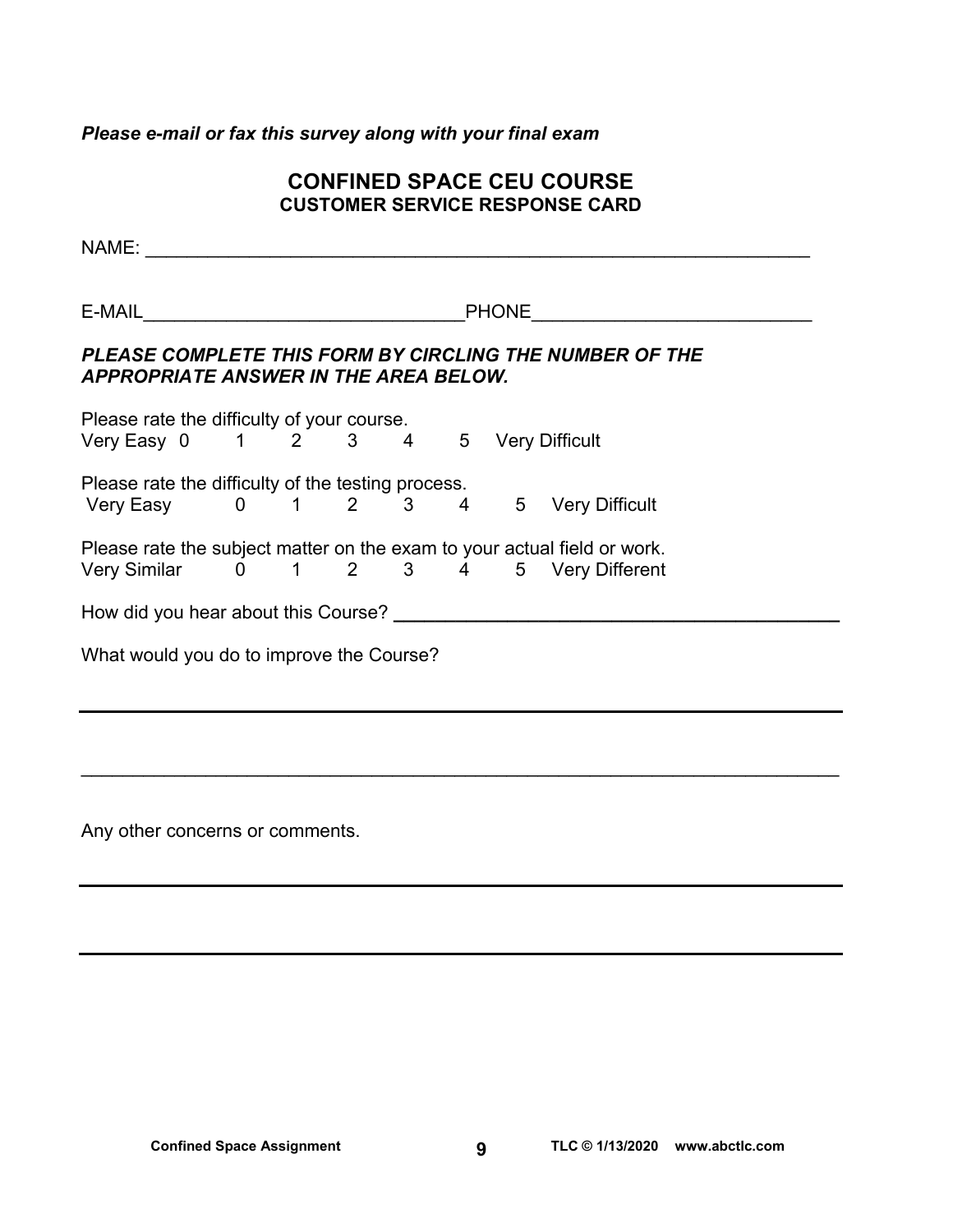### **When Finished with Your Assignment**

#### **REQUIRED DOCUMENTS**

Please scan the **Registration Page, Answer Key, Survey and Driver's License** and email it to [info@TLCH2O.com.](mailto:info@TLCH2O.com) 

#### **IPhone Scanning Instructions**

If you are unable to scan, take a photo of these documents with your **iPhone** and send these photos to TLC, info@TLCH2O.com.

#### **FAX**

If you are unable to scan and email, please fax these to TLC, if you fax, call to confirm that we received your paperwork. **(928) 468-0675** 

#### **Rush Grading Service**

If you need this assignment graded and the results mailed to you within a 48-hour period, prepare to pay an additional rush service handling fee of \$50.00.

*This course contains general OSHA's federal rule requirements. Please be aware that each state implements safety regulations that may be more stringent than OSHA's regulations. Check with your state environmental/health agency for more information. These rules change frequently and are often difficult to interpret and follow. Be careful to be in compliance with your regulatory agencies and do not follow this course for any compliance concerns.*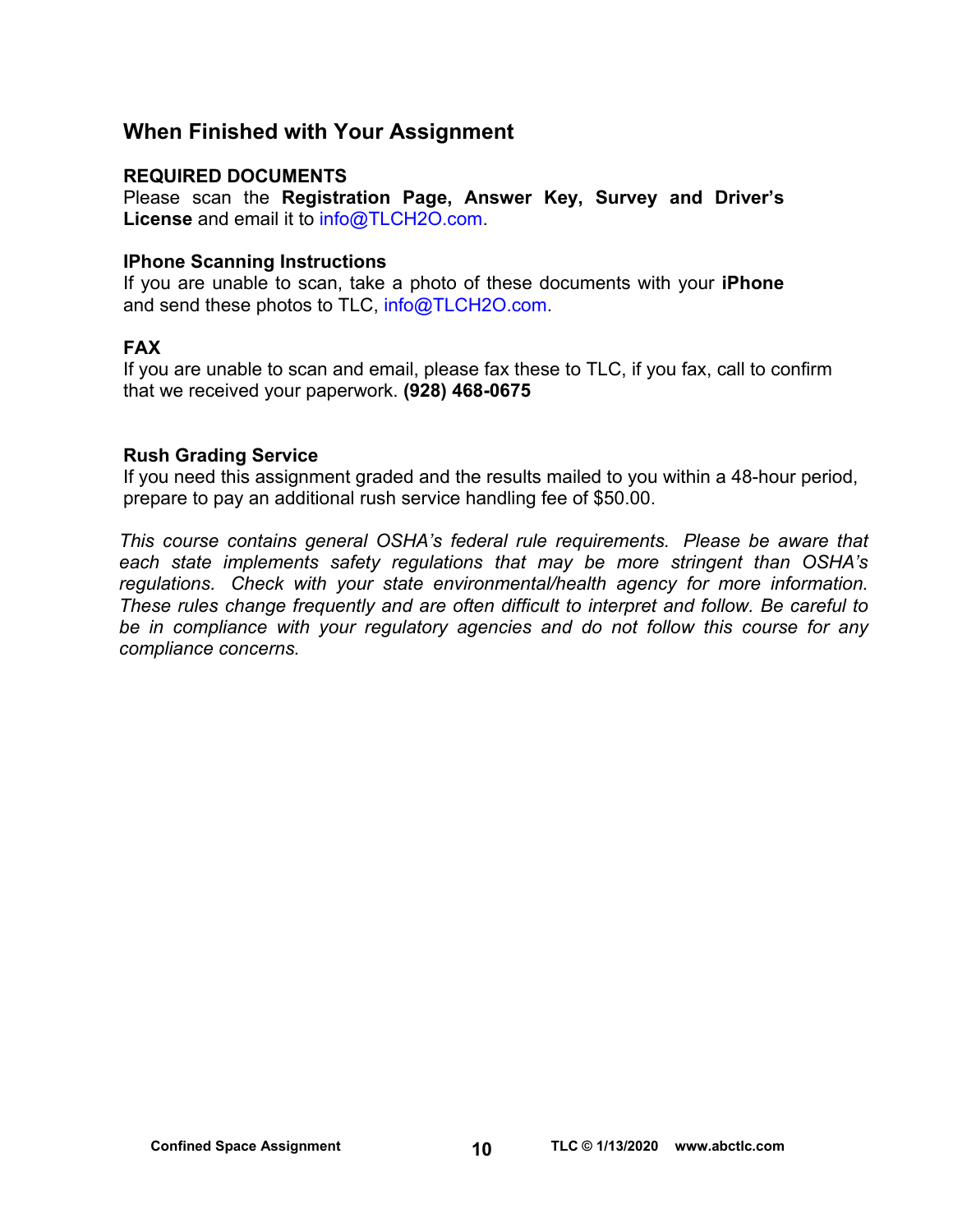### **For Texas TCEQ Wastewater Licensed Operators Important Information**

### **Wastewater/Collections Rule Changes**

#### **Rule Changes and Updates for Domestic Wastewater Systems**

On Nov. 4, 2014, TCEQ commissioners adopted revisions to 30 Texas Administrative Code (TAC), Chapter 217, Design Criteria for Domestic Wastewater Systems, and "re-adopted" previously repealed rules in 30 TAC, Chapter 317, Design Criteria Prior to 2008.

#### *Some of the changes to Chapter 217 include:*

- Adding new definitions and clarifying existing definitions;
- Adding design criteria and approval requirements for rehabilitation of existing infrastructure;
- Adding design criteria for new technologies, including cloth filters and air lift pumps;
- Making changes to reflect modern practices, standards and trends;
- Modifying rule language to improve readability and enforceability; and
- Modifying the design organic loadings and flows for a new wastewater treatment facility.

#### **SUBCHAPTER A: ADMINISTRATIVE REQUIREMENTS §§217.1 - 217.18**

Effective December 4, 2015 §217.1. Applicability. (a) Applicability. (1) This chapter applies to the design, operation, and maintenance of: (A) domestic wastewater treatment facilities that are constructed with plans and specifications received and approved by the executive director after the effective date of the amendments to this chapter; (B) treatment units that are altered, constructed, or re-rated with plans and specifications received and approved by the executive director after the effective date of the amendments to this chapter; (C) collection systems that are constructed with plans and specifications received and approved by the executive director after the effective date of the amendments to this chapter; (D) collection system units that are altered, constructed, or re-rated with plans and specifications received and approved by the executive director after the effective date of the amendments to this chapter; (E) existing domestic wastewater treatment facilities that do not have a current Texas Pollutant Discharge Elimination System permit or a Texas Land Application Permit and are required to have an active wastewater permit; (F) existing wastewater treatment facilities and collection systems that never received approval for plans and specifications from the executive director; and (G) collection system rehabilitation projects covered in §217.56(c) and §217.69 of this title (relating to Trenchless Pipe Installation; and Maintenance, Inspection, and Rehabilitation of the Collection System). (2) Domestic wastewater treatment facilities, treatment units, collection systems, and collection system units with plans and specifications approved by the executive director that were received on or after August 28, 2008 and before the effective date of this chapter must comply with the rules in this chapter, as they existed immediately before the effective date of the amendments to this chapter.

The rules in Texas Commission on Environmental Quality Page 2 Chapter 217 - Design Criteria for Domestic Wastewater Systems effect immediately before the effective date of the amendments to this chapter are continued in effect for that purpose. (3) This chapter does not apply to: (A) the design, installation, operation, or maintenance of domestic wastewater treatment facilities, treatment units, collection systems, or collection system units with plans and specifications that were approved by the executive director on or before August 27, 2008, which are governed by Chapter 317 of this title (relating to Design Criteria Prior to 2008) or design criteria that preceded Chapter 317 of this title; and (B) systems regulated by Chapter 285 of this title (relating to On-Site Sewage Facilities); or collection systems or wastewater treatment facilities that collect, transport, treat,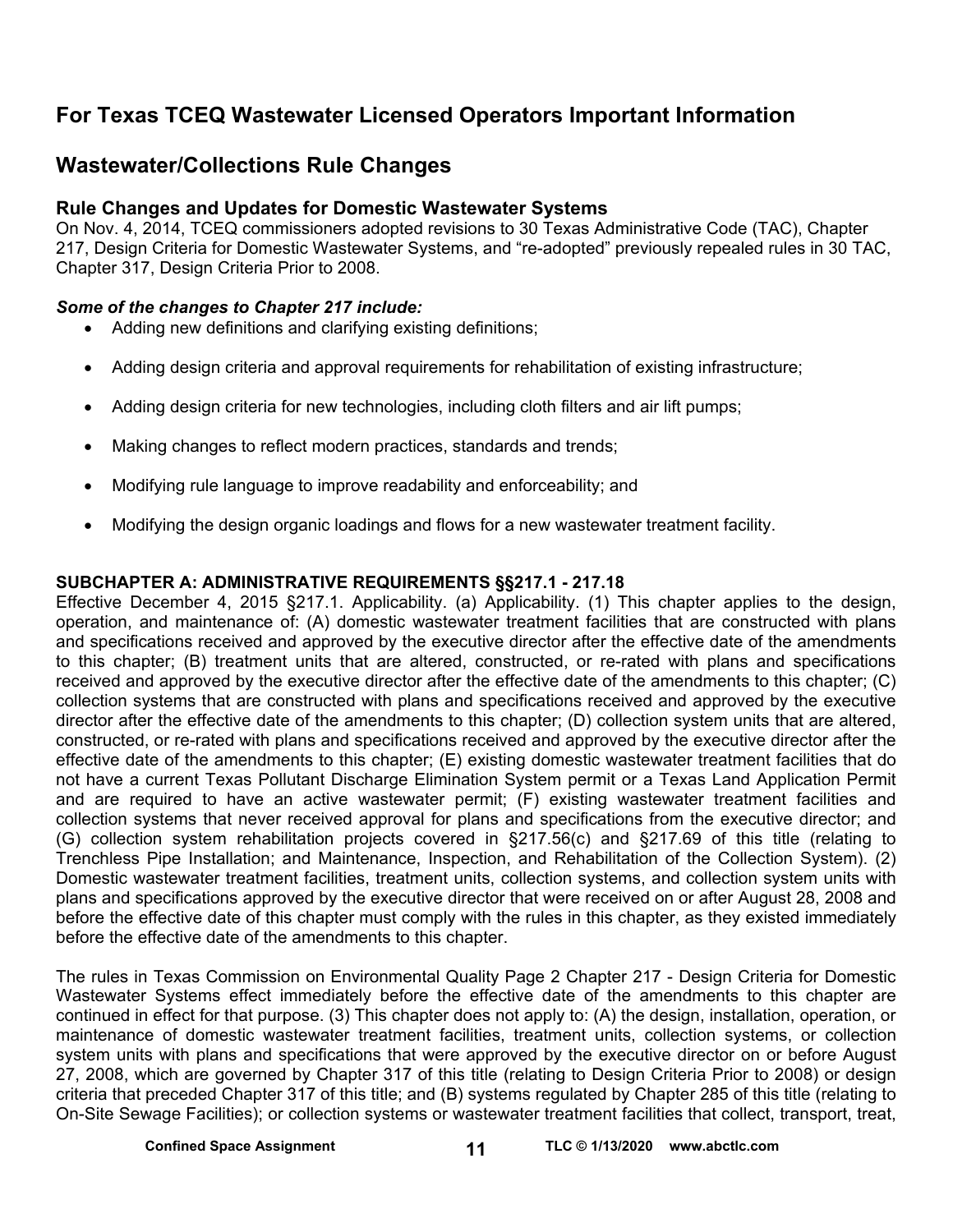or dispose of wastewater that does not have the characteristics of domestic wastewater, although the wastewater may contain domestic wastewater.

(b) The executive director may grant variances from new requirements added by the amendments of this chapter to a person who proposes to construct, alter, or re-rate a collection system or wastewater treatment facility if the plans and specifications for the project are submitted within 180 days after the date the amendments to this chapter are effective, provided the plans and specifications comply with the rules in effect immediately prior to the amendment. Adopted November 4, 2015 Effective December 4, 2015

#### **The link to the rules is available on the TCEQ website at <https://www.tceq.texas.gov/rules/indxpdf.html>**

 $\mathcal{L}_\text{max}$  and  $\mathcal{L}_\text{max}$  and  $\mathcal{L}_\text{max}$  and  $\mathcal{L}_\text{max}$  and  $\mathcal{L}_\text{max}$ 

 $\mathcal{L}_\text{max}$  and  $\mathcal{L}_\text{max}$  and  $\mathcal{L}_\text{max}$  and  $\mathcal{L}_\text{max}$  and  $\mathcal{L}_\text{max}$ 

### *For Texas Students Only….*

Please sign and date this notice

Printed Name

Signature Date **Date**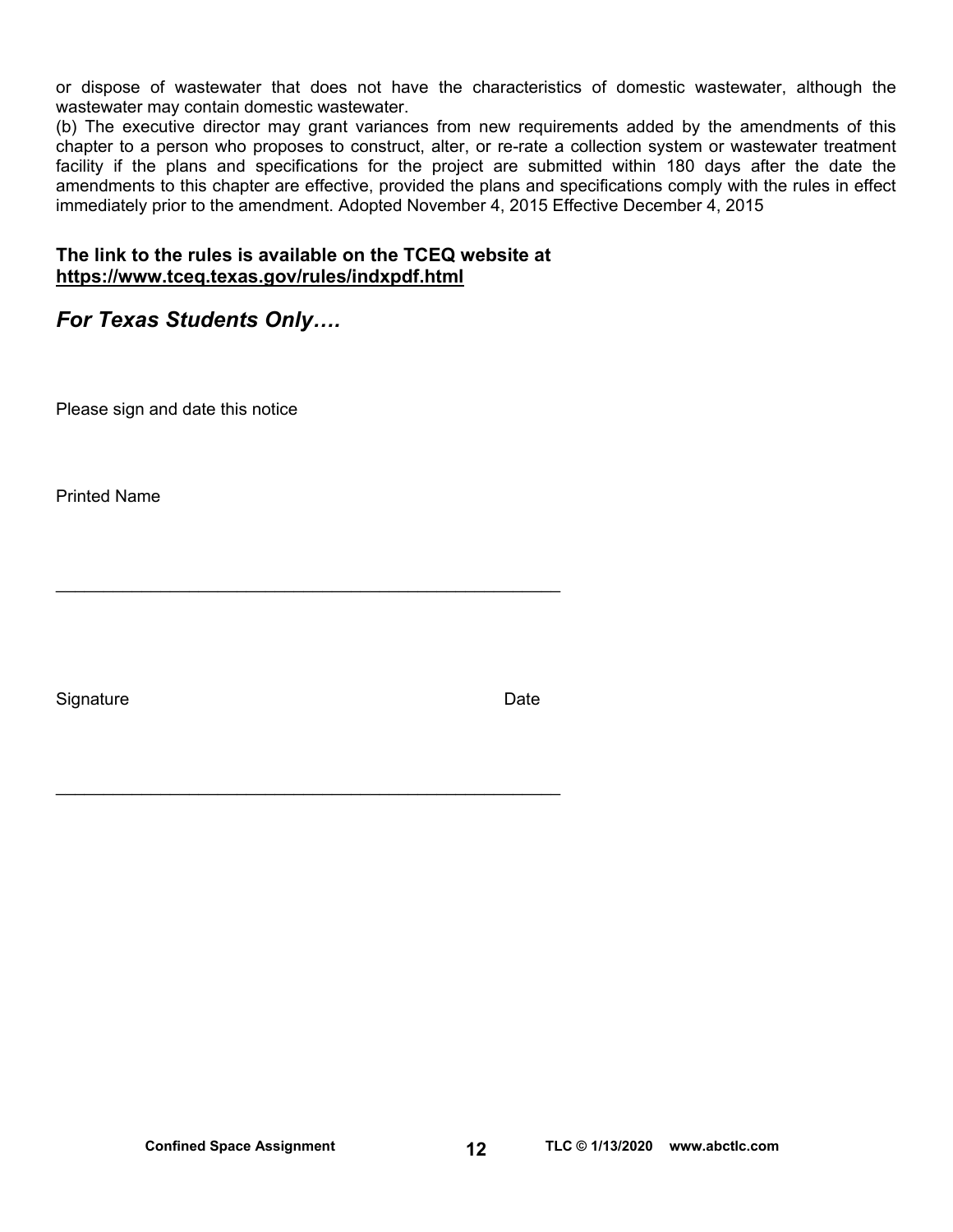# **Texas Students Only Acknowledgement of Notice of Potential Ineligibility for License**

*You are required to sign and return to TLC or your credit will not be reported.* 

| Name:          |  |  |
|----------------|--|--|
|                |  |  |
| Date of Birth: |  |  |
|                |  |  |

Email Address: \_\_\_\_\_\_\_\_\_\_\_\_\_\_\_\_\_\_\_\_\_\_\_\_\_\_\_\_\_\_\_\_\_\_\_\_\_\_\_\_\_\_\_\_\_\_\_\_\_

By signing this form, I acknowledge that Technical Learning College notified me of the following:

 the potential ineligibility of an individual who has been convicted of an offense to be issued an occupational license by the Texas Commission on Environmental Quality (TCEQ) upon completion of the educational program;

• the current TCEQ Criminal Conviction Guidelines for Occupational Licensing, which describes the process by which the TCEQ's Executive Director determines whether a criminal conviction:

- Tenders a prospective applicant an unsuitable candidate for an occupational license;
- warrants the denial of a renewal application for an existing license; or
- warrants revocation or suspension of a license previously granted.
- the right to request a criminal history evaluation from the TCEQ under Texas Occupations Code Section 53.102; and

 that the TCEQ may consider an individual to have been convicted of an offense for the purpose of denying, suspending or revoking a license under circumstances described in Title 30 Texas Administrative Code Section 30.33.

| <b>Enrollee Signature:</b> |  |  |  |
|----------------------------|--|--|--|
|----------------------------|--|--|--|

Name of Training Provider/Organization: Technical Learning College

Contact Person: Melissa Durbin Role/Title: Dean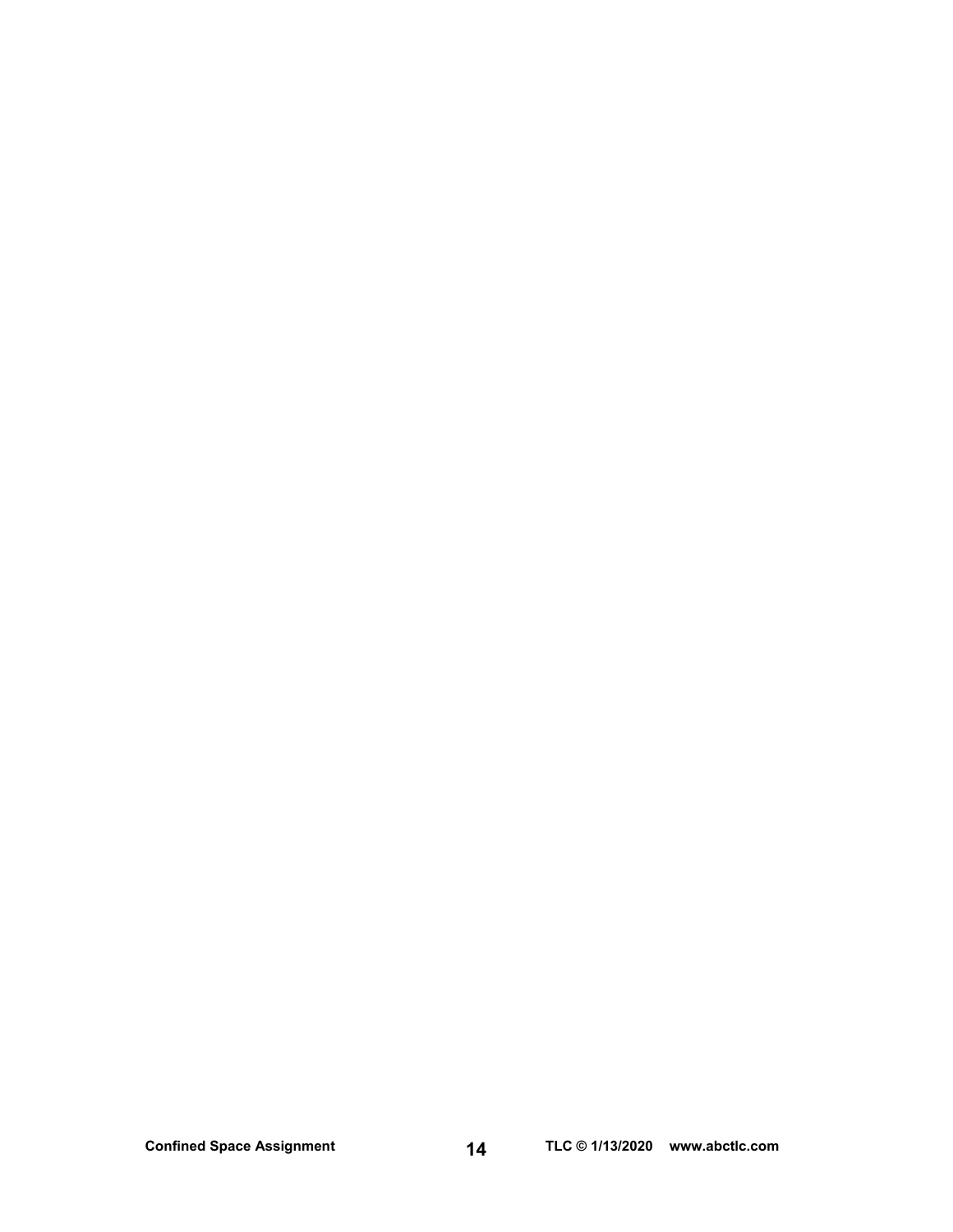### **Confined Space CEU Training Course Assignment**

The Confined Space CEU course assignment is available in Word on the Internet for your convenience, please visit [www.ABCTLC.com an](http://www.ABCTLC.com)d download the assignment and e-mail it back to TLC.

You will have 90 days from receipt of this manual to complete it in order to receive your Professional Development Hours (PDHs) or Continuing Education Unit (CEU). A score of 70 % or better is necessary to pass this course. If you should need any assistance, please email or fax all concerns and the completed ANSWER KEY to [info@tlch2o.com.](mailto:info@tlch2o.com) 

Select one answer per question. Please utilize the answer key. (s) on the answer will indicate either plural and singular tenses.

### **Safety Section**

## **Confined Space Entry Program**

#### **Purpose**

1. The Confined Space Entry Program is provided to protect authorized employees that will enter confined spaces from safety or health hazards associated with confined spaces.

A. True B. False

#### **Scope**

2. According to the text, you are required to recognize \_\_\_\_\_\_\_\_\_\_\_\_\_\_\_\_\_\_\_\_\_\_\_\_ associated with confined spaces.

A. Internal configurations C. The dangers and hazards

- B. Permit-Required Confined Spaces D. None of the above
- -

#### **Definitions**

#### **Confined space:**

3. A confined space is large enough or so configured that an employee can

- 
- B. Bodily enter and perform work D. None of the above
- A. Have sufficient oxygen **C. Recognize serious safety or health hazards** 
	-
- 4. A confined space has limited or restricted means for
- A. An internal configuration C.Hazardous atmosphere
- B. Entry or exit **D.** None of the above
- 
- 5. A confined space is not designed for
- A. An internal configuration C. Continuous employee occupancy
- B. Hazardous atmospheres D. None of the above
- 6. A permit required confined space (permit space) contains or has a potential to contain a
- $\mathcal{L}_\text{max}$  and  $\mathcal{L}_\text{max}$  and  $\mathcal{L}_\text{max}$ A. Recognized external configuration C. Entry or exit
- B. Hazardous atmosphere **D.** None of the above
- 
- 
- 7. A permit required confined space (permit space) contains a material that has
- 
- A. Authorized entrants C. The potential for engulfing an entrant
- B. Non-hazardous atmospheres D. None of the above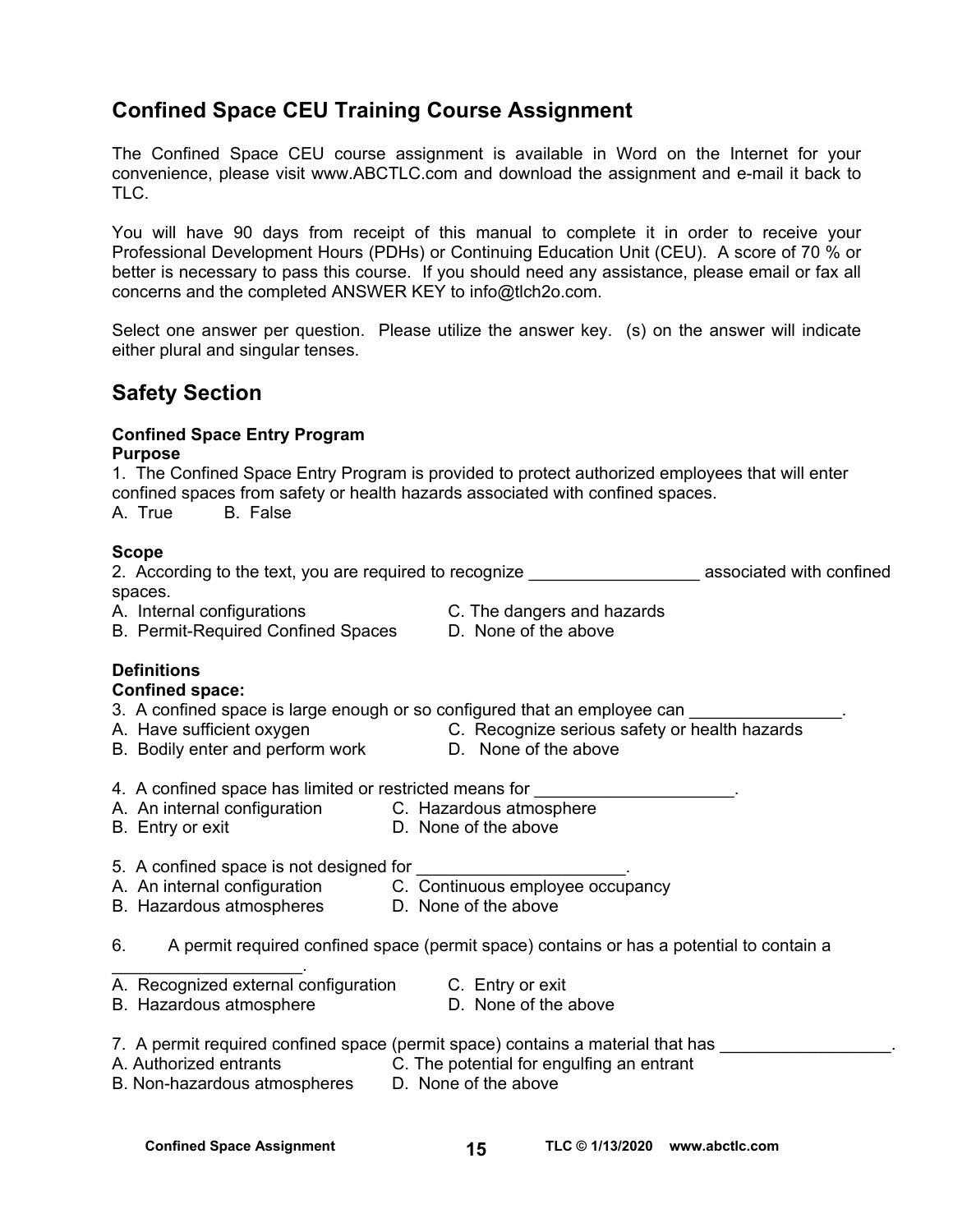8. A permit required confined space (permit space) has an internal configuration such that could be trapped or asphyxiated by inwardly converging walls or by a floor which

slopes downward and tapers to a smaller cross-section.

- 
- A. An entrant C. An internal configuration
- B. Non-hazardous atmosphere D. None of the above
- 9. A permit required confined space (permit space) contains any other recognized serious safety
- $or$
- A. Engulfing problems C. Health hazard
- B. Strange atmospheres **D. None of the above**
- 10. Each \_\_\_\_\_\_\_\_\_\_\_\_\_\_\_\_\_\_\_\_\_\_\_\_\_\_\_\_ must be marked "Confined Space Entry Permit Required".
- A. Permit-Required Confined Space C. Entry or exit<br>B. Non-hazardous atmosphere D. None of the above
- B. Non-hazardous atmosphere
- 

#### **Confined Space Hazards**

- 11. Fatalities and injuries constantly occur among construction workers who are required to enter
- $\mathcal{L}_\text{max}$  and  $\mathcal{L}_\text{max}$  and  $\mathcal{L}_\text{max}$ A. An external configuration **C. Confined spaces**
- B. Non-hazardous atmosphere **D.** None of the above
- -
- 12. Workers encounter both inherent and \_\_\_\_\_\_\_\_\_\_\_\_\_\_\_\_\_ within confined workspaces.
- A. An external configuration C.Non-hazardous atmosphere
- 
- B. Induced hazards **D.** None of the above

#### **Inherent Hazards**

13. **\_\_\_\_\_\_\_\_\_\_\_\_\_\_** are associated with specific types of equipment and the interactions among them. These hazards can be electrical, thermal, chemical, mechanical, etc.

- A. Inherent hazards **C. Non-recognized serious safety or health hazards**
- B. Hazardous gases D. None of the above

14. Inherent hazards include high voltage, radiation generated by equipment, \_\_\_\_\_\_\_\_\_\_, omission of protective features, high or low temperatures, high noise levels, and high-pressure vessels and lines.

- A. Defective design C. An internal configuration
- B. Non-hazardous atmosphere D. None of the above

15. Inherent hazards usually cannot be eliminated without degrading or shutting down the system or equipment. Therefore, emphasis must be placed on

- 
- A. Hazard control methods C. Non-continuous employee occupancy
- B. Non-hazardous atmospheres D. None of the above

#### **Induced Hazards**

16. \_\_\_\_\_\_\_\_\_\_\_\_\_\_\_\_ result from a multitude of incorrect decisions and actions that occur during the actual construction process.

- 
- A. Induced hazards C. Build-up of explosive gases
- 
- B. Below-grade locations D. None of the above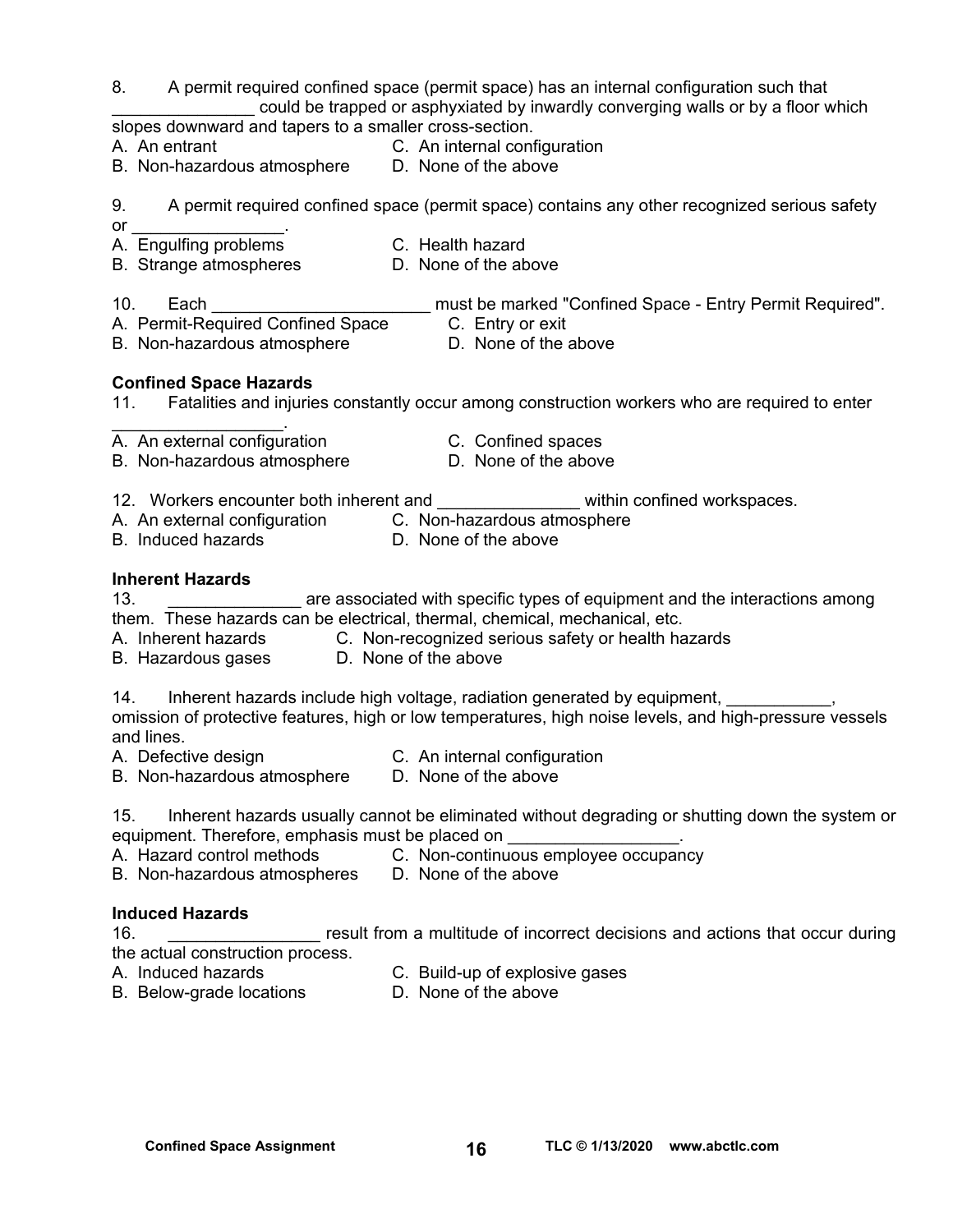17. Some examples of induced hazards are: omission of protective features, physical arrangements that may cause unintentional worker contact with electrical energy sources, oxygen-deficient atmospheres created at the bottom of pits or shafts, lack of safety factors in structural strength, and

| A. Common confined spaces C. Extreme temperatures<br>B. Flammable atmospheres D. None of the above                                                  |                                                                                                              |
|-----------------------------------------------------------------------------------------------------------------------------------------------------|--------------------------------------------------------------------------------------------------------------|
| <b>Typical Examples of Confined Workspaces</b><br>18. Confined workspaces in construction contain                                                   |                                                                                                              |
|                                                                                                                                                     |                                                                                                              |
|                                                                                                                                                     |                                                                                                              |
| <b>Vaults</b>                                                                                                                                       |                                                                                                              |
| 19.                                                                                                                                                 | Workers must enter ___________________ found on the construction jobsite to perform a number                 |
| of functions.                                                                                                                                       |                                                                                                              |
| A. Common confined spaces C. A variety of vaults                                                                                                    |                                                                                                              |
| <b>B.</b> Hazards                                                                                                                                   | D. None of the above                                                                                         |
|                                                                                                                                                     | 20. The restricted nature of vaults and their frequently __________________ are reasons that vaults          |
| have an assortment of safety and health problems.                                                                                                   |                                                                                                              |
| A. Purged atmosphere C. Explosive atmosphere<br>B. Below-grade location D. None of the above                                                        |                                                                                                              |
|                                                                                                                                                     |                                                                                                              |
| <b>Oxygen-Deficient Atmosphere</b>                                                                                                                  |                                                                                                              |
| 21. The ever-present possibility of                                                                                                                 | is one of the major problems                                                                                 |
| confronting construction workers while working in vaults.                                                                                           |                                                                                                              |
|                                                                                                                                                     | A. A common confined space    C. An oxygen-deficient atmosphere<br>B. Vaults            D. None of the above |
| <b>B.</b> Vaults                                                                                                                                    | D. None of the above                                                                                         |
| <b>Explosive or Toxic Gases, Vapors, or Fumes</b>                                                                                                   |                                                                                                              |
| 22.                                                                                                                                                 | produce toxic fumes which are confined in the limited atmosphere of a                                        |
| confined space.                                                                                                                                     |                                                                                                              |
| A. Purging agents                                   C. Welding and soldering<br>B. Below-grade locations                       D. None of the above |                                                                                                              |
|                                                                                                                                                     |                                                                                                              |
| <b>Electrical Shock</b>                                                                                                                             |                                                                                                              |
| 23.                                                                                                                                                 | results because the contractor has not provided an approved grounding                                        |
|                                                                                                                                                     | system or the protection afforded by ground-fault circuit interrupters or low-voltage systems.               |
|                                                                                                                                                     | A. Common confined space C. An oxygen-deficient atmosphere<br>B. Electrical shock D. None of the above       |
|                                                                                                                                                     |                                                                                                              |
| <b>Purging</b>                                                                                                                                      |                                                                                                              |
|                                                                                                                                                     | 24. Purging agents such as nitrogen and argon may enter a vault from adjacent areas. These                   |
|                                                                                                                                                     | agents may displace the oxygen in the vault and asphyxiate workers almost immediately.                       |

A. True B. False

#### **Materials Falling In and On**

25. According to the text, a z and the mormally considered a problem associated with confined spaces is material or equipment which may fall into the vault.

- A. Common confined space C. Oxygen-deficient atmosphere<br>B. Hazard B. None of the above
- 

D. None of the above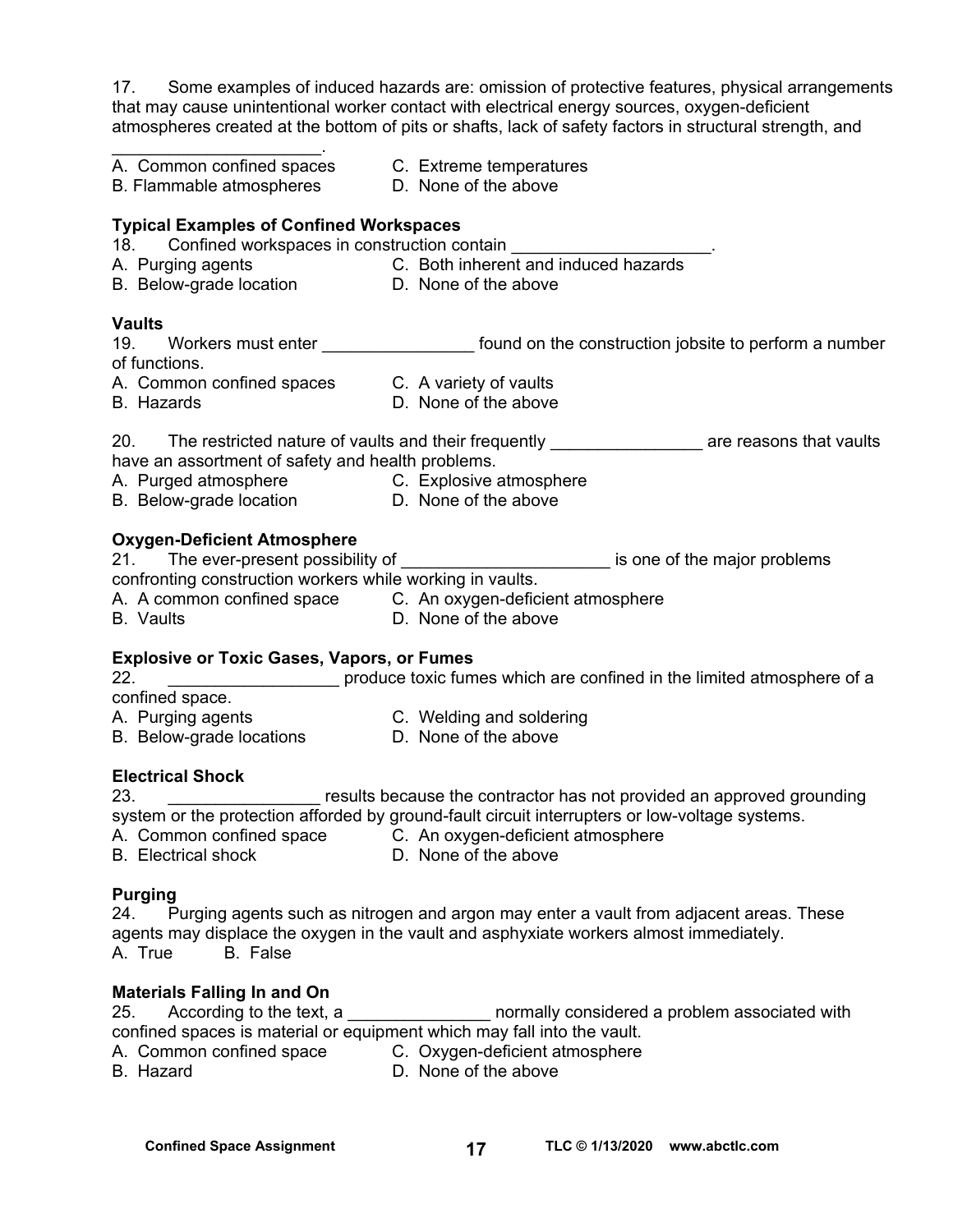| workers inside.                                                                                          | 26. If the ______________ were removed, materials could fall into the vault, causing injury to the                                                                                                                                                                                |
|----------------------------------------------------------------------------------------------------------|-----------------------------------------------------------------------------------------------------------------------------------------------------------------------------------------------------------------------------------------------------------------------------------|
| A. Purging agents C. Explosive gases<br>B. Manhole covers <b>B. None of the above</b>                    | D. None of the above                                                                                                                                                                                                                                                              |
| <b>Condenser Pits</b>                                                                                    | 27. Because of their large size, condenser pits found in the construction of nuclear power plants are                                                                                                                                                                             |
| <b>B.</b> Hazards                                                                                        | D. None of the above                                                                                                                                                                                                                                                              |
| B. Oxygen-deficient atmospheres D. None of the above                                                     | 28. Condenser pits create large containment areas for the accumulation of toxic fumes and gases,<br>or for the creation of _______________________when purging with argon, Freon, and other inert gases.<br>A. Purging agents _____________________C. Build-up of explosive gases |
| the condenser pit.<br>A. Hazards<br>B. Collection places<br>D. None of the above                         | 29. Workers above will create other ______________ by dropping equipment, tools, and materials into                                                                                                                                                                               |
| <b>Manholes</b><br>A. Serious hazards C. Sumps<br>B. Ventilation ducts D. None of the above<br>31.       | 30. Manholes are necessary to provide a means of entry into and exit from vaults, tanks, and pits,<br>but these confined spaces may present ___________________ which could cause injuries and fatalities.<br>are associated with manholes. For example, workers could fall into  |
| manholes when covers are missing.<br>A. Nitrogen purges<br>B. Collection places D. None of the above     | C. A variety of hazards                                                                                                                                                                                                                                                           |
| <b>Pipe Assemblies</b><br>construction site,<br>A. Electrical shock risks<br><b>B.</b> Ventilation ducts | 32. The pipe assembly is one of the _________________________ encountered throughout the<br>C. Most frequently unrecognized types of confined spaces<br>D. None of the above                                                                                                      |
| purging with argon or another inert gas.                                                                 | 33. Once inside a pipe assembly, workers are faced with __________________, often caused by<br>A. Nitrogen purge or dry air C. Potential oxygen-deficient atmospheres<br>B. Collection places D. None of the above                                                                |
| A. Electrical shock C. Sumps<br>B. Welding fumes D. None of the above                                    | 34. The worker in a pipe may be subject to toxic atmospheres from ______________<br>generated by the worker in the pipe, or by other workers operating outside the pipe at either end.                                                                                            |
| and gain any degree of comfort while performing their tasks.<br><b>B.</b> Collection places              | 35. Pipes have ____________________________which provide little room for the workers to move about<br>A. Nitrogen purge or dry air C. Generally restricted dimensions<br>D. None of the above                                                                                     |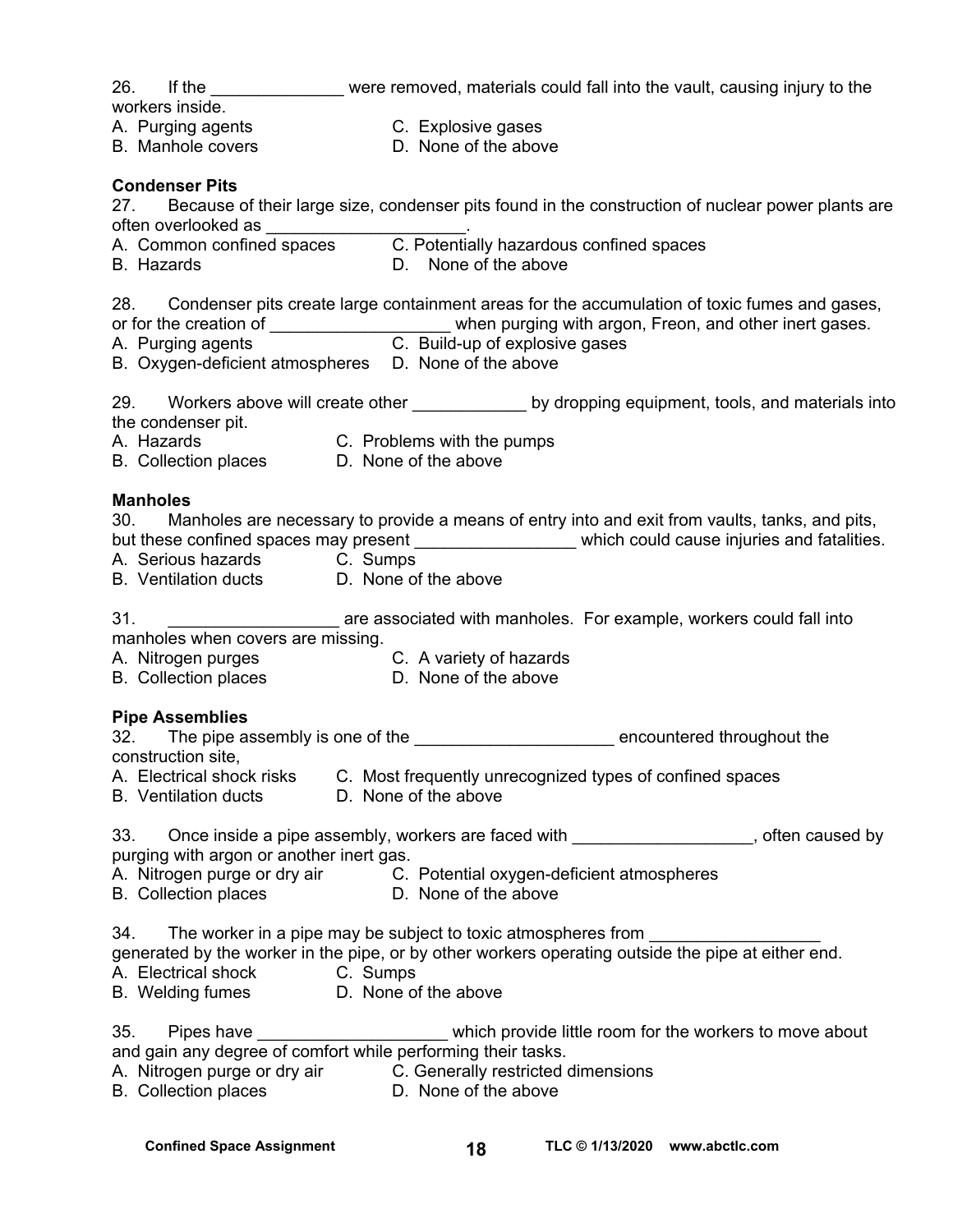36. \_\_\_\_\_\_\_\_\_\_\_\_\_ is another problem to which the worker is exposed when inside a pipe

assembly.

- A. Electrical shock C. Welding fumes
- B. Ventilation ducts D. None of the above
- 37. The worker may suffer the same caused by heat within the pipe run.
- A. Heat prostration **C. Problems with the pumps**
- B. Exposure to toxic gases **D.** None of the above

#### **Ventilation Ducts**

38. Ventilation ducts create a \_\_\_\_\_\_\_\_\_\_\_\_\_\_\_\_\_\_\_ which moves heated and cooled air and exhaust fumes to desired locations in the plant.

A. Collection place C. Shortcut to other areas

B. Complex network D. None of the above

39. Depending on where the ventilation ducts are located,

A. Nitrogen purge or dry air may be found C. Oxygen deficiency could exist

B. Collection places could exist **D.** None of the above

40. Other problems associated with work inside ventilation ducts are electrical shock hazards and

| A. Heat stress            | C. Welding fumes                                                    |
|---------------------------|---------------------------------------------------------------------|
| $\mathbf{R}$ $\mathbf{M}$ | $\mathbf{D}$ . All $\mathbf{L}$ is a set of the set of $\mathbf{L}$ |

B. Water D. None of the above

#### **Tanks**

| 41 | Tanks are                       | that are used for a variety of purposes, including the |
|----|---------------------------------|--------------------------------------------------------|
|    | storage of water and chemicals. |                                                        |

A. Nitrogen purge locations C. Another type of confined workspace

B. Collection places D. None of the above

 $\mathcal{L}_\text{max}$  and  $\mathcal{L}_\text{max}$ 

42. According to the text, oxygen-deficient atmospheres, along with toxic and explosive atmospheres created by the substances stored in the tanks, present hazards to workers.

A. True B. False

| 43. | Heat in tanks may cause | , particularly on a hot day. |
|-----|-------------------------|------------------------------|
|-----|-------------------------|------------------------------|

- A. Heat prostration C. Problems with pumps
- B. Equipment failure D. None of the above

| 44                                  | often requires workers to climb ladders to reach high places |
|-------------------------------------|--------------------------------------------------------------|
| on the walls of the tank.           |                                                              |
| A Floctuin of objects in other than | C. Mature of the temble structure                            |

A. Electrical shock potential C. Nature of the tank's structure

B. Ventilation duct **D.** None of the above

#### **Sumps**

| 45. | Workers may encounter        | when entering sumps.              |
|-----|------------------------------|-----------------------------------|
|     | A. Nitrogen purge or dry air | C. An oxygen-deficient atmosphere |

B. Problems with pumps **D. None of the above** 

46. Because of the wet nature of the sump, the use of power tools inside may create \_\_\_\_\_\_\_\_\_\_\_\_\_\_\_ hazards.

A. Electrical shock C. Slipping

B. Inadequate lighting D. None of the above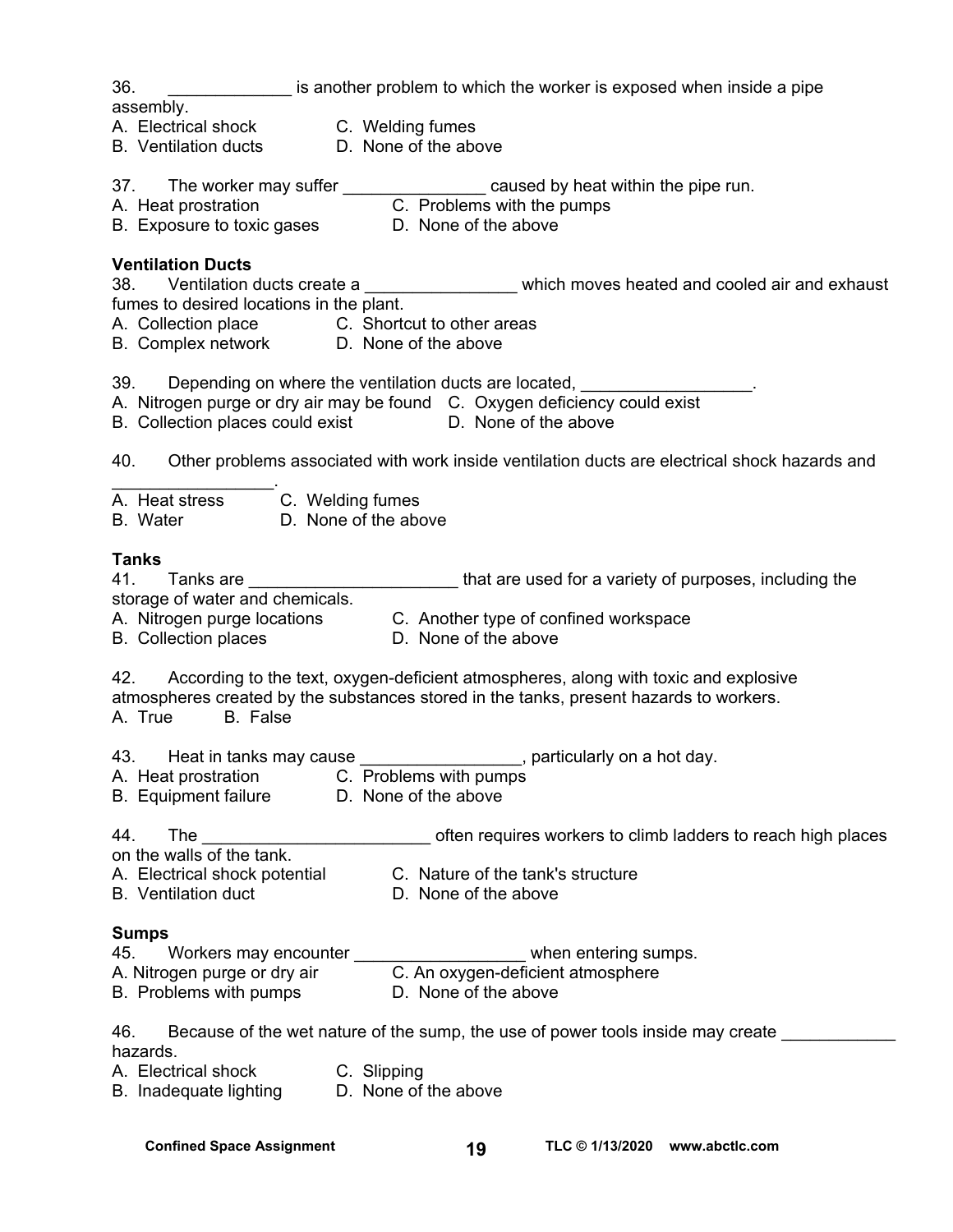#### **Containment Cavities**

47. Containment cavities are characterized by little or no air movement. Ventilation is always a problem, and the possibility of oxygen deficiency exists. A. True B. False

- 48. Welding and other gases may easily collect in containment cavities, creating
- $\mathcal{L}=\mathcal{L}^{\text{max}}$ A. Toxic atmospheres C. Confined workspaces
- B. Poor ventilation D. None of the above

#### **Electrical Transformers**

49. Before electrical transformers are opened, they must be \_\_\_\_\_\_\_\_\_\_\_\_\_\_\_\_\_\_\_\_ by pumping in air. A. Nitrogen purged C. Well vented B. Collection places D. None of the above

- 50. Before entering a transformer, testing for **EXACCO EXACCO EXACCO EXACCO EXACCO EXACCO EXACCO EXACCO EXACCO** is mandatory.
- A.Welding fumes C. Oxygen deficiency and for toxic atmospheres
- B. Ventilation D. None of the above

#### **Heat Sinks**

51. Heat sinks are larger pit areas that contain cooling water in the event there is a problem with the pumps located at the plant water supply that would prevent cooling water from reaching the nuclear reactor core.

A. True B. False

52. When inside the heat sink, workers are exposed to welding fumes and electrical hazards, particularly because water accumulates in the **water** and the setting of the setting of the setting of the setting of the setting of the setting of the setting of the setting of the setting of the setting of the setting of

- A. Bottom of the sink C. Equipment
- B. Top of the sink D. None of the above

53. It is difficult to communicate with workers in the **computer and the set of the set of the set of the set of** deadened by the rebar in the walls of the structure.

- A. Pump station C. Collection places
- B. Heat sink D. None of the above

#### **Unusual Conditions**

#### **Confined Space within a Confined Space**

54. One of the most hazardous confined spaces of all is a confined space within a confined space. A. True B. False

55. The same associated with the outer confined space and those of the inner confined space both require testing, monitoring, and control.

- A. Potential hazards C. Manholes
- B. Access passages D. None of the above
- 56. Often, only the outer space is evaluated for potential hazards. Workers are also faced with when they enter the inner space.
- 
- A. Poor lighting **C.** Potentially hazardous conditions
- 
- B. Excavations **D. None of the above**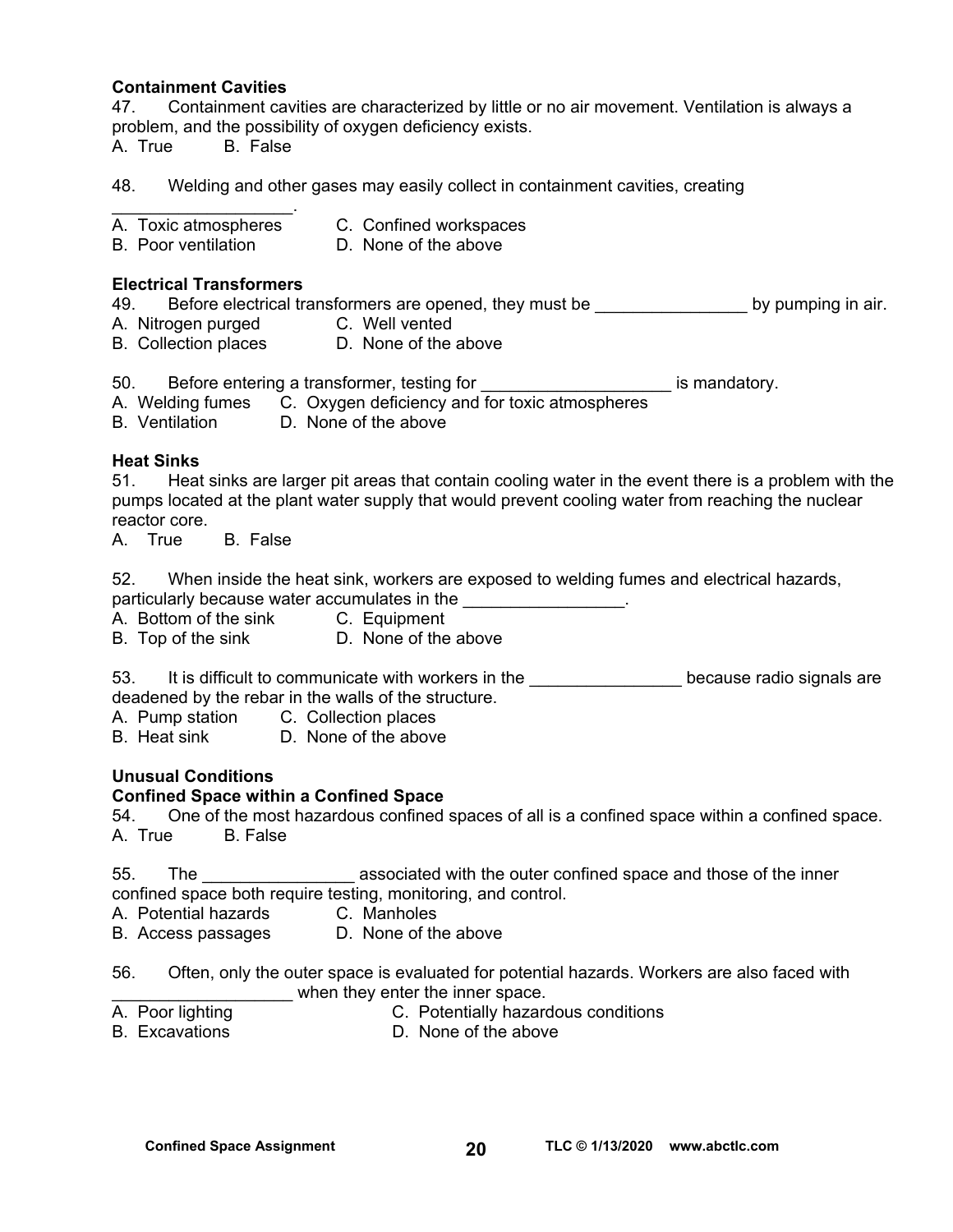57. Workers entering a vessel inside an access pit should do so only after both spaces have been evaluated and \_\_\_\_\_\_

- A. Purged C. Proper control measures established
- B. Accessed D. None of the above

#### **Hazards in One Space Entering another Space**

58. According to the text, during an examination of \_\_\_\_\_\_\_\_\_\_\_\_\_\_\_\_, situations are often

- encountered which are not always easy to evaluate or control.
- A. Tanks C. Confined spaces in construction
- B. Excavations D. None of the above

59. A room that classifies as a confined space may be relatively safe for work. However, access passages from other areas outside or adjacent to the room could, at some point, allow the transfer of end into the "safe" room.

- 
- A. Hazardous agents C. Unauthorized workers
- B. Equipment and tools **D. None of the above**

60. Welding fumes and other \_\_\_\_\_\_\_\_\_\_\_\_\_ generated in one room may easily travel through a pipe into another area, causing that area to change from a safe to an unsafe workplace.

- 
- A. Toxic materials C. Noise<br>B. Construction debris D. None of the above B. Construction debris

61. In a situation where hazards in one space may enter another, a serious problem is that workers working in the "safe" area are not aware of the

- A. Oxygen Level **C. Hazards leaking into their area**
- B. Access passages D. None of the above

#### **Permitted Confined Space Entry Program**

62. Subpart P (of OSHA's Construction Regulations) applies to all **Example 1** in the earth's surface.

- A. Open excavations C. Pits
- B. Vaults D. None of the above
- 63. According to the text, all trenches are
- A. Too narrow for work C. Safe for short-term work
- B. Excavations D. None of the above
- 64. According to the text, all excavations are \_\_\_\_\_\_\_\_\_\_\_\_\_\_\_\_.
- A. Permit-required **C. Access passages**
- B. Not trenches **D.** None of the above

#### **Permit Required Confined Space Entry General Rules**

65. According to the text, only authorized and trained employees may enter a **come of act** as safety watchmen/attendants.

- A. Hazard C. Confined space
- B. Pipe D. None of the above

#### 66. Employees are not permitted to smoke \_\_\_\_\_\_\_\_\_\_\_\_\_\_\_\_\_\_\_\_\_\_ or near the entrance/exit area.

- A. Near air and oxygen monitors C. In a confined space
- B. During a side entry **D. None of the above**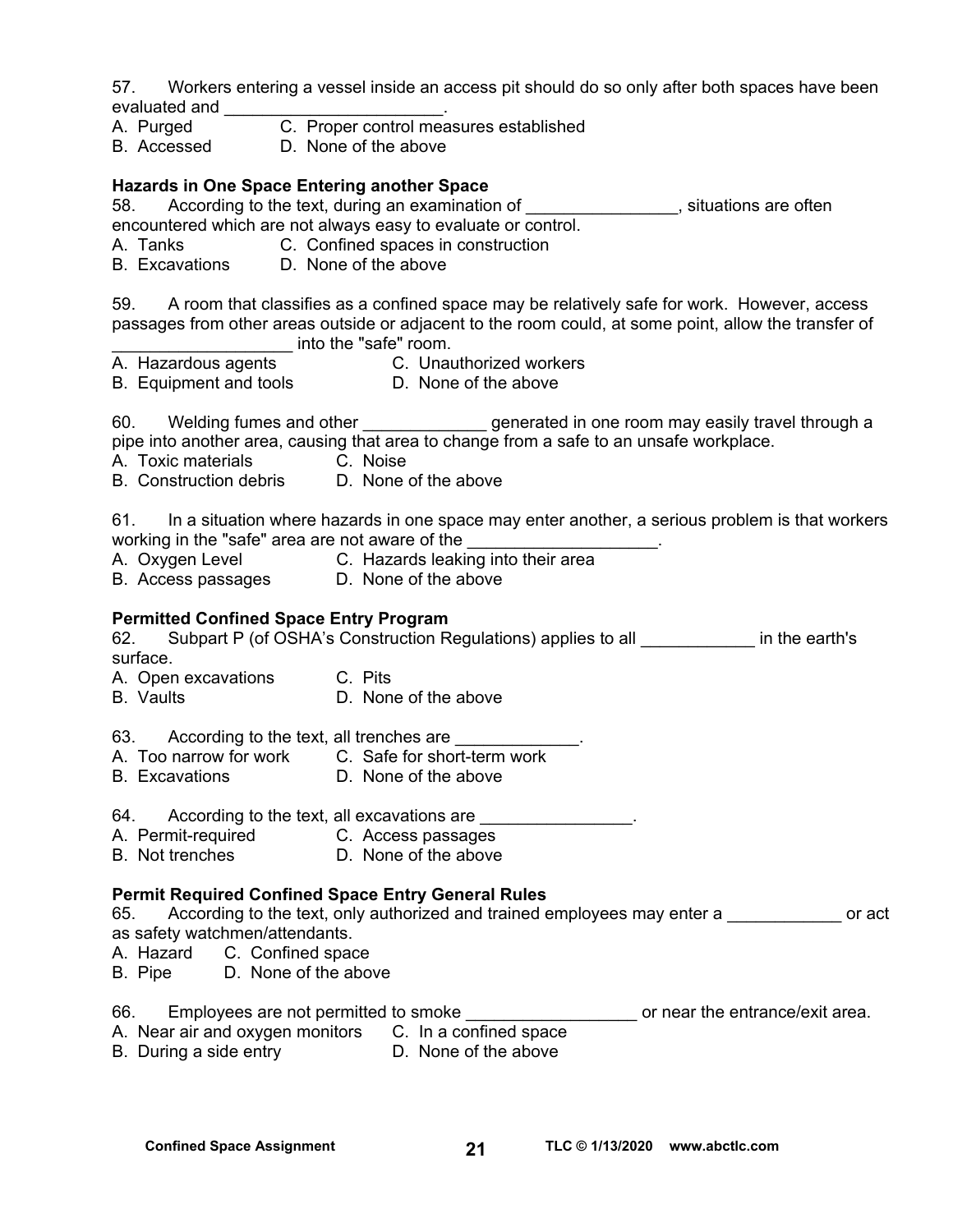| 67. |  | A watchmen or attendant must be present at all times during |  |  |  |
|-----|--|-------------------------------------------------------------|--|--|--|
|-----|--|-------------------------------------------------------------|--|--|--|

- A. Confined space entries C. Air monitoring
- B. Access passages D. None of the above

68. According to the text, constant visual or voice communication will be maintained between the safety watchmen and employees entering \_\_\_\_\_\_\_\_\_\_\_\_\_\_\_\_\_.

- A. Inner spaces C. A confined space
- B. Access passages D. None of the Above

69. According to the text, no **Example 20** will be made or work conducted below the level of any hanging material or material that could cause engulfment.

A. Monitoring of entrant status C. Identification of authorized entrants

B. Bottom or side entry **D.** None of the above

70. \_\_\_\_\_\_\_\_\_\_\_\_\_\_\_\_\_\_\_\_ is required before workers are allowed to enter any permit-required confined space. Oxygen levels in the confined space must be between 19.5 and 23.5 percent.

A. Air and oxygen monitoring

B. A supervisor **D.** None of the above

71. Air and oxygen monitoring will check the levels of oxygen, explosive gasses, and carbon monoxide. Entry will not be permitted if explosive gas is detected above one-half the

- A. Nitrogen level C. Lower Explosive Limit (LEL)
- B. Argon level D. None of the above

72. When covers are removed, all **the set of the set of the value of the vertex** will be protected by a barricade to prevent injuries to others.

- A. Air and oxygen monitoring C. Openings to confined spaces
- 
- B. Side entries **D. None of the above**

# **Confined Space Duties and Responsibilities**

#### **Employees**

73. Employees must not the same of that have not been evaluated for safety concerns.

A. Follow program requirements C. Enter any confined spaces

B. Report hazards D. None of the above

#### **Management**

74. Management must provide annual confined space training to all employees that may need it. A. True B. False

75. Management must annually review the confined space entry program and all entry permits. A. True B. False

#### **Rescue or Training Department**

76. The Rescue or Training Department must provide proper equipment for entry and rescue teams. A. True B. False

#### **Entry Supervisor**

- 77. Entry supervisors must coordinate all entry procedures, tests, electronically equipment, and other activities related to the permit space entry.
- A. Publicity C. Permits
- B. News media D. None of the above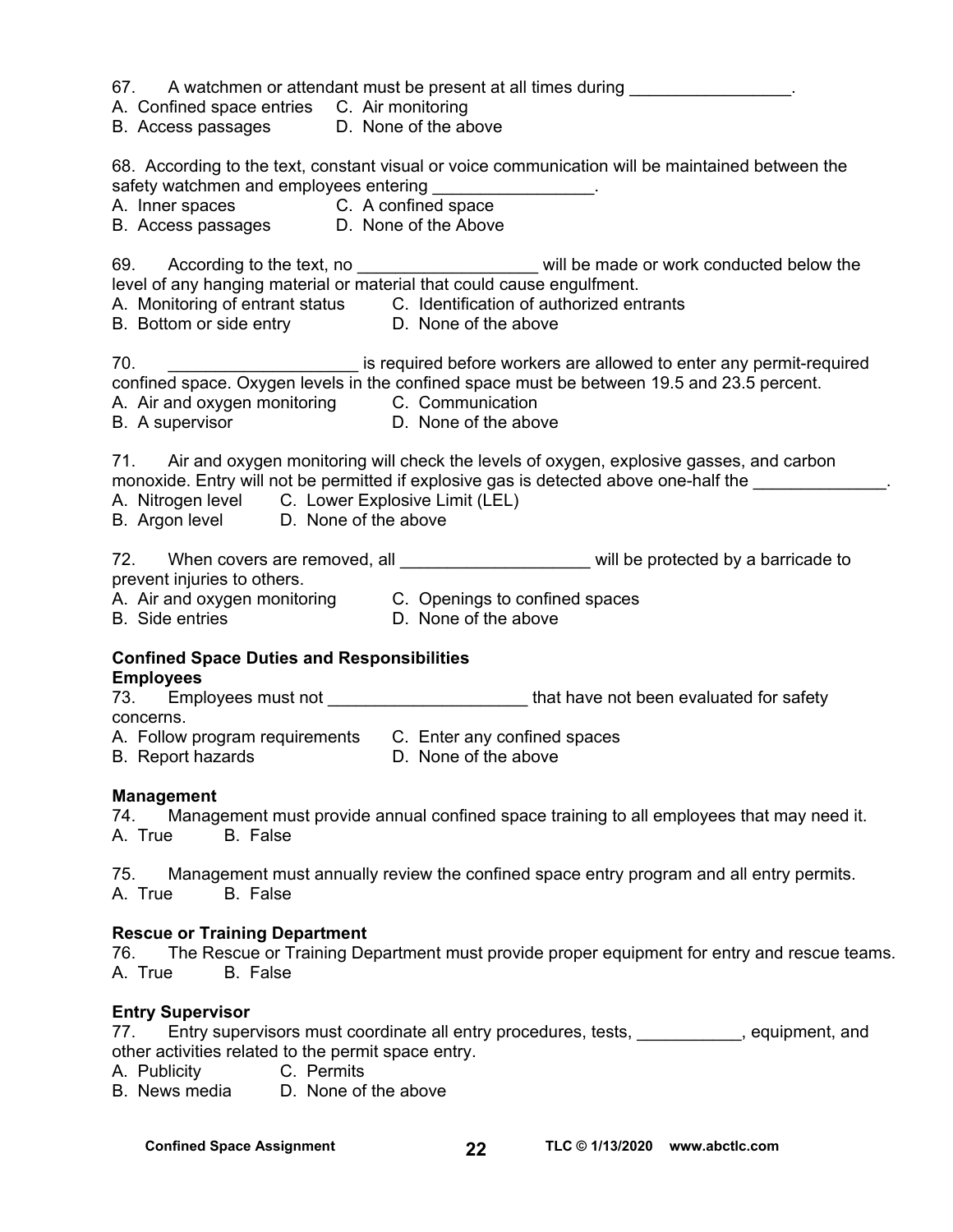78. Before endorsing the permit and allowing entry to begin, the Theorus and series when the control of the must check that all appropriate entries have been made on the permit, all tests specified by the permit have been conducted, and that all procedures and equipment specified by the permit are in place. A. Entry supervisor C. Unauthorized persons B. Attendant D. None of the above 79. The rescue workers must terminate the entry and cancel the permit when the entry is complete or there is a need for terminating the permit. A. True B. False 80. The entry supervisor must verify that rescue services are available and that the means for summoning them are operable. A. True B. False **Entry Attendants**  81. A responsibility of the entry attendant is to know the hazards that may be faced during entry, including information on the mode, signs or symptoms, and consequences of the exposure. A. True B. False 82. A responsibility of the entry attendant is to be aware of \_\_\_\_\_\_\_\_\_\_\_\_\_\_\_\_\_\_\_\_\_\_\_\_\_\_\_\_\_ of hazard exposure on entrants. A. The attendants' primary duty C. Possible behavioral effects B. Worker training **D.** None of the above 83. A responsibility of the entry attendant is to continuously maintain an accurate count of entrants in the permit space and ensure a means to A. Timely complete the work C. Accurately identify authorized entrants B. Add workers when needed D. None of the above 84. A responsibility of the entry attendant is to remain outside the permit space during entry operations until \_\_\_\_\_\_\_\_\_\_\_\_\_\_\_\_\_\_\_\_\_\_\_.<br>A. Assistance is requested C. Relieved by another attendant A. Assistance is requested B. Safety equipment arrives D. None of the above 85. A responsibility of the entry attendant is to \_\_\_\_\_\_\_\_\_\_\_\_\_\_\_\_\_\_\_\_\_\_\_\_\_\_\_\_\_\_ as necessary to monitor entrant status and alert entrants of the need to evacuate. A. Communicate with entrants C. Check the work progress B. Encourage entrants D. None of the above 86. A responsibility of the entry attendant is to monitor activities inside and outside the space to

determine if it is safe for entrants to remain in the space, and order the entrants to immediately evacuate if the attendant detects a prohibited condition.

A. True B. False

87. A responsibility of the entry attendant is to summon rescue and other emergency services as soon as the attendant \_\_\_\_\_\_\_\_\_\_\_\_\_\_\_\_\_\_\_\_\_ to escape the permit space hazards.

A. Identifies entrant status **C. Determines the entrants need assistance** 

B. Gets approval to summon rescue D. Accurately unauthorized entrants

88. A responsibility of the entry attendant is to perform non-entry rescues as specified by that rescue procedure and entry supervisor.

A. True B. False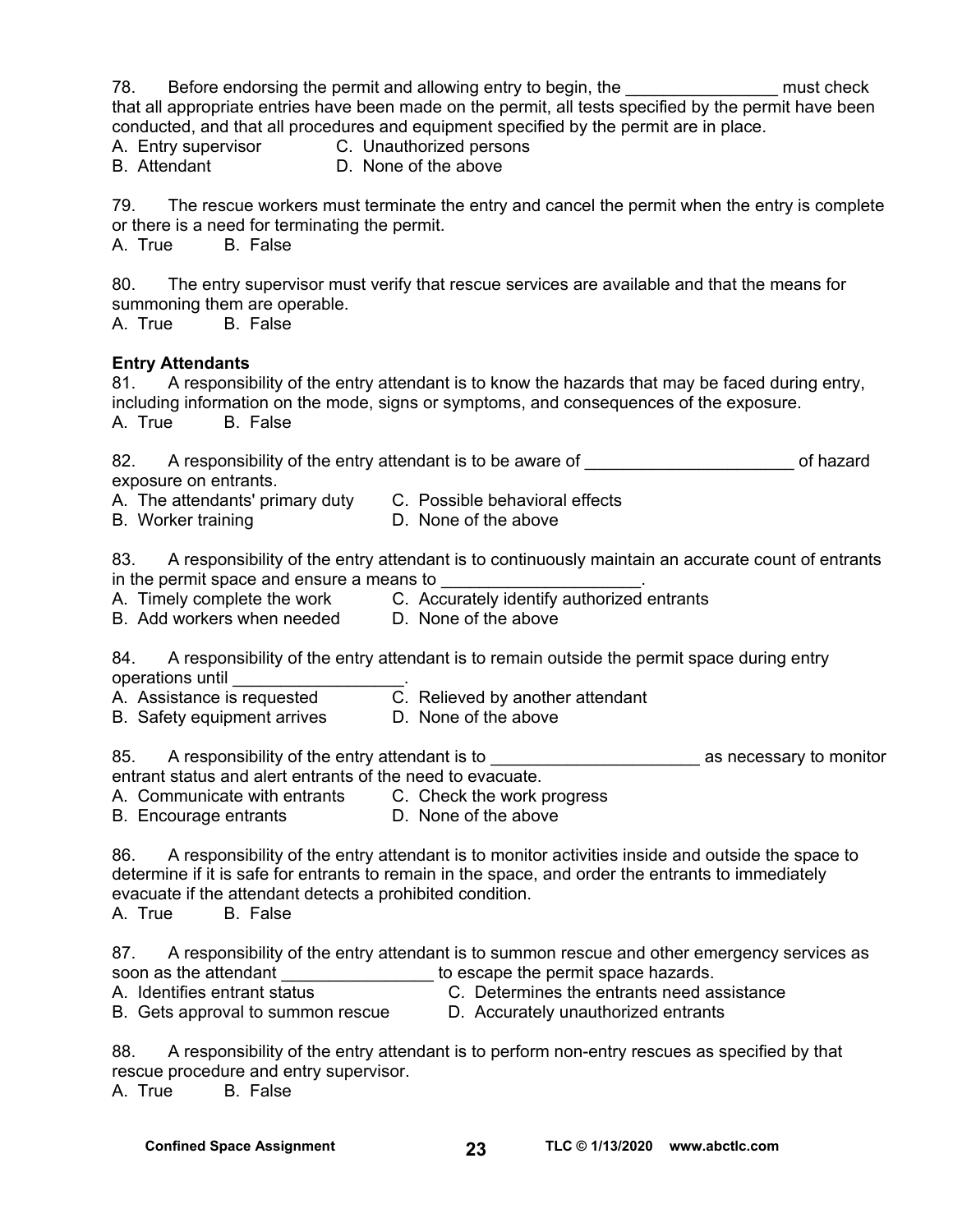#### **Duties of the Person Authorizing or in Charge of the Entry**

Note: This section further explains the duties of the Entry Supervisor.

89. If the person who would otherwise issue an entry permit is in charge of the entry and present during the entire entry, a written permit is still required even if that person uses a checklist. A. True B. False

90. The person in charge of the entry may also serve as the Entrant at the site.

A. True B. False

#### **Special Considerations During A Permit Required Entry**

91. Welding, drilling, or sludge removal work being performed in a permit entry confined space could cause the atmosphere in the space to change.

A. True B. False

92. In situations such as welding, drilling, or sludge removal, continuous air monitoring of the confined space throughout the time of the entry is not required.

A. True B. False

93. If the state on leave the confined space for any significant period of time, the atmosphere of the confined space must be retested before the workers are allowed to reenter the confined space.

- A. Workers **C. Unauthorized persons**<br>
B. Attendants **C. Unauthorized persons**
- D. None of the above

#### **Unauthorized Persons**

| 94. Actions must be taken when                                                                 |                                                    | approach or enter a permit space while entry                      |
|------------------------------------------------------------------------------------------------|----------------------------------------------------|-------------------------------------------------------------------|
| is under way.                                                                                  |                                                    |                                                                   |
| A. Authorized workers                                                                          | C. Unauthorized persons                            |                                                                   |
| B. Rescue Workers                                                                              | D. None of the above                               |                                                                   |
| 95.                                                                                            | must be warned to stay away from the permit space, |                                                                   |
| A. Authorized workers                                                                          | C. Entrants                                        |                                                                   |
| B. Unauthorized persons                                                                        | D. None of the above                               |                                                                   |
| 96.<br><u>lf</u>                                                                               |                                                    | have entered the space, they must be advised to exit immediately. |
| A. Authorized workers                                                                          | C. Unauthorized persons                            |                                                                   |
| <b>B.</b> Entrants                                                                             | D. None of the above                               |                                                                   |
| 97. If unauthorized persons have entered the permit space, inform the<br>the entry supervisor. |                                                    | and                                                               |
| A. Authorized entrants                                                                         | C. Unauthorized persons                            |                                                                   |
| <b>B.</b> Attendant                                                                            | D. None of the above                               |                                                                   |
|                                                                                                |                                                    |                                                                   |

#### **Entrants**

98. According to the text, all \_\_\_\_\_\_\_\_\_\_\_\_\_\_ must be authorized by the entry supervisor to enter permit spaces, have received the required training, have used the proper equipment, and observed the entry procedures and permit requirements

- A. Workers C. Unauthorized persons
- B. Entrants D. None of the above

| 99. | Entrants are required to know the | that may be faced during entry. |  |
|-----|-----------------------------------|---------------------------------|--|
|-----|-----------------------------------|---------------------------------|--|

- A. Spaces C. Unauthorized persons
- B. Hazards D. None of the above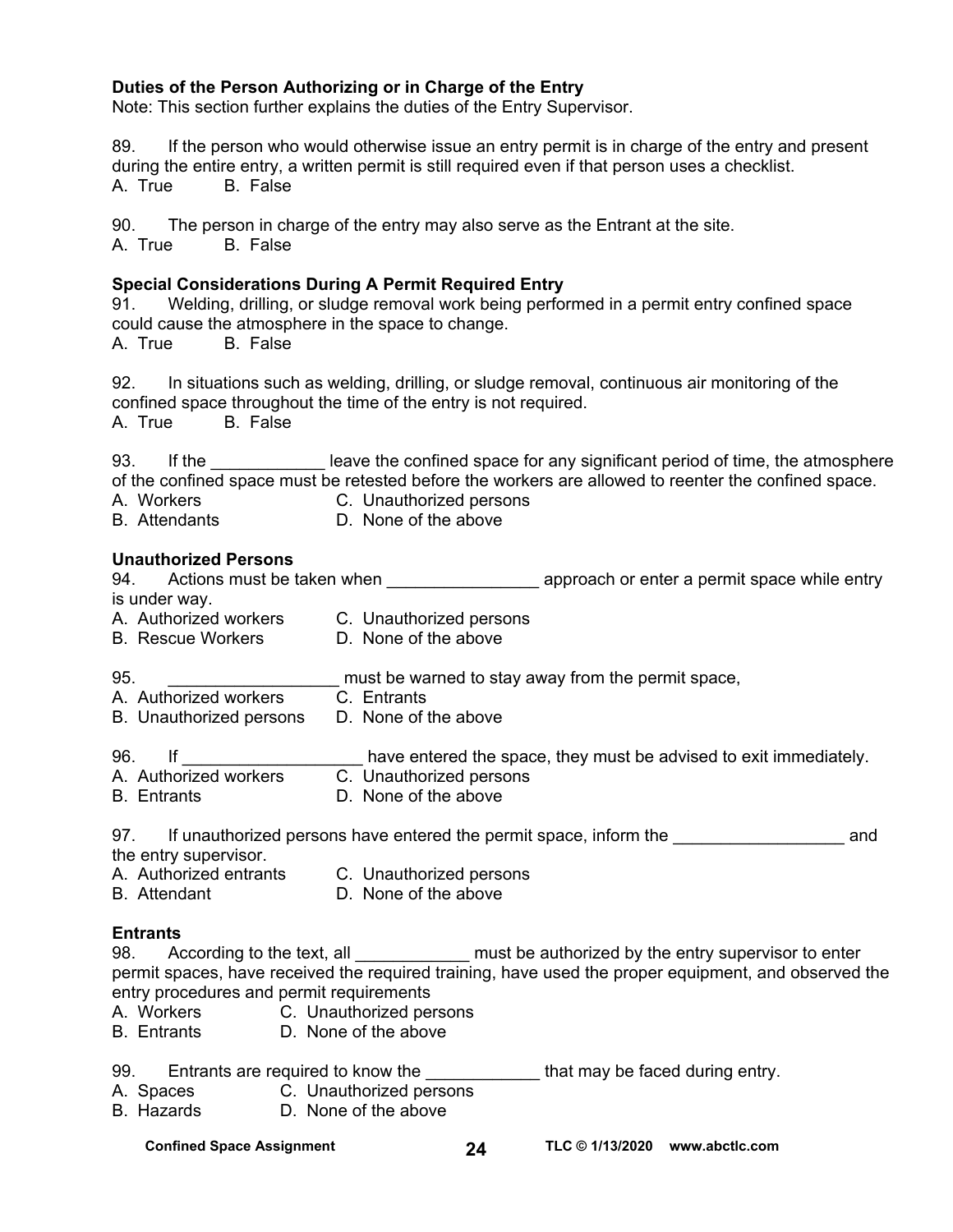100 Entrants must know information on the mode, signs or symptoms, and consequences of exposure.

A. True B. False

101. Entrants are required to communicate with the \_\_\_\_\_\_\_\_\_\_\_\_\_\_\_\_\_\_\_\_\_\_\_ as necessary to enable the attendant to monitor their status and alert them of the need to evacuate the space if necessary.

A. Inspectors **C. Unauthorized persons** 

B. Attendant **D. None of the above** 

102. Entrants are required to alert the attendant whenever the entrant recognizes any warning signs or symptoms of exposure to a dangerous situation, or whenever any prohibited condition is detected. A. True B. False

103. Entrants must exit the permit space as quickly as possible when given an order to evacuate by the attendant or entry supervisor.

A. True B. False

#### **Permit Required Confined Space Entry General Rules Confined Space Entry Permits**

104. According to the text, Confined Space Entry Permits must be completed before any employee

A. Begins work C. Enters a permit-required confined space

B. Leaves the permit space D. None of the above

105. Before entry, the Confined Space Entry Permit must be completed and signed by an authorized member of management.

A. True B. False

B. Project schedules

 $\mathcal{L}_\text{max}$  and  $\mathcal{L}_\text{max}$  and  $\mathcal{L}_\text{max}$ 

106. \_\_\_\_\_\_\_\_\_\_\_\_\_\_\_\_\_\_\_\_\_\_\_\_\_\_\_ will expire before the shift is completed or if any pre-entry conditions

change.

- A. Air and oxygen monitoring C. Confined Space Entry Permits<br>B. Proiect schedules C. None of the above
	-

107. **Example 2018** will be maintained on file for 12 months.

- A. Air and oxygen monitoring data C. Confined Space Entry Permits
- B. Project schedules D. None of the above

#### **Contractor Entry**

108. According to the text, all work by the state of that involves the entry into confined spaces will follow the procedures of this program.

- A. Management C. Non-company employees
- B. Supervisors D. None of the above

109. Specific hazards of the confined spaces to be entered must be provided to contractor management prior to beginning entry or work. A. True B. False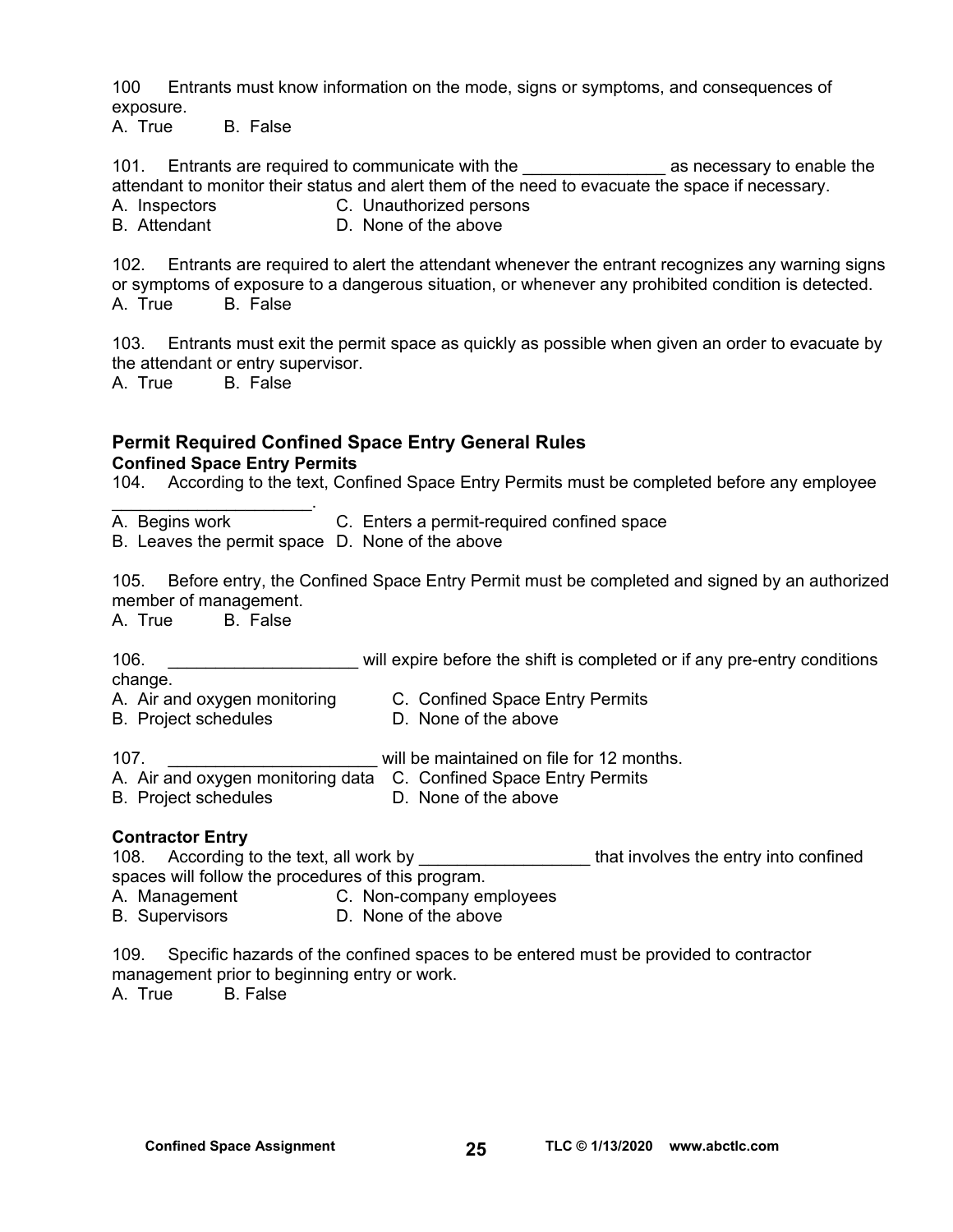#### **Confined Space Training and Education**

110. According to the text, OSHA's General Industry Regulation, §1910.146 Permit-required confined spaces, contains requirements for practices and procedures to protect employees in general industry from the hazards of entry into permit-required confined spaces. This regulation does not apply to construction.

A. True B. False

111. According to the text, OSHA's Construction Safety and Health Regulations Part 1926 do not contain a permit-required confined space regulation. Subpart C, §1926.21 Safety training and education specifies training for personnel who are required to enter confined spaces and defines a "confined or enclosed space."

A. True B. False

#### **§1926.21 Safety training and education. (Partial)**

112. §1926.21(b)(6)(i) states: All employees required to enter into confined or enclosed spaces shall be instructed as to the nature of the hazards involved, the necessary precautions to be taken, and in the use of protective and emergency equipment required. The employer shall comply with any specific regulations that apply to work in dangerous or potentially dangerous areas.

A. True B. False

113. According to §1926.21(b)(6)(ii), "<br>
" means any space having a limited means of egress, which is subject to the accumulation of toxic or flammable contaminants or has an oxygen deficient atmosphere.

- A. Confined or enclosed space C. Hazardous work area
	-

B. Confined space hazard D. None of the above

114. According to §1926.21(b)(6)(ii), the same section of limited to are not limited to, storage tanks, process vessels, bins, boilers, ventilation or exhaust ducts, sewers, underground utility vaults, tunnels, and pipelines.

- A. Confined or enclosed spaces C. Hazardous work areas
- B. Confined space hazards D. None of the above

115. OSHA's Construction Regulations also contain requirements dealing with **Example 20** in underground construction, underground electric transmission and distribution work, excavations, and welding and cutting.

- A. Confined or enclosed spaces C. Hazardous work areas<br>B. Confined space hazards D. None of the above
- B. Confined space hazards

116. American National Standard ANSI Z117.1-1989, Safety Requirements for Confined Spaces, provides \_\_\_\_\_\_\_\_\_\_\_\_\_\_\_\_ to be followed while entering, exiting and working in confined spaces at normal atmospheric pressure.

A. Guidelines C. Minimum safety requirements

B. Suggestions D. None of the above

#### **Your Employer is Responsible for Certain Training Requirements GENERAL**

117, It is the responsibility of your employer to ensure that all workers who must enter a permit entry confined space in the course of their work are informed of appropriate procedures and controls for entry into such spaces.

A. True B. False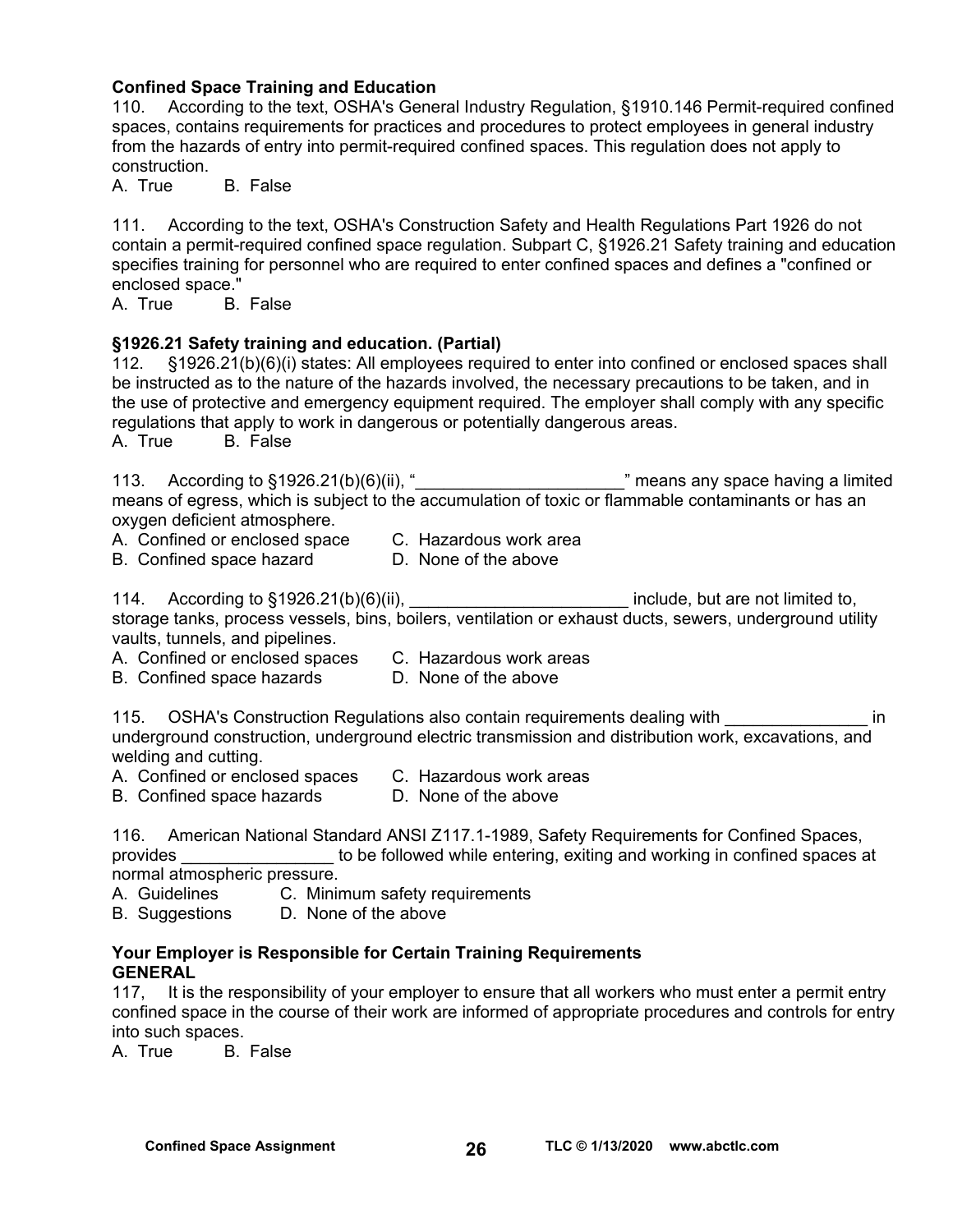#### **TRAINING FOR AUTHORIZED ENTRANTS**

118. Your employer must ensure that all authorized entrants have received appropriate training prior to entering any permit entry confined space.

A. True B. False

119. Each worker must be trained to recognize hazards before entering and must understand the need to perform **was also constrained** to determine if it is safe to enter.

A. A permit review C. Appropriate testing

B. Plan review D. None of the above

120. Each worker must be taught how to properly use all personal protective equipment required for entry or rescue. Workers must also be taught how to properly use \_\_\_\_\_\_\_\_\_\_\_\_\_\_\_\_\_\_\_\_\_\_\_ and shields.

A. Air monitors C. Protective barriers<br>B. Tripods D. None of the above D. None of the above

121. Each worker must be trained to evacuate the confined space as rapidly as possible without help whenever ordered by the attendant, whenever **with any contract and contract of the set of the set of the set of** or whenever workers recognize the warning signs of exposure to substances in the confined space.

A. The shift ends **C.** An automatic evacuation alarm is activated

B. The attendant leaves D. None of the above

122. **I** \_\_\_\_\_\_\_\_\_\_\_\_\_\_\_\_\_\_\_ must be trained in any special work practices or procedures that are necessary for permit entry confined space work.

- A. Unauthorized persons C. Each worker
- E. Each supervisor D. None of the above

#### **TRAINING FOR PERSONS AUTHORIZING OR IN CHARGE OF ENTRY**

123. According to the text, the person authorizing or in charge of entry shall be trained to recognize the effects of exposure to hazards that could be in the confined space.

A. True B. False

#### **TRAINING FOR ATTENDANT**

124. The attendant at a permit entry confined space must be trained in the company's emergency action plan.

A. True B. False

125. The attendant at a permit entry confined space must be trained in the proper use of the communications equipment furnished for communicating with \_\_\_\_\_\_\_\_\_\_\_\_\_\_\_\_\_ entering the confined space or for summoning emergency or rescue services.

A. Contractors C. Authorized workers

B. Unauthorized persons D. None of the above

126. The attendant at a permit entry confined space must be trained in **The attendant and a** for summoning rescue or other emergency services.

- A. Assigning personnel C. Authorized procedures
- B. Using contractors D. None of the above

127. The attendant at a permit entry confined space must be trained to recognize the unusual actions of \_\_\_\_\_\_\_\_\_\_\_\_\_ which could indicate that they could be experiencing a toxic reaction to contaminants that could be present in the space.

A. Contractors C. A worker

B. Unauthorized persons D. None of the above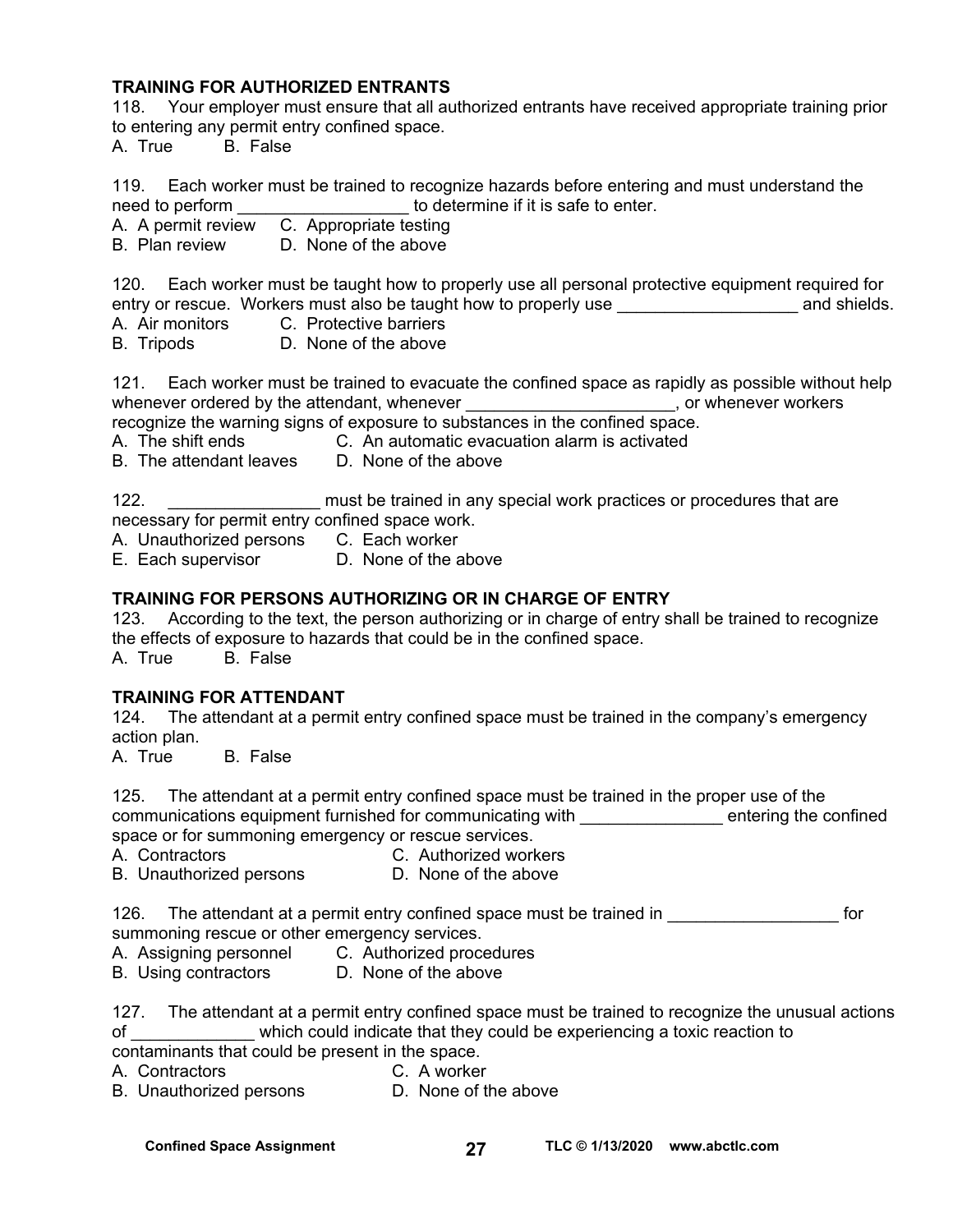128. The attendant at a permit entry confined space must have rescuer training if the will function as a rescuer also.

- A. Contractor C. Attendant
- B. Paramedics D. None of the above

129. The attendant at a permit entry confined space must have the same training as the workers who enter the confined space, if the permit specifies that the duty of the attendant will rotate among the authorized to enter the confined space.

- A. Contractors C. Workers B. Rescuers D. None of the above **Other Hazards Flammable Atmospheres**  130. Enriched oxygen atmospheres, vaporization of flammable liquids, byproducts of work, and chemical reactions can all create \_\_\_\_\_\_\_\_\_\_\_\_\_\_\_\_\_. A. Confined spaces C. A flammable atmosphere B. Chemical reactions **D.** None of the above 131. When there is inadequate ventilation in a confined space, combustible gases or vapors will accumulate. A. True B. False 132. Since many gases are **the contract intervally seek lower levels** as in pits, sewers, and various types of storage tanks and vessels. A. Heavier than air C. Toxic substances B. Vapors D. None of the above 133. Lighter than air gases may rise and develop a the manufacture is the state of trapped above the opening in a closed top tank. A. Toxic cloud C. Flammable concentration B. Toxic atmosphere **D.** None of the above 134. Flammable or explosive conditions within a confined space can be generated from the  $\mathcal{L}_\text{max}$  and  $\mathcal{L}_\text{max}$  and  $\mathcal{L}_\text{max}$
- A. Atmosphere C. Byproducts of work procedures<br>B. Chemical reactions D. None of the above
- B. Chemical reactions

135. Spontaneous chemical reactions in a confined space is a major cause of explosions in areas that contain combustible gas.

A. True B. False

136. One example of a chemical reaction forming a flammable atmosphere is when dilute sulfuric acid reacts with iron to form

- A. Nitrogen C. Acetylene
- B. Hydrogen D. None of the above

137. In a dry state, compounds such as acetylene-metal compounds, peroxides, and nitrates have the potential to explode upon percussion or exposure to

- A. Toxic fumes C. High charges of static electricity
- B. Increased temperature D. None of the above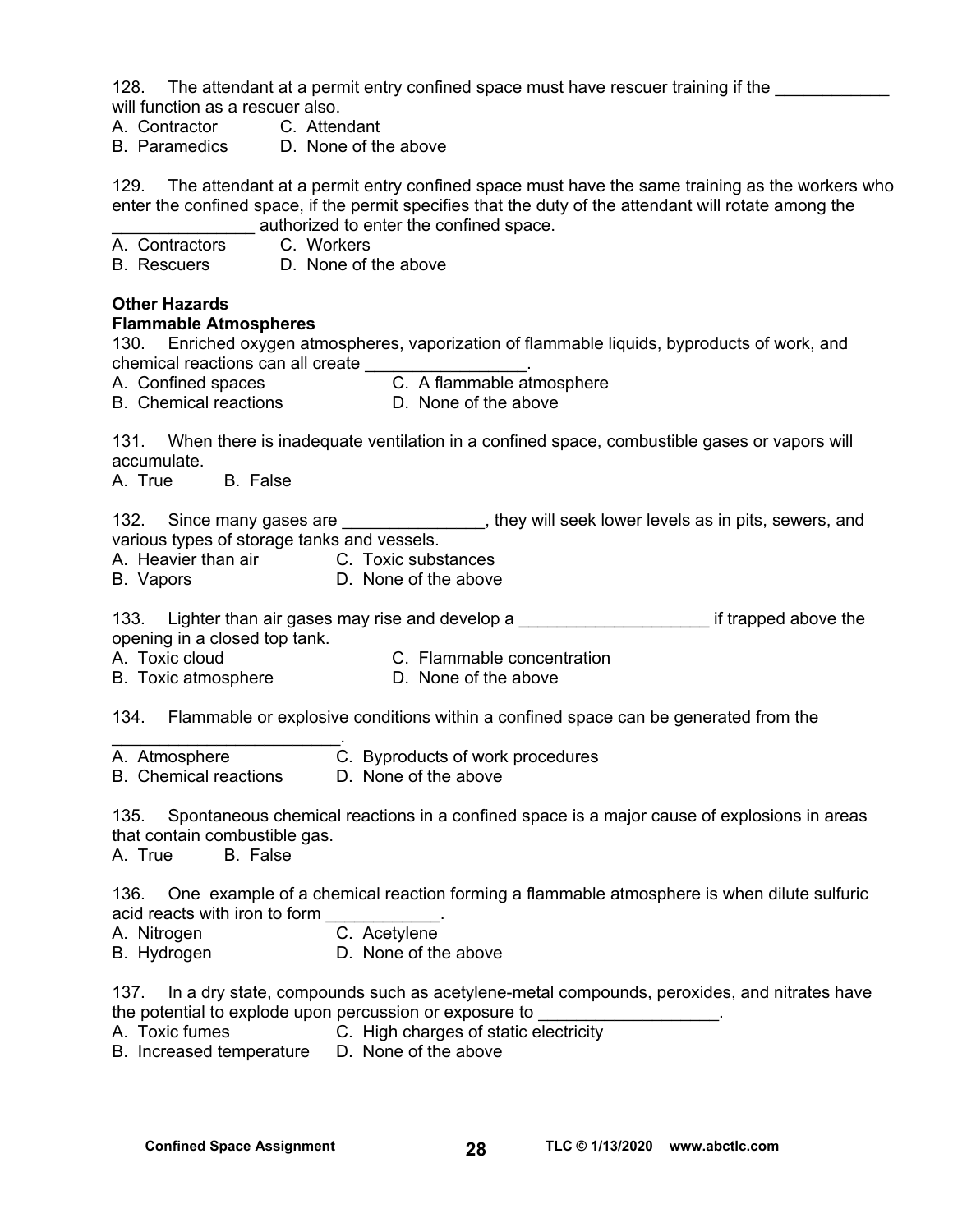138. Another class of chemical reactions that form flammable atmospheres arise from deposits of carbon, ferrous oxide, ferrous sulfate, iron, etc. that can be found in tanks used by the chemical and petroleum industry.

A. True B. False

139. According to the text, the state of the text, are usually found during the process of loading, unloading, and conveying grain products, nitrated fertilizers, finely ground chemical products, and any other combustible material.

- A. Toxic fumes C. Combustible dust concentrations
- B. Confined spaces D. None of the above

140. High charges of static electricity can cause certain substances to \_\_\_\_\_\_\_\_\_\_\_\_\_\_\_ of sufficient

- energy to produce sparks and ignite a flammable atmosphere.<br>A. Release hydrogen C. Accumulate electrostatic chare C. Accumulate electrostatic charges
- B. Form compounds D. None of the above

141. When the right air or oxygen to dust or gas mixture is present, sparks may also

A. Produce toxic fumes C. Cause explosions

B. Be present in a confined space D. None of the above

#### **Toxic Atmospheres**

 $\mathcal{L}_\text{max}$  . The set of the set of the set of the set of the set of the set of the set of the set of the set of the set of the set of the set of the set of the set of the set of the set of the set of the set of the set

142. The entire spectrum of gases, vapors, and finely-divided airborne dust in industry can be regarded as

- 
- A. High charges of static electricity C. Spontaneous chemical reactions
- B. Toxic in a confined space D. None of the above
- 

143. The sources of toxic atmospheres encountered may arise from: 1. The manufacturing process;

- 2. The product stored; or 3. The **Example 2.** The confined space.
- A. Toxic fumes C. Decomposition of organic matter
- B. Operation performed D. None of the above

144. Mechanical and/or human error during loading, unloading, formulation, and production may also produce toxic gases which are

- 
- A. Found in tanks C. Not part of the planned operation
- B. Reactive **D. None of the above**

145. Carbon monoxide (CO) is an odorless, colorless gas that is formed from such as wood, coal, gas, oil, and gasoline.

A. Decomposition of organic matter C. Incomplete combustion of organic materials  $B. CO<sub>2</sub>$  D. None of the above

146. CO is an insidious toxic gas because of its poor warning properties.

A. True B. False

147. CO may be fatal at as little as 1000 ppm or 10% in air, and is considered dangerous at 200 ppm or 2%.

A. True B. False

148. According to the text, CO is a relatively abundant colorless, odorless gas. Therefore, any untested atmosphere must be suspect. It must also be noted that a safe reading on a combustible gas indicator does not ensure that CO is not present.

A. True B. False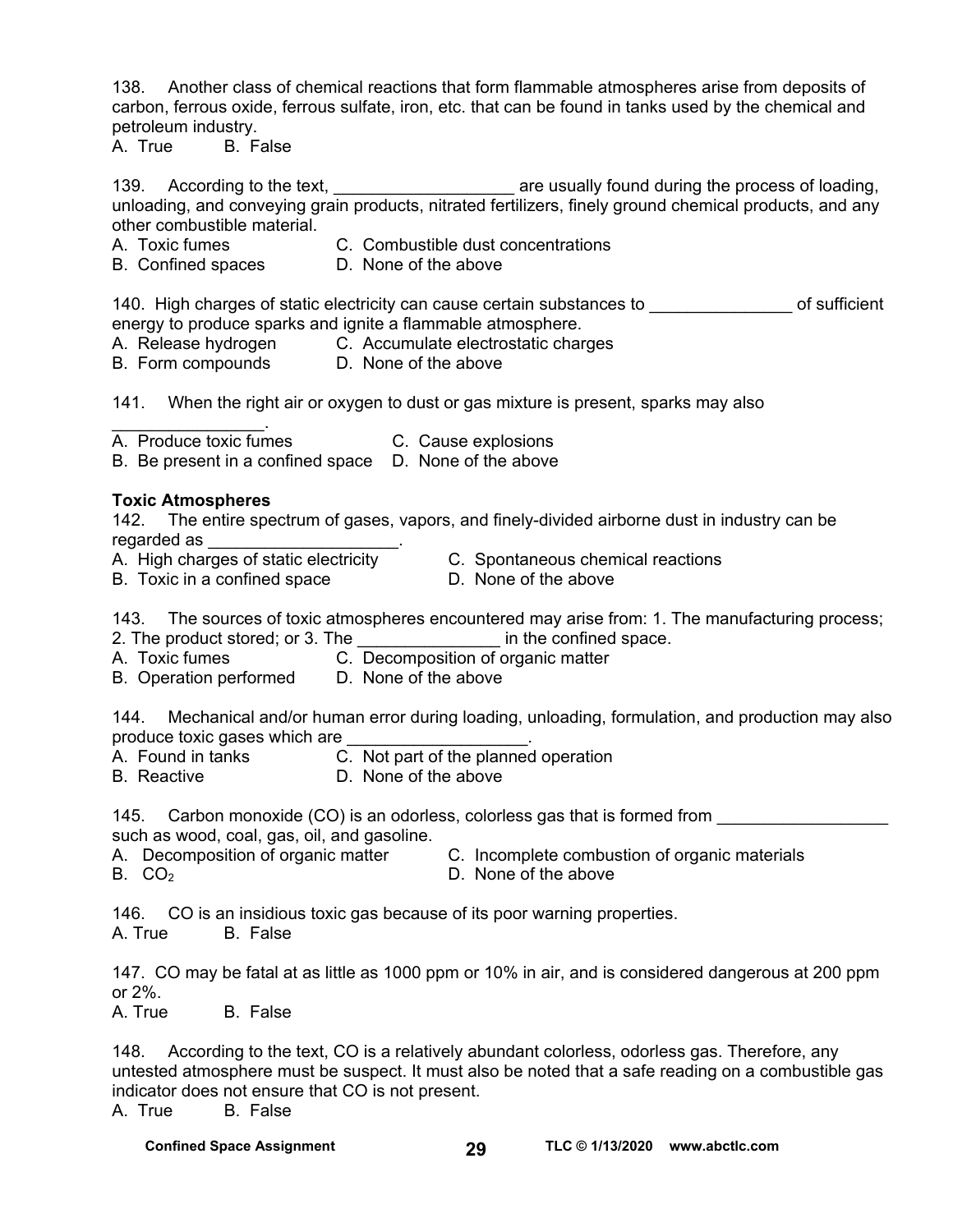149. Because CO may form as a result of chemical reactions or work activities, fatalities due to CO poisoning are not confined to \_\_\_\_\_\_\_\_\_\_\_\_\_\_\_\_\_\_\_\_\_\_.

A. Confined spaces C. Vaults

B. Any particular industry **D.** None of the above

150. Carbon monoxide results as a product of the state when silo gas forms in grain storage elevators.

A. Organic materials C. Decomposition

 $B. CO<sub>2</sub>$  D. None of the above

151. Increased **Exercise is resulting from the recirculation of diesel exhaust emissions can** be prevented by strict control of the ventilation and the use of catalytic converters.

A. Organic C. Pollution<br>
B. CO B. None of t

D. None of the above

#### **Procedures for Atmospheric Testing - 1910.146 App B OSHA Requirement**

#### **Sub-Part Title: General Environmental Controls**

152. According to text, atmospheric testing is required for two distinct purposes: Planning rescue operations and verification that acceptable entry conditions for entry into that space exist. A. True B. False

153. According to 1910.146 App B, (1) Evaluation testing: The atmosphere of a confined space should be analyzed for corrosive atmospheres to identify and evaluate any atmospheres that may exist or arise, so that appropriate permit entry procedures can be developed and acceptable entry conditions stipulated for that space.

A. True B. False

154. Evaluation and interpretation of these data, and development of the entry procedure, should be done by, or reviewed by, a technically qualified professional based on evaluation of all serious hazards. A. True B. False

155. According to 1910.146 App B, (2) Verification testing: The atmosphere of a permit space which may contain a hazardous atmosphere should be tested for residues of all contaminants identified by evaluation testing using permit specified equipment to determine that residual concentrations at the time of testing and entry are within the range of acceptable entry conditions.<br>A. True B. False

**B.** False

156. Results of testing should be recorded on the permit in the space provided adjacent to the stipulated

A. Descent into atmospheres C. Acceptable entry condition

B. Evaluation of all serious hazards D. None of the above

157. According to 1910.146 App B, (3) Duration of testing: Measurement of values for

should be made for at least the minimum response time of the test instrument specified by the manufacturer.

A. Primary irritants C. Each atmospheric parameter

B. Combustible gases **D.** None of the above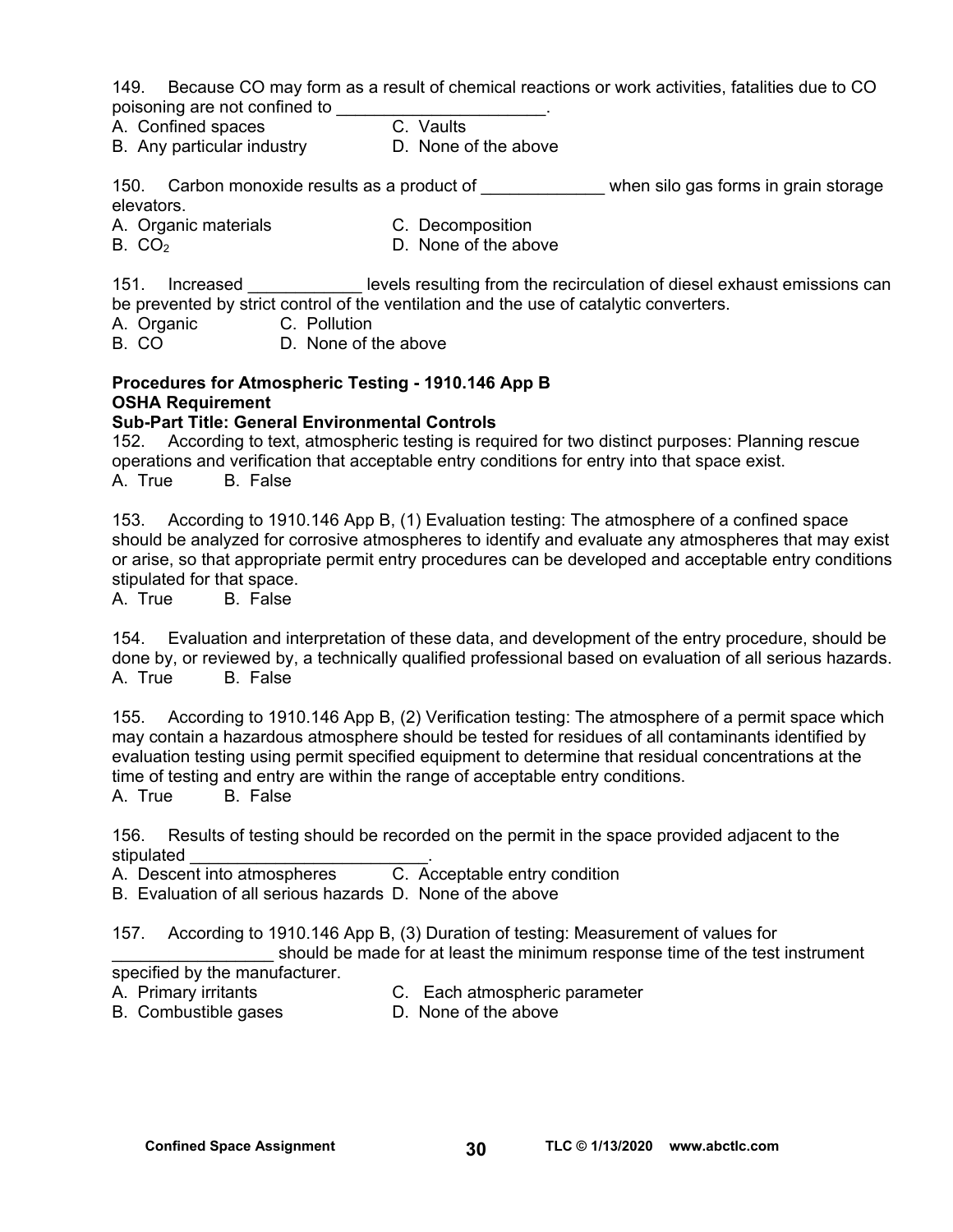158. According to 1910.146 App B, (4) Testing stratified atmospheres: When monitoring for entries involving a descent into atmospheres that may be stratified, the election on a should be tested a distance of approximately 4 feet (1.22 m) in the direction of travel and to each side.

A. Acceptable entry condition C. Atmospheric envelope

B. Evaluation of all serious hazards D. None of the above

159. If a sampling probe is used, rate of progress of the entrant should be slowed to accommodate the

- $\mathcal{L}_\text{max}$  and  $\mathcal{L}_\text{max}$  and  $\mathcal{L}_\text{max}$
- A. Primary irritants C. Sampling speed and detector response

B. Corrosive atmospheres **D.** None of the above

160. According to 1910.146 App B, (5) Order of testing: A test for oxygen is performed first because most combustible gas meters are  $CO<sub>2</sub>$  dependent and will signal acceptable entry conditions in an oxygen deficient atmosphere.

A. True B. False

161. After testing for oxygen, combustible gases are tested for next. If tests for toxic gases and vapors are necessary, they are performed last. A. True B. False

#### **Irritant (Corrosive) Atmospheres**

162. According to the text, irritant or corrosive atmospheres can be

- A. Primary irritants C. Divided into primary and secondary groups
- B. Combustible gases **D.** None of the above

163. A primary irritant is one that may produce systemic toxic effects in addition to surface irritation. A. True B. False

164. Chlorine, ozone, hydrochloric acid, hydrofluoric acid, sulfuric acid, nitrogen dioxide, ammonia, and sulfur dioxide are examples of

A. Primary irritants C. Detector responses

B. Combustible gases **D. None of the above** 

165. **Example 165** may produce systemic toxic effects in addition to surface irritation.

- A. A secondary irritant C. Corrosive atmospheres<br>B. Evaluation of all serious hazards D. None of the above
- B. Evaluation of all serious hazards

166. Benzene, carbon tetrachloride, ethyl chloride, trichloroethane, trichloroethylene, and chloropropene are examples of \_\_\_\_\_\_\_\_\_\_\_\_\_\_\_\_\_.

- A. Primary irritants C. Secondary irritants
- B. Combustible gases D. None of the above

167. **Example 167.** The same of ound in plastics plants, chemical plants, the petroleum industry, tanneries, refrigeration industries, paint manufacturing, and mining operations.

A. Chemical reactions C. Irritant gases

B. Normal atmosphere D. None of the above

168. According to the text, prolonged exposure at irritant or corrosive concentrations in a confined space may produce

- A. Oxygen deprivation C. Little or no evidence of irritation
- B. Oxygen by nitrogen D. None of the above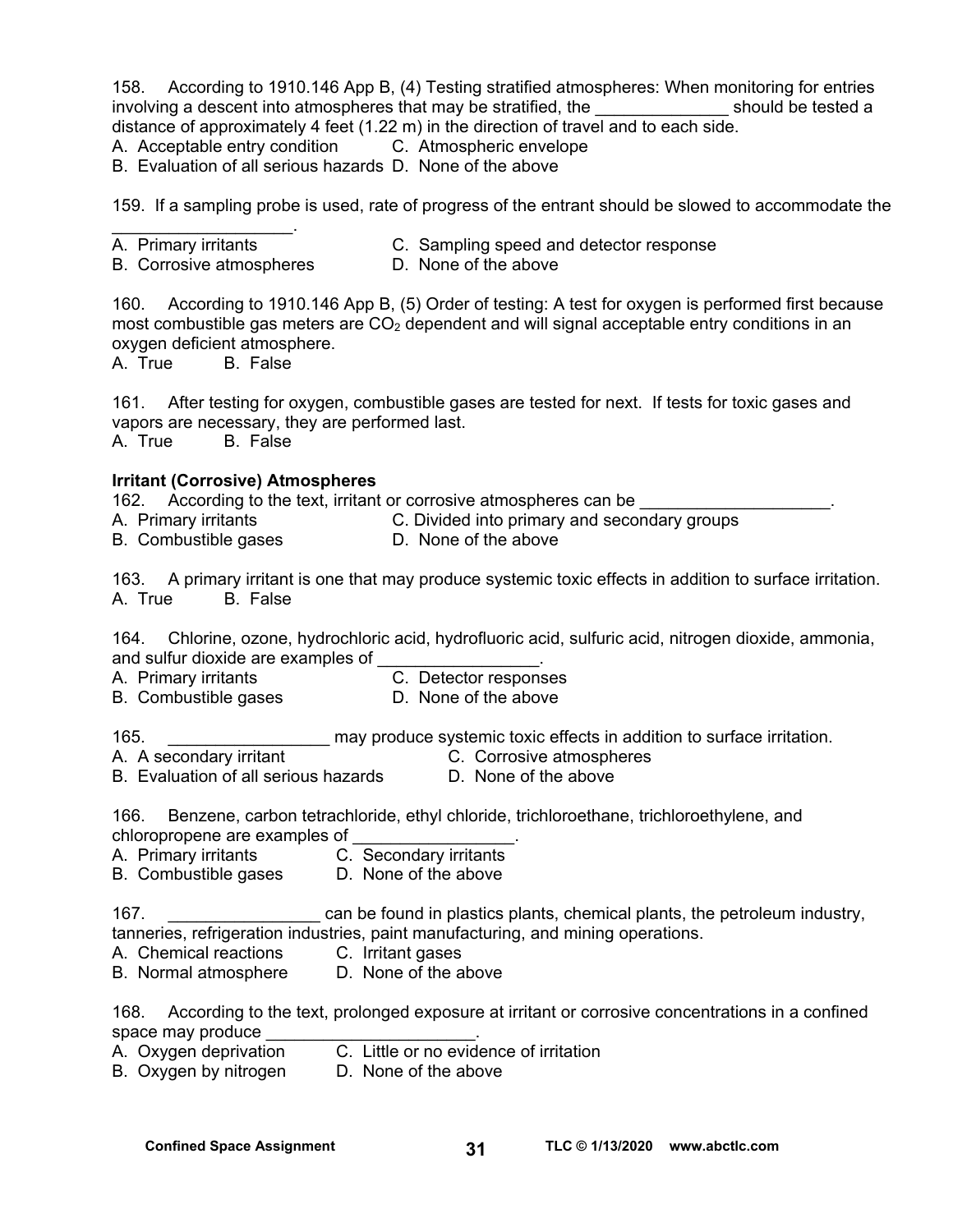**Asphyxiating Atmospheres**  169. The composition of the same of the superoximately 20.9% oxygen, 78.1% nitrogen, and 1% argon with small amounts of various other gases. A. Chemical reactions C. Irritant gases B. Normal atmosphere D. None of the above 170. Oxygen is consumed during example and the same of the same state of the Saygen is consumed during brazing. A. Oxygen deprivation C. Combustion of flammable substances B. Oxygen by nitrogen D. None of the above 171. Oxygen may also be consumed during chemical reactions such as the formation of rust (iron oxide).<br>A. True B. False 172. Helium, argon, and nitrogen are examples of gases that are used to displace air, and therefore reduce the oxygen level. A. True B. False 173. **Example 173.** This gas can occur naturally in sewers, storage bins, wells, tunnels, wine vats, and grain elevators. A. Chemical reactions C. Carbon dioxide B. Normal atmosphere **D.** None of the above 174. Certain gases are also used as inerting agents to displace flammable substances and  $\mathcal{L}_\text{max}$  and  $\mathcal{L}_\text{max}$  and  $\mathcal{L}_\text{max}$ A. Oxygen deprivation C. Retard pyrophoric reactions B. Oxygen by nitrogen D. None of the above 175. Although nitrogen is frequently referred to as a non-toxic inert gas, the use of to inert a confined space has claimed more lives than carbon dioxide. A. Chemical reactions C. Irritant gases B. Nitrogen D. None of the above 176. The total displacement of **will cause immediate death.** A. Toxic atmosphere C. Flammable substances B. Oxygen by nitrogen D. None of the above **Carbon Dioxide**  177. Since **Summan State State State State State State** Since in a state of the in a state of the in a state of the in a tank or manhole for hours or days after opening. A. Chemical reactions C. Carbon dioxide and argon B. Normal atmospheres D. None of the above **Oxygen Deprivation**  178. Oxygen deprivation is a form of A. Oxygen deprivation **C. Combustion** B. Asphyxiation **B.** D. None of the above 179. The first sign of hypoxia (oxygen deprivation) is deterioration to night vision, which occurs when the level falls to 17%. A. Argon C. Irritant gases

B. Oxygen D. None of the above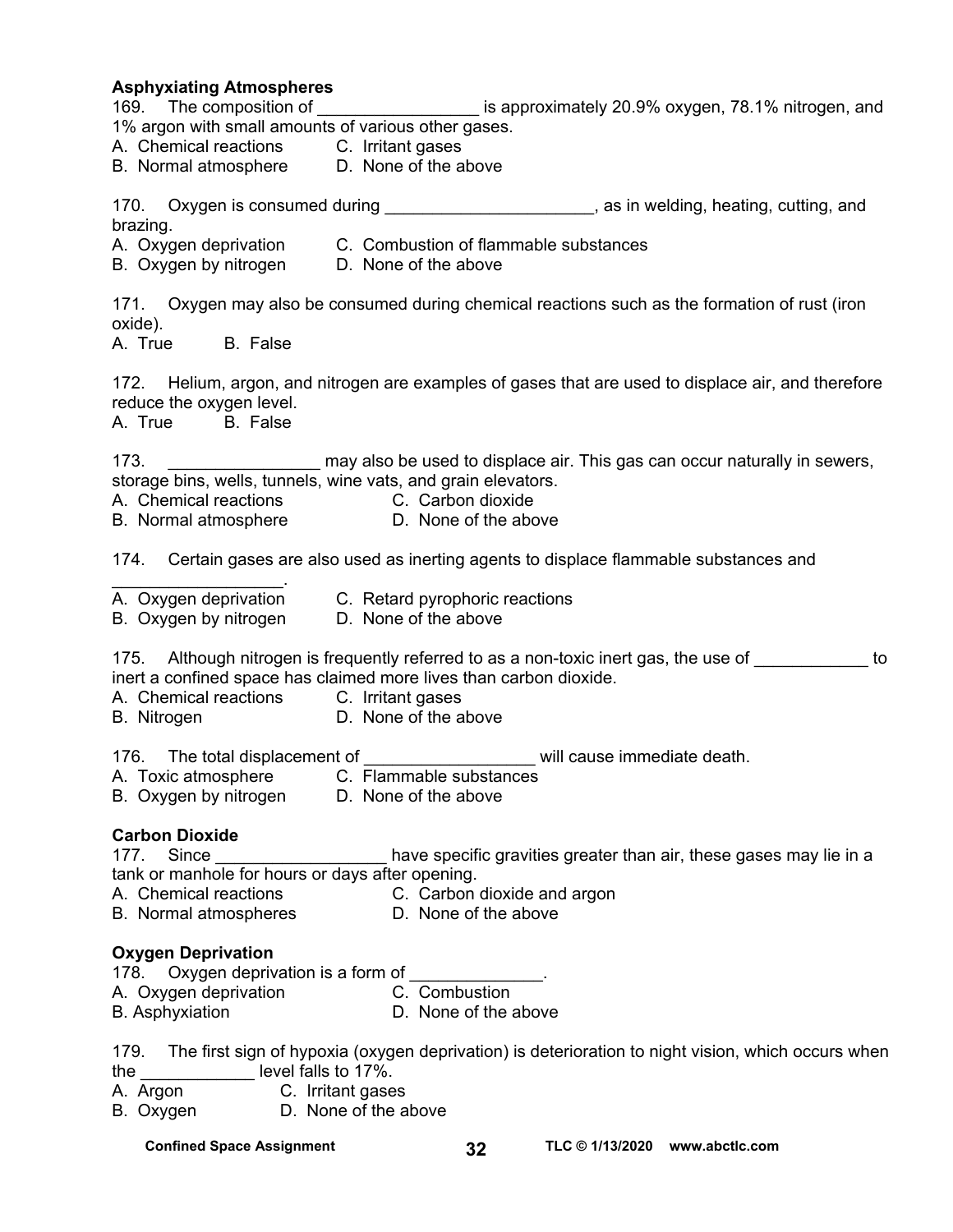180. Increased breathing volume, accelerated heartbeat, very poor muscular coordination, rapid fatigue, and intermittent respiration are \_\_\_\_\_\_\_\_\_\_\_\_\_\_\_\_\_\_\_\_\_\_that occur when oxygen level is between 14-16%. A. Problems C. Reactions B. Physiologic effects D. None of the above 181. Nausea, vomiting, 181. Nausea, vomiting, 2008. [16] And unconsciousness are the physiological effects that occur when oxygen level is between 6-10%. Less than 6%, the effects are spasmodic breathing, convulsive movements, and death in minutes. A. Oxygen deprivation C. Inability to perform B. Problems D. None of the above **Mechanical Hazards**  182. According to the text, if activation of electrical or mechanical equipment would cause injury, each piece of equipment should be manually isolated to entermined before workers enter or while they work in a confined space. A. Operate separately C. Prevent inadvertent activation B. Prevent fumes D. None of the Above 183. The interplay of \_\_\_\_\_\_\_\_\_\_\_\_\_\_\_\_ associated with a confined space, such as flammable vapors or gases being present and the build-up of static charge due to mechanical cleaning, all influence the precautions which must be taken. A. Noise problems C. Hazards B. General hypothermia D. None of the above 184. Workers should completely isolate the space to prevent \_\_\_\_\_\_\_\_\_\_\_\_\_\_\_\_, flashbacks, and other hazards A. Intensified noise C. Vapor leaks B. Physiologic mechanisms D. None of the Above 185. In cases where **the summary re-contaminate the confined space**, other special precautions must be taken. A. Moisture content C. Flammable liquids or vapors B. General hypothermia D. None of the above 186. The space referred to as a void, such as double walled vessels, is a less apparent hazard which must be given special consideration in A. Moisture content C. Blanking off and inerting B. Physiologic mechanisms D. None of the Above **Thermal Effects**  187. Four factors that influence the interchange of heat between people and their environment are: (1) \_\_\_\_\_\_\_\_\_\_\_\_\_\_\_\_, (2) air velocity, (3) moisture contained in the air, and (4) radiant heat. A. Noise problems C. Four factors B. Air temperature D. None of the above 188. Due to the nature and design of most confined spaces, moisture content and are difficult to control. A. Radiant heat **C. Blanking off and inerting** B. Physiologic mechanisms D. None of the above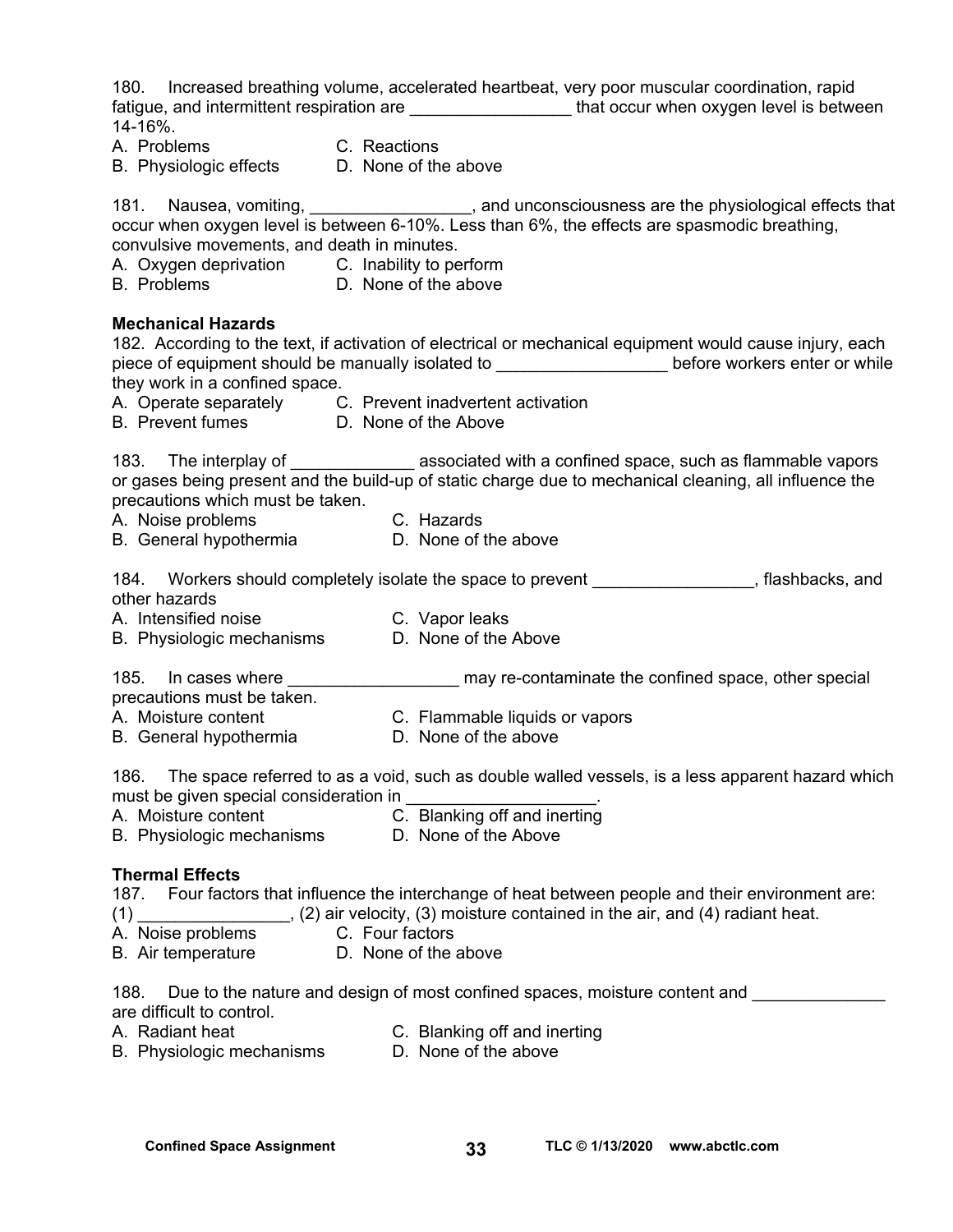|                                                                                                      | 189. Workers will continue to function until the _____________________ rises to approximately 102°F.                                                                                                         |
|------------------------------------------------------------------------------------------------------|--------------------------------------------------------------------------------------------------------------------------------------------------------------------------------------------------------------|
| A. Noise problem C. Thermal effect<br>B. Body temperature  D. None of the above                      |                                                                                                                                                                                                              |
|                                                                                                      |                                                                                                                                                                                                              |
|                                                                                                      | 190. Certain __________________________ come into play in a cold environment, which tend to limit heat                                                                                                       |
| loss and increase heat production.                                                                   |                                                                                                                                                                                                              |
|                                                                                                      |                                                                                                                                                                                                              |
|                                                                                                      |                                                                                                                                                                                                              |
| trench foot, and general hypothermia.                                                                | 191. Special precautions must be taken when working in <b>Commission Contract Contract</b> to prevent frostbite,                                                                                             |
|                                                                                                      |                                                                                                                                                                                                              |
|                                                                                                      |                                                                                                                                                                                                              |
| <b>Protective Insulated Clothing</b>                                                                 |                                                                                                                                                                                                              |
|                                                                                                      |                                                                                                                                                                                                              |
|                                                                                                      | 192. According to the text, protective insulated clothing for both __________________________will add<br>additional bulk to the worker and must be considered in allowing for movement in the confined space |
| and exit time.                                                                                       |                                                                                                                                                                                                              |
|                                                                                                      |                                                                                                                                                                                                              |
|                                                                                                      |                                                                                                                                                                                                              |
| <b>Noise</b>                                                                                         |                                                                                                                                                                                                              |
|                                                                                                      | 193. The interior of confined spaces tends to cause sound to reverberate and thus expose the worker                                                                                                          |
| to ______________________than those found in an open environment.                                    |                                                                                                                                                                                                              |
| A. Lower hearing-loss risk     C. Reduced noise<br>B. Higher sound levels       D. None of the above |                                                                                                                                                                                                              |
|                                                                                                      |                                                                                                                                                                                                              |
|                                                                                                      | 194. Workers may experience temporary or permanent loss of hearing from ______________.                                                                                                                      |
|                                                                                                      |                                                                                                                                                                                                              |
|                                                                                                      |                                                                                                                                                                                                              |
| commands or danger signals due to excessive noise.<br>A. True B. False                               | 195. The probability of severe accidents can increase If the workers inside are not able to hear                                                                                                             |
| Vibration                                                                                            |                                                                                                                                                                                                              |
|                                                                                                      | 196. Depending upon the vibration characteristics, ______________________ may affect multiple body                                                                                                           |
| parts and organs.                                                                                    |                                                                                                                                                                                                              |
| A. Surface residues C. Physical hazards                                                              |                                                                                                                                                                                                              |
| B. Whole body vibration D. None of the above                                                         |                                                                                                                                                                                                              |
|                                                                                                      |                                                                                                                                                                                                              |
| A. Surface residue     C. Segmental vibration<br>B. A confined space     D. None of the above        |                                                                                                                                                                                                              |
|                                                                                                      |                                                                                                                                                                                                              |
| <b>Other Hazards</b>                                                                                 |                                                                                                                                                                                                              |
|                                                                                                      | 198. According to the text, some ______________________ cannot be eliminated because of the nature of                                                                                                        |
| the confined space or the work to be performed                                                       |                                                                                                                                                                                                              |
| A. Surface residues C. Segmental vibration                                                           |                                                                                                                                                                                                              |
| B. Physical hazards <b>D. None of the above</b>                                                      |                                                                                                                                                                                                              |
|                                                                                                      |                                                                                                                                                                                                              |

**Confined Space Assignment 34 TLC © 1/13/2020 www.abctlc.com**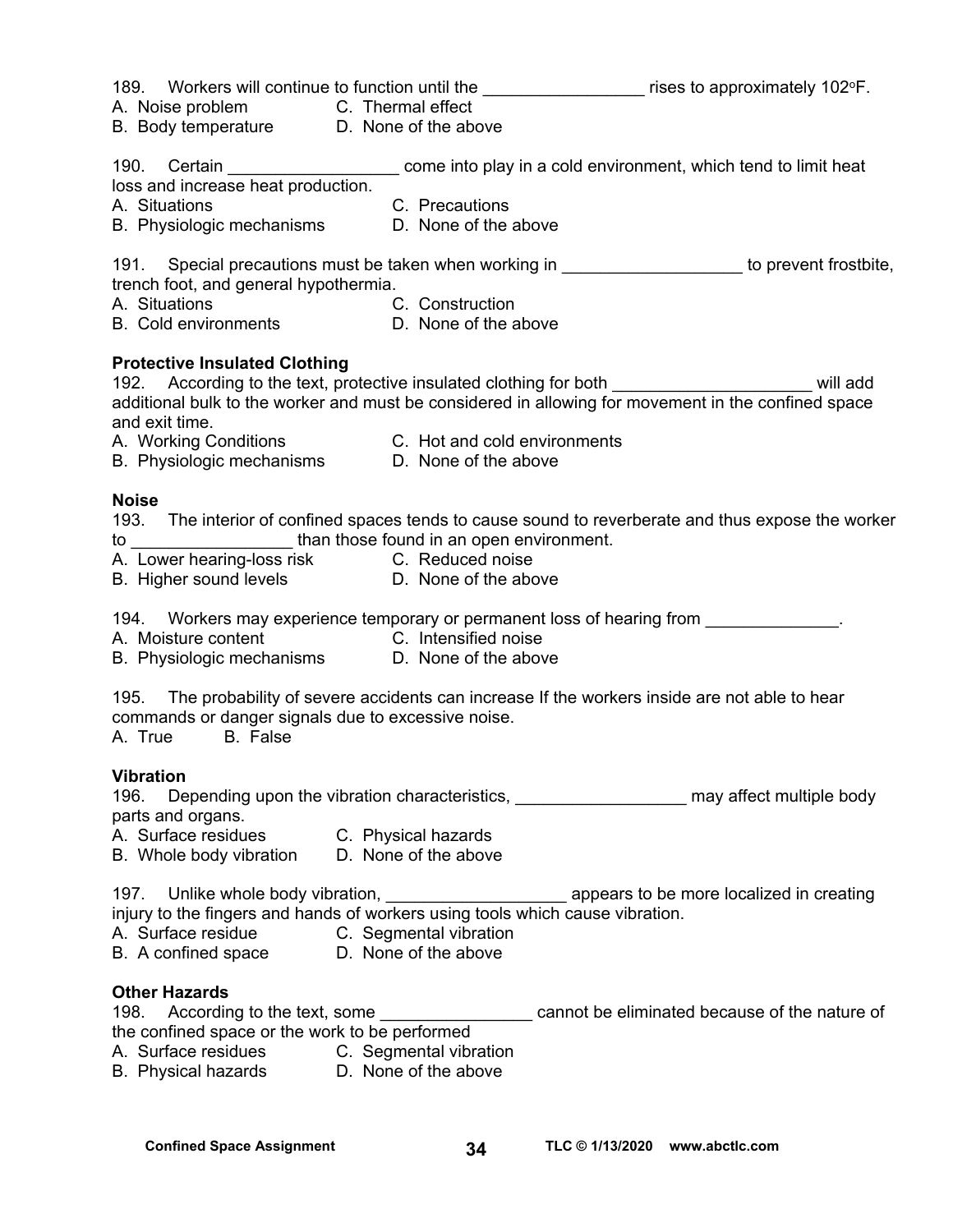199. The use of scaffolding in confined spaces has resulted in many accidents caused by workers or materials falling, materials falling, the state of maintenance to insure worker safety.

- A. Surface residues C. Improper use of guard rails
- B. Confined spaces D. None of the above

200. The choice of scaffolding material depends upon the type of work to be performed, the calculated weight to be supported, and the surface on which the scaffolding is placed, as well as the substance previously stored in the confined space.

A. True B. False

201. \_\_\_\_\_\_\_\_\_\_\_\_\_\_\_\_ in confined spaces can increase already hazardous condition such as electrical shock, reaction of incompatible materials, liberation of toxic substances, and bodily injury due to slips and falls

- 
- A. Surface residues C. Segmental vibration
- B. Workers D. None of the above

202. Baffles in horizontal tanks, trays in vertical towers, bends in tunnels, overhead structural members, or scaffolding installed for maintenance are examples of  $\blacksquare$  within a confined space.

- A. Surface residues C. Segmental vibration
	-
- 
- B. Structural hazards **D. None of the above**

#### **Abbreviations:**

203. The permissible exposure limit (PEL) is the that must not be exceeded during an 8-hour work shift of a 40-hour workweek.

A. Number of work hours C. Maximum limit

B. Average concentration **D.** None of the above

204. The short-term exposure limit (STEL) is the 15-minute exposure limit that must not be exceeded during the

- A. Negative pressure **C. Workday**
- B. Maximum concentration D. None of the above

205. The recommended exposure limit (REL) is the \_\_\_\_\_\_\_\_\_\_\_\_\_\_\_\_\_\_\_\_\_\_\_\_ recommended for up to a 10-hour workday during a 40-hour workweek.

- A. Number of work hours **C.** Average concentration limit
- B. Number of entries **D.** None of the Above

206. Immediately dangerous to life or health (IDLH) means the **the contact of the state of the state** from which a person could escape (in event of respiratory failure) without permanent or escape-impairing effects within 30 minutes.<br>A. Confined space

- A. Confined space **C. 15-minute exposure limit**
- B. Maximum concentration D. None of the above

#### **Respiratory Protection Chapter Types of Respirators**

#### **Commonly Used Respirators (Air Purifying)**

207. \_\_\_\_\_\_\_\_\_\_\_\_\_\_\_\_\_\_ is a type of respirator worn over the nose and mouth to protect the respiratory system from certain nuisance dusts, mists, etc.

- A. An Air-Line Respirator **C. A Disposable Dust Mask**
- B. A Full-Face Respirator **D. None of the above**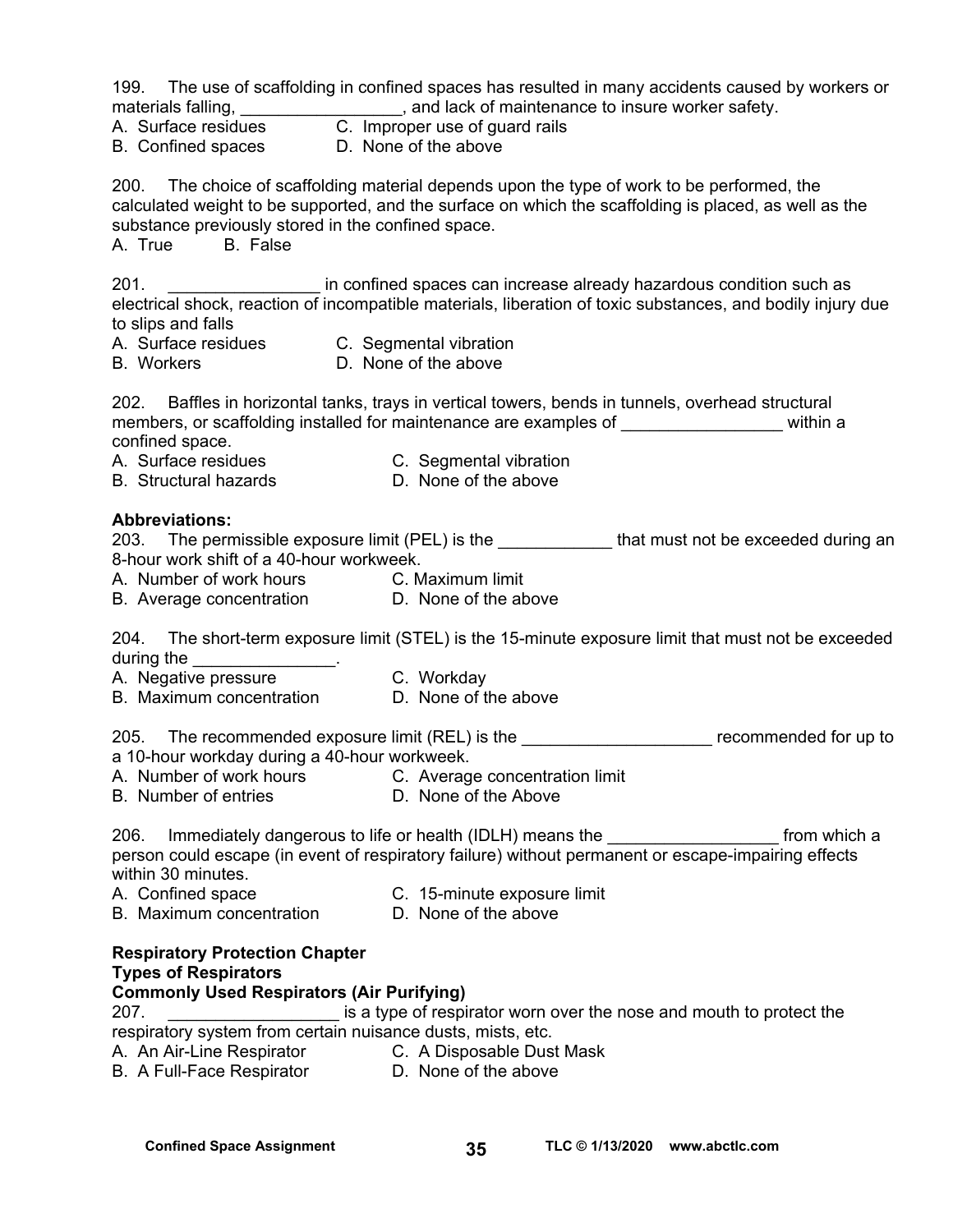208. Dust masks cannot be fit tested, are generally single use, are not recognized as proper respiratory protection, and may not be worn if a **Example 20** exists.

- 
- A. Proper respirator C. Potential for overexposure
- B. Maximum concentration D. None of the above
- 

209. \_\_\_\_\_\_\_\_\_\_\_\_\_\_\_\_\_\_\_ have interchangeable filter cartridges and can protect the respiratory system from hazardous dusts, fumes, mists, etc.

A. Air-Line Respirators **C. Half-Face Respirators** 

B. Full-Face Respirators D. None of the above

210. Half-Face Respirators generally operate under negative pressure within the respirator which is created by the wearer's breathing through the filter cartridges. Protection is only gained if there is a proper seal of the

A. Proper respiratory protection C. Respirator face piece B. Mask D. None of the above

211. **Example 211. 211. Example 211. are similar to the half-face type, but they offer a better face piece fit** and also protect the wearer's eyes from particularly irritating gases and vapors.

- A. Air-Line Respirators **C. Half-Face Respirators**
- B. Full-Face Respirators **D. None of the Above**

212. Full-face, helmet or hood type powered air purifying respirators (PAPRs) operate under positive pressure inside the face piece. A battery operated motor blower assembly forces air through a filter cartridge into the

A. Wearer's breathing zone C. Proper respiratory protection

B. Maximum concentration D. None of the above

#### **Less Commonly Used Types Respirators (Air Supplying)**

213. **Example 213.** Supply clean air to the wearer through a small diameter hose from a compressor or compressed air cylinders. Because the wearer must be attached to the hose at all times, mobility is limited.

- A. Air-Line Respirators **C. Disposable Dust masks** 
	-
- B. Full-Face Respirators D. None of the above

214. Self-Contained Breathing Apparatus (SCBA) respirators supply clean air from a compressed air tank carried on the wearer's back. SCBA respirators are highly mobile and are used primarily for

- A. Proper respiratory protection C. Emergency response or rescue work
- B. Maximum concentration D. None of the above

 $\mathcal{L}_\text{max}$  and  $\mathcal{L}_\text{max}$  and  $\mathcal{L}_\text{max}$ 

#### **Respirator Filters/Cartridges**

215. The cartridges used for \_\_\_\_\_\_\_\_\_\_\_\_\_\_\_\_\_\_\_\_\_\_\_\_ must be either equipped with an end-of-

service life indicator (ESLI) or a cartridge change schedule has to be established.

- A. Air-purifying respirators C. Air-line Respirators
- B. Full-Face Respirators D. None of the above
- 216. There are **Exercise 216.** There are **abulation** classes of filters for protection against particulates.
- A. Ten C. Nine
- B. Five D. None of the above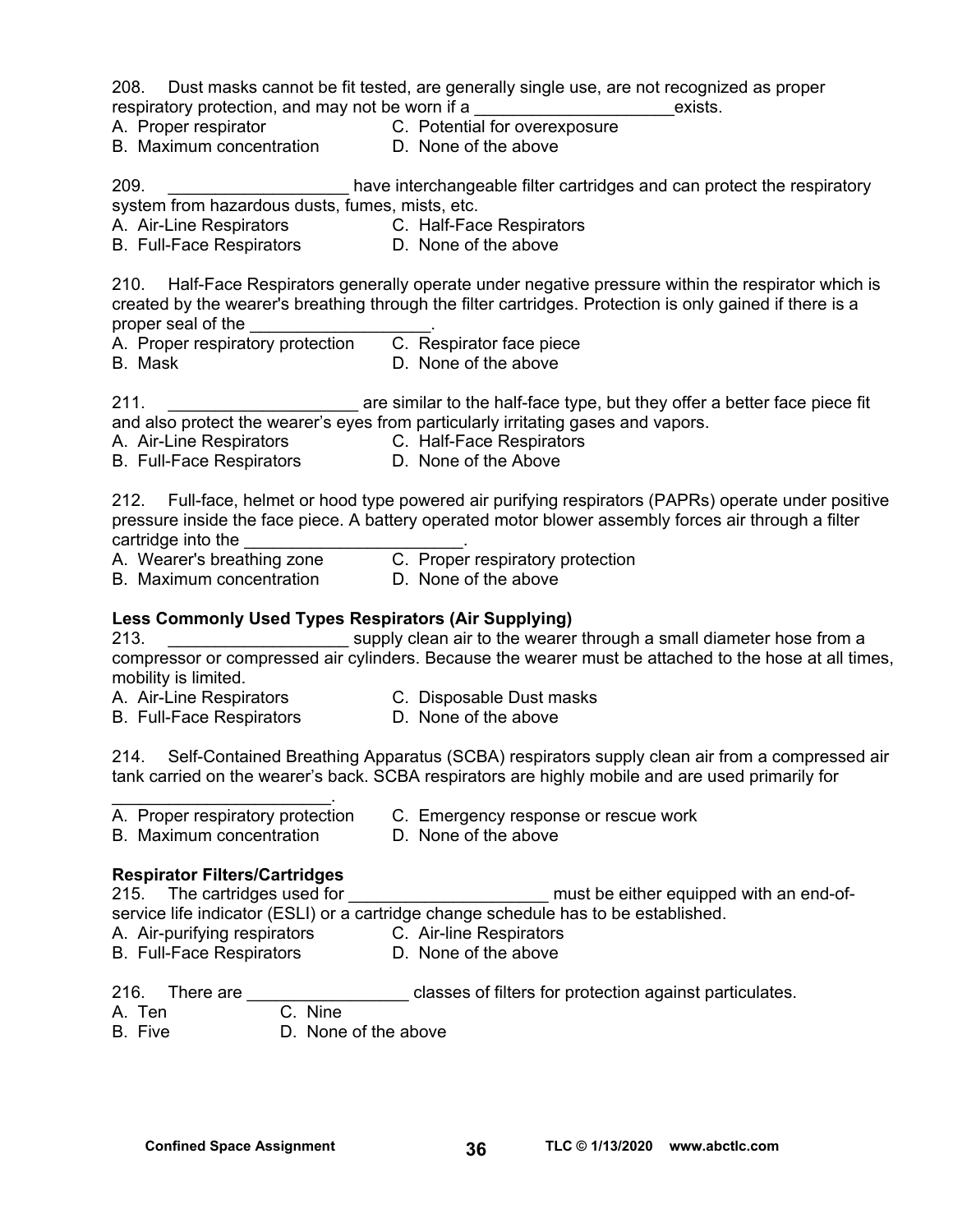#### **Protection Factors**

217. The protection factor of a respirator is based on the ratio of two concentrations: the

\_\_\_\_\_\_\_\_\_\_\_\_\_\_\_\_\_\_\_\_\_\_ outside the respirator to the contaminant concentration inside the

- respirator. A. Atmosphere C. Contaminant concentration
- B. Oxygen D. None of the above

218. Each class of respirator also has an assigned protection factor (APF).

A. True B. False

219. When a **Exercise 219.** Outside the respirator is known, the APF can be used to estimate the concentration inside a particular type of respirator worn by the user.

- A. Hazardous atmosphere **C. Contaminant concentration**
- B. Low oxygen level **D.** None of the above

#### **Who Cannot Wear a Respirator?**

220. Respirators cannot be worn when a person wears **the contact of the interferes** with the seal of the face piece.

- A. Clothing C. Glasses or personal protective equipment
- B. Other equipment D. None of the above

221. Respirators cannot be worn when a person has \_\_\_\_\_\_\_\_\_\_\_\_\_\_\_\_\_\_\_\_\_\_that comes between the sealing surface of the face piece and the face or interferes with valve function.

- A. Clothing C. Facial hair
- B. A damaged face piece D. None of the above

222. Respirators cannot be worn when a person has a breathing problem, a heart condition, or is

 $\mathcal{L}=\mathcal{L}^{\mathcal{L}}$ A. Unauthorized C. Calm

B. Heat sensitive D. None of the above

#### **Checking for Damage**

223. A respirator must be inspected before each use to make sure there are no holes, tears, etc., in the respirator.

A. True B. False

#### **Staying Prepared for Respirator Use**

224. Getting used to respirators takes practice. Possible problems with wearing respirators may include heat exhaustion or heat stroke.

A. True B. False

#### **Using up the air supply**

225. When using a metal with the setting the gauges and listening for alarms. Be ready to leave the area immediately if there is a problem.

A. Gas meter C. Dust mask

B. SCBA D. None of the above

#### **Panic**

226. Air monitoring is important when working in a hot, stressful, or awkward situation. A. True B. False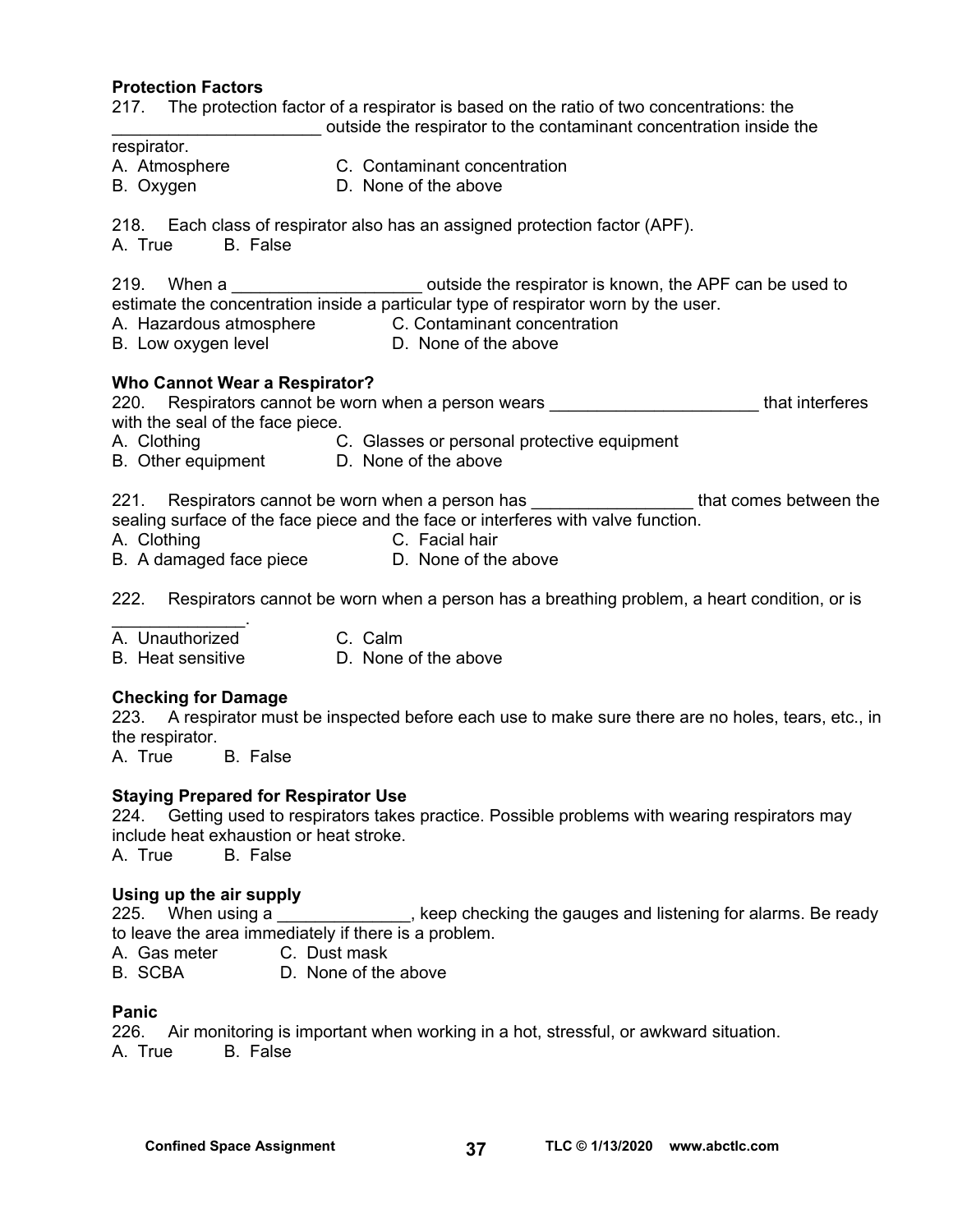#### **Cleaning Respirators**

227. Respirators should be cleaned and disinfected once a year. Check the respirator for damage before wearing it.

A. True B. False

228. Respirators stored for emergency use must be inspected when not in use, and after each use.

A. Monthly C. Annually

B. Weekly D. None of the above

#### **Operating Procedures**

229. **Example 229.** Example 229. The must be accurate and must be written in easily understood language. Technical jargon should be avoided. Translations must be supplied if necessary.

- A. Permits C. Operating procedures
- B. Performance reviews D. None of the above

230. Operating procedures must include operating steps for initial startup, normal and temporary operations, emergency shutdown, \_\_\_\_\_\_\_\_\_\_\_\_\_\_\_\_\_\_\_\_\_, normal shutdown, and startup after a

turnaround or an emergency shutdown.

- A. Documenting work C. Gas and vapor detection
- B. Emergency operations D. None of the above

231. Operating procedures must include **the enducated metallic system** procedures must include the structure of p don't conform to operating limits and how to avoid or correct such problems.

- A. Permits C. Operating limits
- B. Performance reviews D. None of the above

232. Operating procedures must include safety and health considerations, such as chemical hazards, precautions to prevent exposure, the state of the for chemicals, and actions to be taken if an

employee is exposed to a hazardous substance.

- A. Quality and inventory control C. Safety training
- B. Safety performance D. None of the above

233. Operating procedures must include \_\_\_\_\_\_\_\_\_\_\_\_\_\_\_\_ and their functions, including up-to-date operating procedures and safe work practices.

- A. Safe work practices C. Safety systems
- B. Contractor's duties **D.** None of the above

#### **Contractor Employees**

234. According to the text, process safety training and **Example 234.** According to the text, process safety training and contractors who work on-site.

- A. Logs **C. Safety programs**
- B. Safety performance D. None of the above

235. Managers must check out the **witch and the manufature of any contractors** that may be hired for maintenance, repair, turnaround, major renovation, or specialty work on or around a process covered by the OSHA regulation.

- A. Logs **C.** Safety performance and programs
- B. Reputation D. None of the above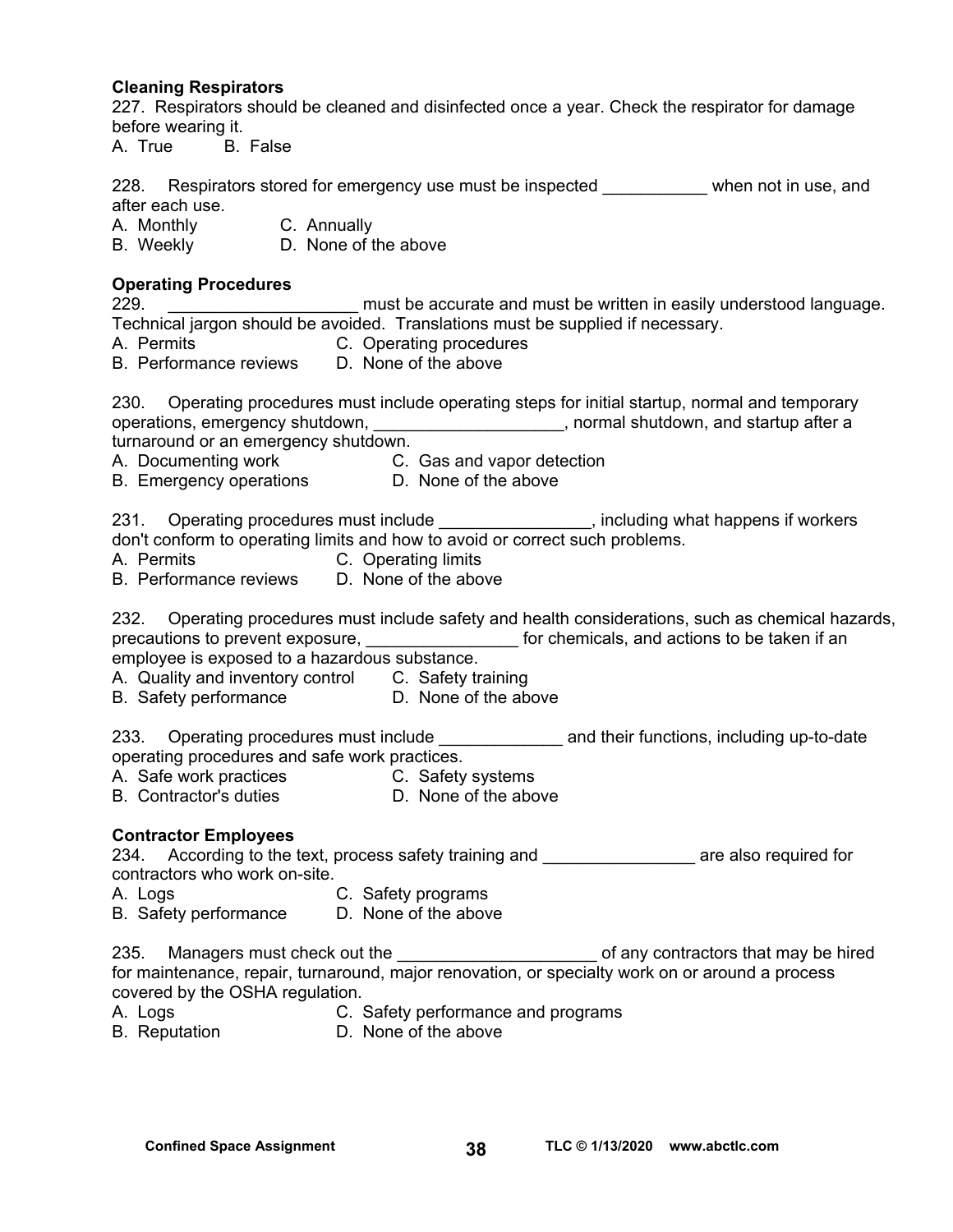236. To further ensure contractor safety, managers must also provide the contractor with information on **the process they're involved with and tell them what actions are to be taken** 

in an emergency.

A. Safe work practices C. Time limits

B. Performance standards D. None of the above

237. To further ensure contractor safety, managers must also keep a log of related to their work in process areas. A. Gas and vapor contaminants C. Contractor employees' injuries or illnesses B. Safety performance D. None of the above 238. To further ensure contractor safety, managers must also evaluate the **Theorem 2018** to make sure they're living up to their safety obligations set by the OSHA standard,

- A. Work progress C. Required training
- B. Contractor's performance D. None of the above

#### **The Contractor has Responsibilities, too**

239. The Contractor must document that employees are trained to **Example 239.** The Contractor must document that employees are trained to safe work practices on the job.

- A. Recognize hazards C. Follow orders
- B. Work efficiently D. None of the above

240. Contractors must make sure that their employees understand \_\_\_\_\_\_\_\_\_\_\_\_\_\_\_\_\_

trained to work safely, and follow the safety rules of the facility in which they're working.

A. Time schedules C. The scope of the work

B. Potential job-related hazards D. None of the above

#### **Written Respiratory Protection Program**

241. The employer is required to develop and implement a written respiratory protection program with **EXEC and elements for required respirator use.** 

- A. Gas and vapor contaminant limits C. Required worksite-specific procedures
- B. Safety performance D. None of the above

242. The respirator protection program must be administered by

- A. Attendants C. A suitably trained program administrator
- B. Entrants D. None of the above

#### **Gas and Vapor Contaminants**

243. According to the text, gas and vapor contaminants can be classified according to their

- $\mathcal{L}_\text{max}$  and  $\mathcal{L}_\text{max}$  and  $\mathcal{L}_\text{max}$ A. Chemical characteristics C. Toxic level
- B. Hazard risk D. None of the above

244. Substances that are liquids or solids at room temperature form entity when they evaporate.

A. Chemical reactions C. Risks

B. Vapors D. None of the above

245. Inert gases such as helium, argon, neon, etc. do not metabolize in the body, but they represent a hazard because they can produce an oxygen deficiency by displacement of air. A. True B. False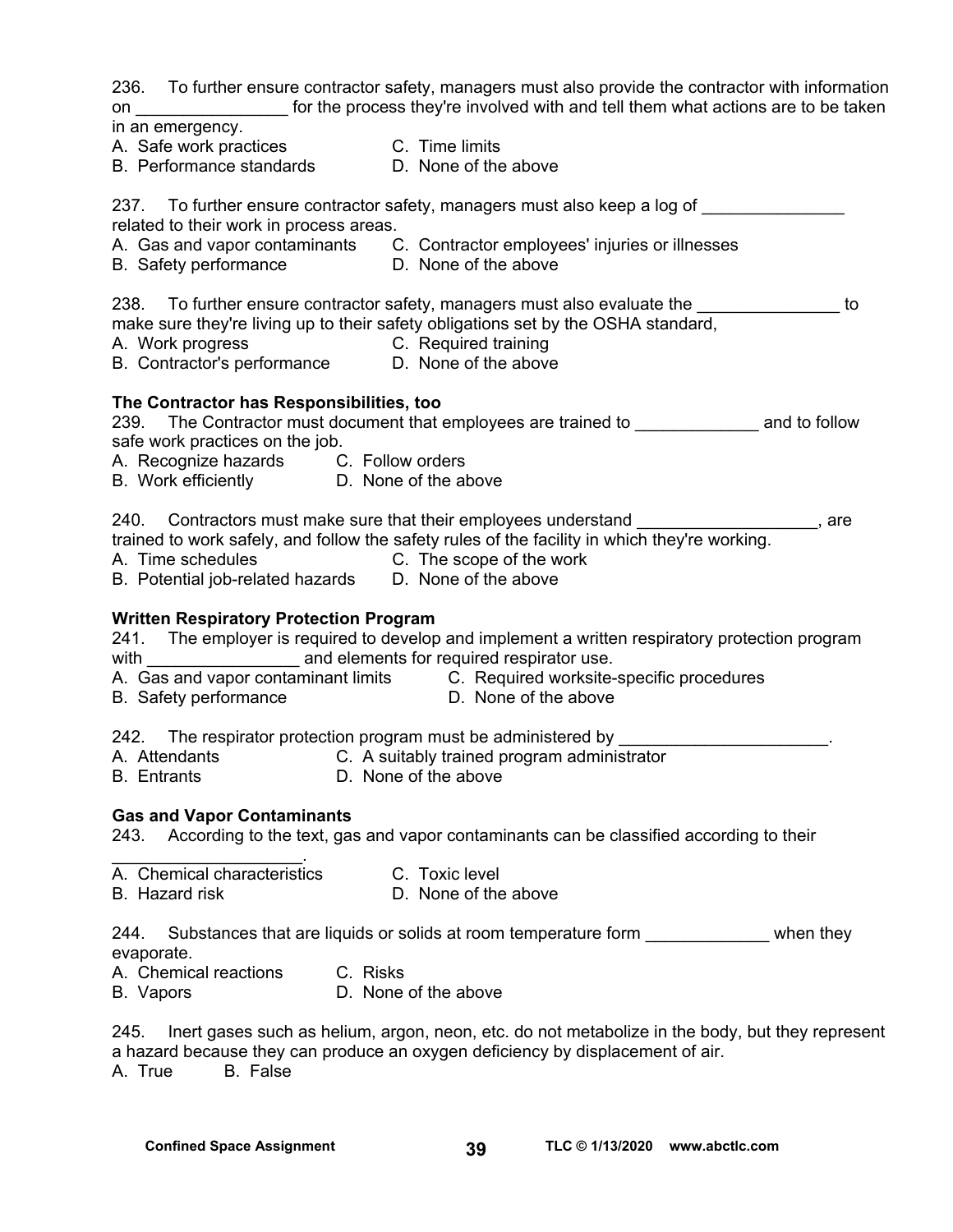246. Acidic gases such as sulfur dioxide, hydrogen sulfide and hydrogen chloride exist as or produce acids by reaction with water. They are often highly toxic.

A. Metals attached to organic groups C. Inert gases

B. Acids D. None of the above

247. Alkaline gases such as ammonia and phosphine exist as alkalis or \_\_\_\_\_\_\_\_\_\_\_

A. Metals attached to organic groups C. Produce alkalis by reaction with water

B. Pollutants D. None of the above

248. Vaporous contaminants classified as organic compounds can exist as true gases or vapors produced from organic liquids. Gasoline, solvents and paint thinners are examples. A. True B. False

249. Vaporous contaminants classified as organometallic compounds are generally comprised of \_\_\_\_\_\_\_\_\_\_\_\_\_\_\_\_\_\_\_\_\_\_\_\_\_. Tetraethyllead and organic phosphates are examples.

A. Inert gasesC. Metals attached to organic groups

B. Pollutants D. None of the above

#### **Hazard Assessment**

250. The first important step to protection is

A. Research C. Proper assessment of the hazard

B. An atmosphere's oxygen content D. None of the above

251. Air samples must be taken with proper sampling instruments during all conditions of operation to determine an atmosphere's oxygen content or example and/or gaseous contaminants.

A. Respirator requirements C. Deficiency by displacement of air

B. Concentration levels of particulate D. None of the above

252. Breathing zone sampling frequency should be sufficient to assess the example in the under the variable operating and exposure conditions.

A. Respirator requirements C. Average exposure

B. Atmosphere's oxygen content D. None of the above

#### **Excavation and Trenching Section**

253. According to the text, the \_\_\_\_\_\_\_\_\_\_\_\_\_\_\_\_\_\_\_\_\_\_\_\_\_\_ was revised because excavating is the most dangerous of all construction operations.

- A. Competent rule **C. Emergency rule**
- B. OSHA excavation standard D. None of the above

254. OSHA also revised the **the contract of the contract of the requirements.** 

- A. Competent rule **C.** Protective equipment standard
- B. Existing standard D. None of the above

255. The performance criteria in the new standard provides employers with options when classifying soil and when selecting methods to protect the solution of from cave-ins.

- A. Competent person C. Construction equipment
- B. Employee D. None of the above

256. Although employers have options when meeting some of the requirements, 1983 and thust realize that the employee must be protected at all times.

- A. Competent persons C. Contractors
- B. Employers **D.** None of the above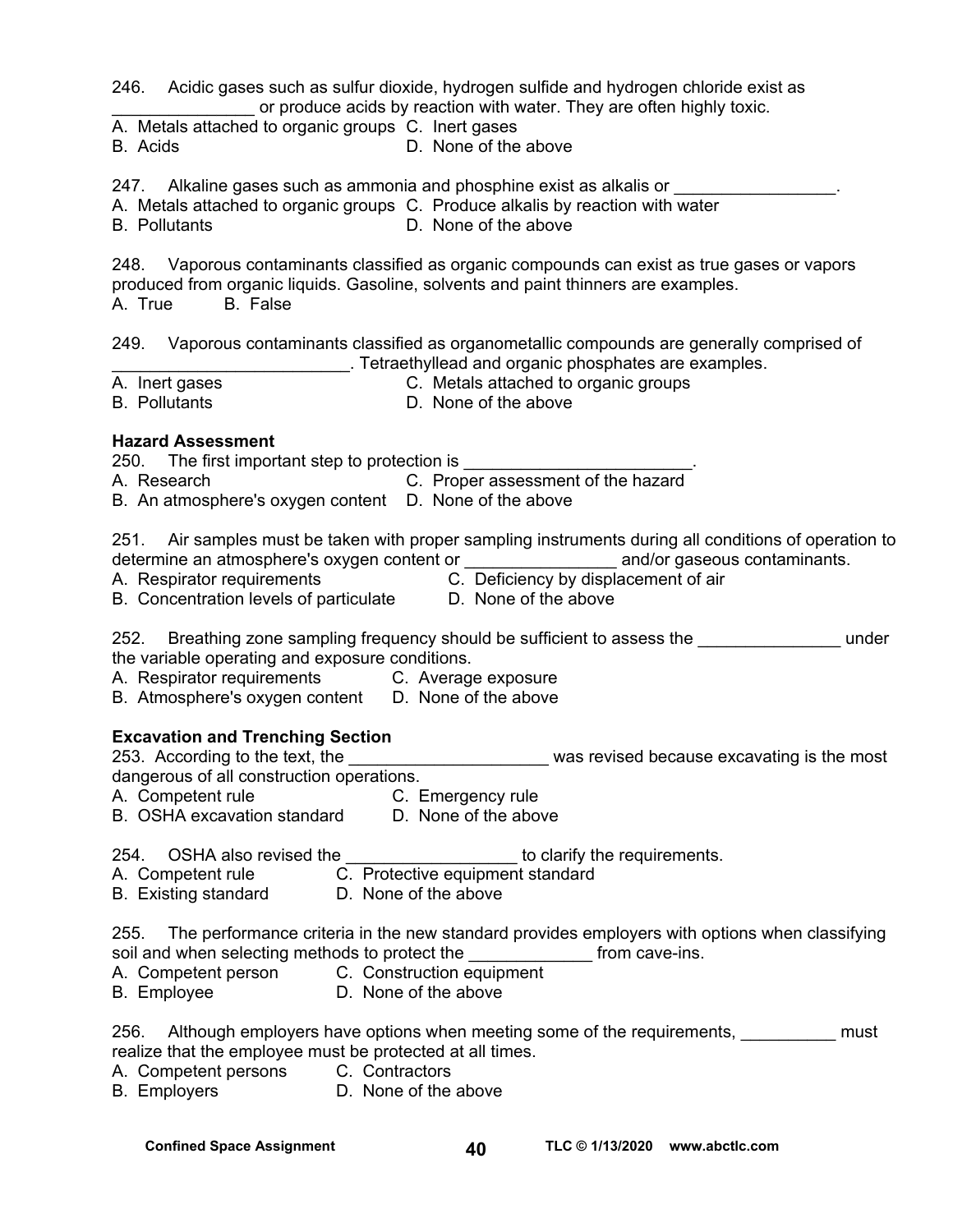257. Professional engineers will be required in some situations to plan or design the excavation and/or method of protecting the worker.

A. True B. False

#### **Competent Person**

258. Competent person means one who is capable of identifying existing hazards in the surroundings or working conditions which are unsanitary, hazardous, or dangerous to employees. The

\_\_\_\_\_\_\_\_\_\_\_\_\_\_\_\_\_\_ has authorization to take prompt corrective measures to eliminate identified

hazards.

- A. Competent person C. Watchman
- B. Contractor D. None of the above

259. A calculated must have specific training in and be knowledgeable about soils analysis, the use of protective systems and the requirements of 29 CFR Part 1926.650-652 Subpart P.

- A. Competent person C. Watchman
- B. Contractor D. None of the above

260. Everyone is required to practice \_\_\_\_\_\_\_\_\_\_\_\_\_\_\_\_\_\_\_\_\_\_\_\_\_\_\_\_\_ one a year.

A. Competent person training C. Emergency procedures B. Rescue training exercises D. None of the above

#### **Competent Person Duties**

261. The competent person performs daily inspections of the protective equipment,

- **waters** and adjacent areas.
- A. Work progress **C. Trench conditions**
- B. Construction Crew **D. None of the above**

262. The competent person shall make **the prior to the start of work and as needed** throughout the shift.

- A. Personnel assignments C. Inspections
- B. Training available D. None of the above

263. The competent person shall make after every rainstorm or other hazard occurrence.

- A. Inspections C. Protective equipment available
- B. Training available D. None of the above

264. The competent person must have knowledge of \_\_\_\_\_\_\_\_\_\_\_\_\_\_\_\_\_\_\_\_\_\_, telephone or radio dispatch.

- A. Personnel assignments C. Emergency contact methods
- B. Work schedules D. None of the above

265. The competent person removes employees and \_\_\_\_\_\_\_\_\_\_\_\_\_\_\_\_\_\_\_\_\_\_\_\_\_\_\_ from hazardous conditions and makes all changes necessary to ensure their safety.

- A. Competent persons **C. Protective equipment**
- B. All other personnel D. None of the above

266. The competent person makes sure that all **example 2001** have proper protective equipment, hard-hats, reflective vests, steel-toed boots, harnesses, eye protection, hearing protection and drinking water.

A. Competent persons C. Employees<br>B. Contractors B. None of the above

B. Contractors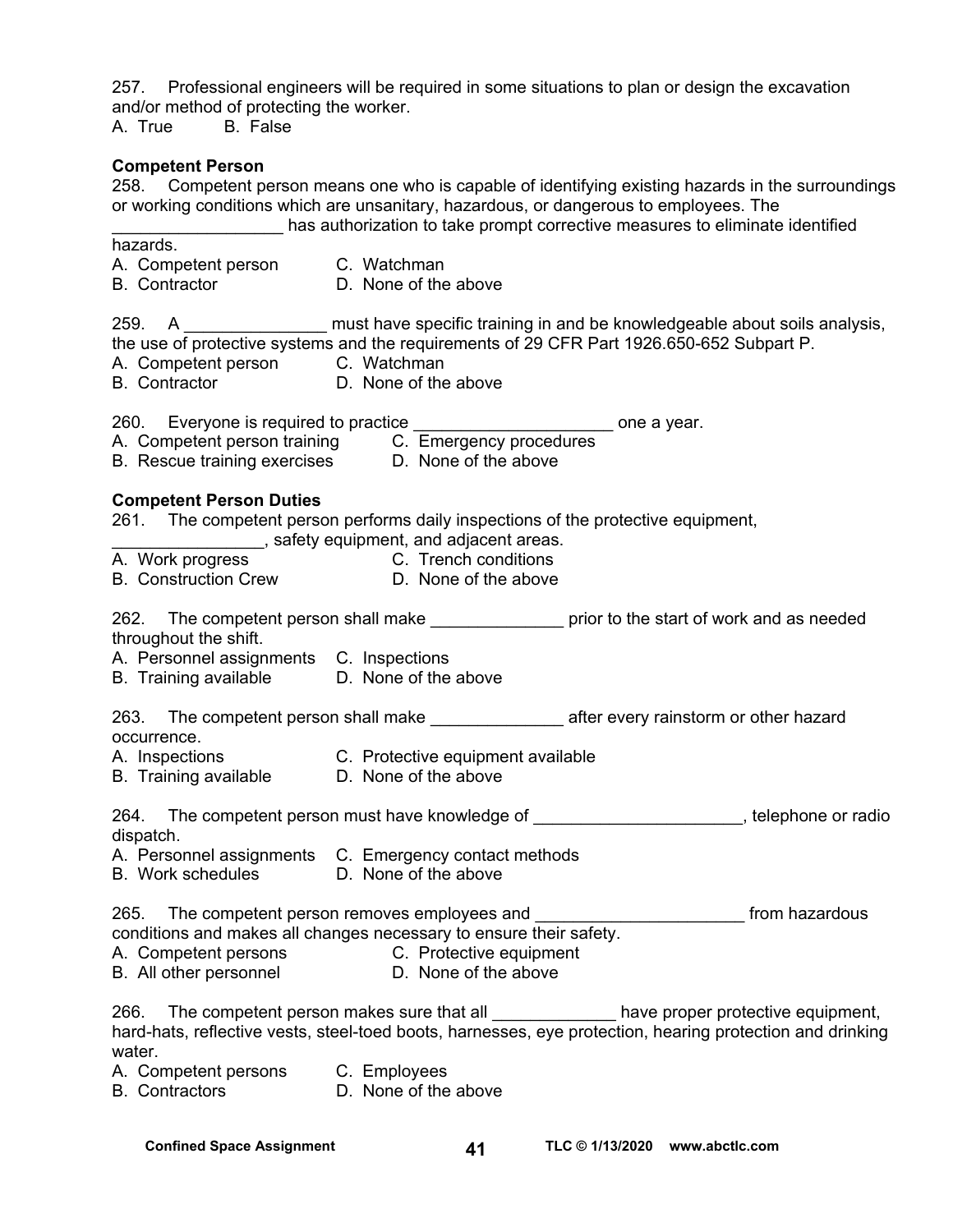#### **Scope of Work**

|                      | times when personnel are working within or around the _____________.<br>A. Competent person C. Excavation                                              |           |                      |                                                                                                                                                                | 267. According to the text, during excavation work a competent person shall be on the job site at all                                                                                                      |      |
|----------------------|--------------------------------------------------------------------------------------------------------------------------------------------------------|-----------|----------------------|----------------------------------------------------------------------------------------------------------------------------------------------------------------|------------------------------------------------------------------------------------------------------------------------------------------------------------------------------------------------------------|------|
|                      | B. Contractors <b>D. None of the above</b>                                                                                                             |           |                      |                                                                                                                                                                |                                                                                                                                                                                                            |      |
| <b>B.</b> Employees  | A. Unauthorized persons C. Underground utility installations<br>D. None of the above                                                                   |           |                      |                                                                                                                                                                | 268. Prior to opening an excavation, the estimated locations of _________________<br>reasonably may be expected to be encountered during excavation work shall be determined.                              | that |
| 269.                 |                                                                                                                                                        |           |                      |                                                                                                                                                                | shall be taken to protect employees against the hazards posed by water                                                                                                                                     |      |
|                      | accumulation in the excavation.<br>A. Additional care <b>C. Ladders</b><br>B. Adequate precautions <b>C. None of the above</b>                         |           |                      |                                                                                                                                                                |                                                                                                                                                                                                            |      |
| A. True B. False     | equipment that could pose a hazard by falling or rolling into excavations.                                                                             |           |                      |                                                                                                                                                                | 270. According to the text, employees shall be protected from excavated or other materials or<br>271. In trench excavations that are four (4') feet or more in depth, a stairway, ladder, or ramp shall be |      |
|                      | used as a ___________________.                                                                                                                         |           |                      |                                                                                                                                                                |                                                                                                                                                                                                            |      |
| A. Tool              | B. Means of access or egress D. None of the above                                                                                                      | C. Bridge |                      |                                                                                                                                                                |                                                                                                                                                                                                            |      |
| A. True B. False     | excavation is more than fifty (50') feet from a means of egress.                                                                                       |           |                      |                                                                                                                                                                | 272. The Ladder(s), stairway(s), or ramp shall be spaced so that no employee in the trench                                                                                                                 |      |
| A. Two C. Four       | feet above the ground and shall be properly secured.<br>B. Three D. None of the above                                                                  |           |                      |                                                                                                                                                                | 273. When ladder(s) are employed, the top of the ladder shall extend a minimum of                                                                                                                          |      |
|                      | vest made with reflective material or highly visibility material.<br>A. Competent persons C. Rescue personnel<br>B. Each employee D. None of the above |           |                      |                                                                                                                                                                | 274. When excavations are made in vehicular traffic areas, _____________________shall wear a warning                                                                                                       |      |
|                      | reasonably expected to exist.<br>B. Employees D. None of the above                                                                                     |           |                      | A. Limited visibilities C. Oxygen deficiency or gaseous conditions                                                                                             | 275. The air shall be tested in excavations where the same sexist, or could be                                                                                                                             |      |
| ventilated until the |                                                                                                                                                        |           |                      | ventilated until the __________________________.<br>A. Excavation is closed _______________________.<br>B. Employees enter the space _____D. None of the above | 276. When the atmosphere contains less than 19.5 percent oxygen, the area must be continuously                                                                                                             |      |
|                      | concentration is below 20 percent of the LFL (lower flammable limit).<br><b>B.</b> Gaseous condition exists                                            |           | D. None of the above | A. Competent person requires monitoring C. Worker encounters fumes                                                                                             | 277. Where a ___________________________, the area shall be ventilated until the flammable gas                                                                                                             |      |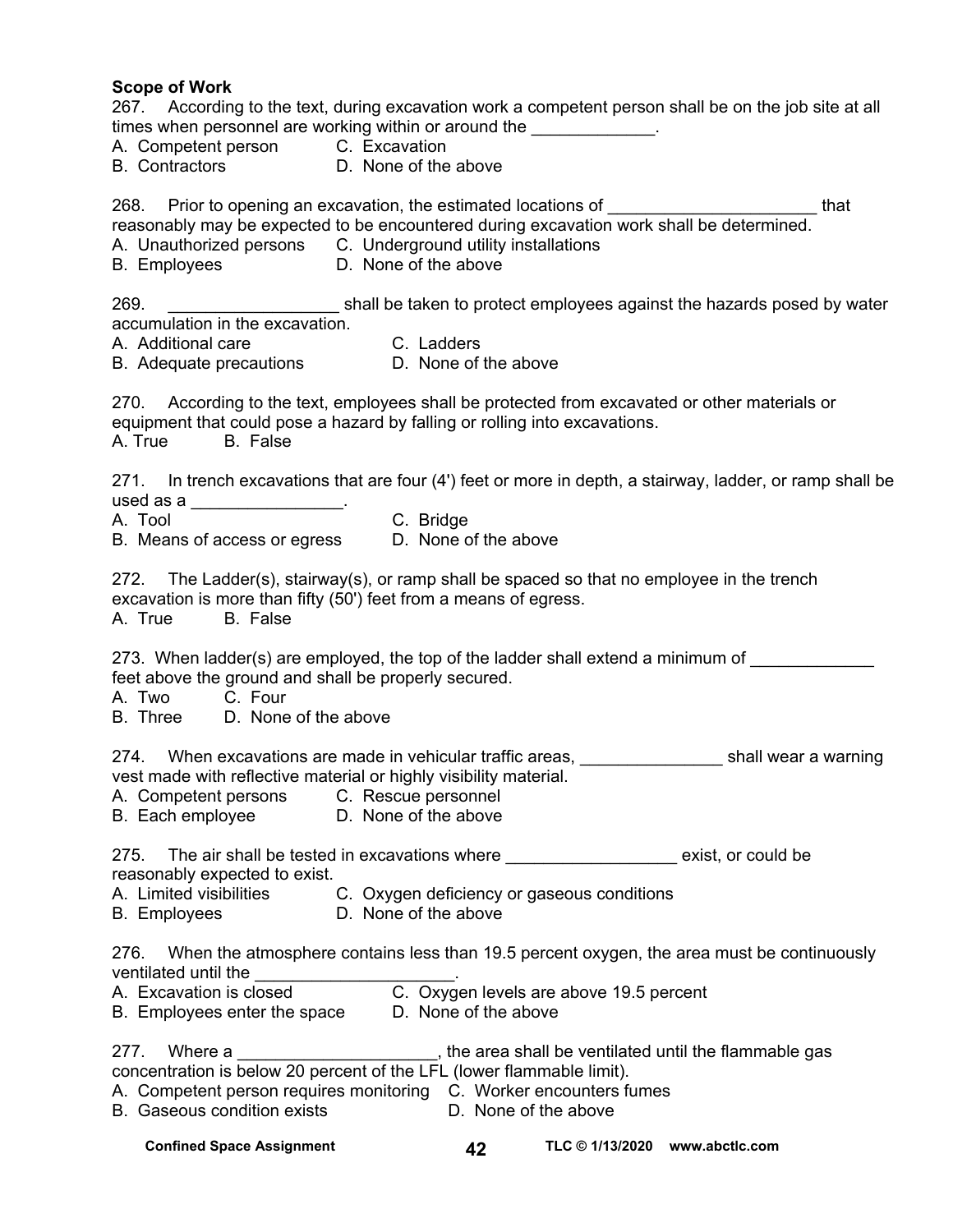- 278. Whenever **Exist or could reasonably exist, the air must be monitored** continuously to assure that workers are protected.
- A. Traffic conditions C. Oxygen deficiency or gaseous conditions
- B. Excavations D. None of the above

279. Where the stability of adjoining buildings, walls or other structures are  $\blacksquare$ ,

shoring, bracing, or underpinning shall be provided to ensure the stability of such structures for the protection of employees.

- 
- A. Not a concern **C.** Endangered by excavation operations
- B. Not mentioned in the specifications D. None of the above
- 

280. In situations where sidewalks, pavement and appurtenant structures may be undermined, a support system such as shoring must be provided to protect from the possible collapse of such structures.

- A. Unauthorized persons C. Vehicles
- B. Employees D. None of the above

#### **Personnel Protective Systems**

281. According to the text, employees in \_\_\_\_\_\_\_\_\_\_\_\_\_\_\_ shall be protected from cave-ins by an adequate protective system, which shall be inspected by a competent person.

A. Excavations C. Protective systems

B. Vehicles D. None of the above

282. The use of \_\_\_\_\_\_\_\_\_\_\_\_\_\_\_\_\_\_\_\_\_ is required for all excavations deeper than five (5') feet, except when excavation is within stable rock.

A. Tables **C. Protective systems** B. Tabulated data D. None of the above

283. For trench excavations less than five (5') feet deep, the use of \_\_\_\_\_\_\_\_\_\_\_\_\_\_\_\_\_\_\_\_\_\_ may not be required unless there is evidence of a potential cave-in. The competent person shall make this determination.

- A. Ladders C. Ramps
- B. Protective systems D. None of the above

284. Requirements for sloping, benching or protective systems are found in

- A. Safety Manuals C. CFR 1926.652 (OSHA Construction Standards)
- B. Tabulated data D. None of the above

285. Whenever support systems, 285. Note that protective systems are being used, a written copy of the manufacturer's specifications, recommendations, and limitations sheet shall be available at the job site.

A. Shield systems C. Ramps

B. Tabulated data D. None of the above

#### **Excavation Protection Systems**

286. There are three basic protective systems for excavations and trenches. They are sloping and benching systems, \_\_\_\_\_\_\_\_\_\_\_\_\_\_, and shields.

A. Shoring **C. Attendants** 

B. Ramps D. None of the above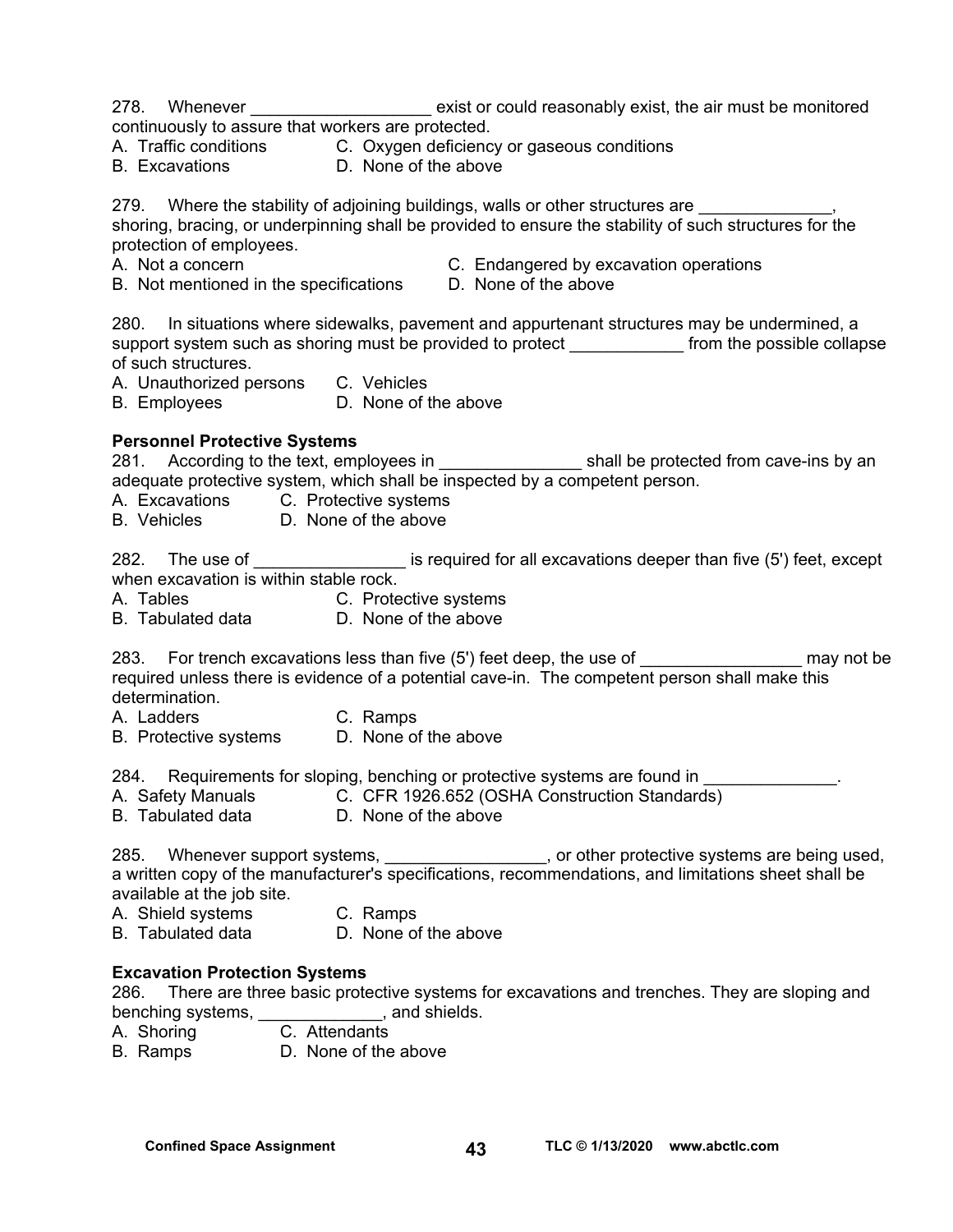| 287. Every employee in an excavation or trench shall be protected from<br>adequate protective system.                                                                        |                             |                       | by an                                                                                          |
|------------------------------------------------------------------------------------------------------------------------------------------------------------------------------|-----------------------------|-----------------------|------------------------------------------------------------------------------------------------|
| A. Unauthorized persons C. Polluted air<br>B. Cave-ins D. None of the above                                                                                                  |                             |                       |                                                                                                |
| <b>Sloping and Benching Systems</b><br>288. An option for sloping is to slope to the angle required by OSHA Construction Standards for Type                                  |                             |                       |                                                                                                |
| C, which is the most<br>A. Unstable soil type<br>C. Porous soil type                                                                                                         |                             |                       |                                                                                                |
| B. Stable soil type D. None of the above                                                                                                                                     |                             |                       |                                                                                                |
| 289. Another option for sloping is to first determine the soil type, then use the table provided in                                                                          |                             |                       |                                                                                                |
|                                                                                                                                                                              |                             |                       |                                                                                                |
| 290. Another option for sloping is to utilize the prepared by a registered professional<br>engineer.                                                                         |                             |                       |                                                                                                |
| A. Instructions C. Standards<br>B. Tabulated data D. None of the above                                                                                                       |                             |                       |                                                                                                |
| 291. According to the text, a registered professional engineer can design a<br>specific job.                                                                                 |                             |                       | for a                                                                                          |
| A. Table C. Protective system<br>B. Sloping plan D. None of the above                                                                                                        |                             |                       |                                                                                                |
| 292.                                                                                                                                                                         |                             |                       | for excavations five (5) to twenty (20) feet in depth must be                                  |
| constructed in accordance with the instructions of a designated competent person.<br>A. Sloping and benching systems C. Trench excavation limits<br><b>B.</b> Tabulated data | D. None of the above        |                       |                                                                                                |
| 293. A registered professional engineer must design and stamp the sloping and benching systems<br>for excavations                                                            |                             |                       |                                                                                                |
| A. Greater than twenty (20) feet deep C. To be made by contractors<br>B. In traffic areas                                                                                    |                             | D. None of the above  |                                                                                                |
| <b>Shoring Systems</b>                                                                                                                                                       |                             |                       |                                                                                                |
| 294.<br>horizontal members, and cross braces to support the sides of the excavation to prevent a cave-in.<br>C. Lateral support<br>A. Shoring                                |                             |                       | is another protective system that utilizes a framework of vertical members,                    |
| B. Tabulated data D. None of the above                                                                                                                                       |                             |                       |                                                                                                |
| <b>Shield Systems (Trench Boxes)</b>                                                                                                                                         |                             |                       |                                                                                                |
| 295.                                                                                                                                                                         |                             |                       | Shielding is the third method of providing a safe workplace in excavations. Unlike sloping and |
| shoring,<br>A. Shielding C. Soil testing                                                                                                                                     | does not prevent a cave-in. |                       |                                                                                                |
| B. Tabulated data                                                                                                                                                            | D. None of the above        |                       |                                                                                                |
| 296.<br>Shields are designed to _______________________________, thereby protecting the employees<br>working inside the structure.                                           |                             |                       |                                                                                                |
| A. Withstand the soil forces caused by a cave-in                                                                                                                             |                             | C. Bend but not break |                                                                                                |
| B. Keep water out of the excavation                                                                                                                                          |                             | D. None of the above  |                                                                                                |
| <b>Confined Space Assignment</b>                                                                                                                                             | 44                          |                       | TLC © 1/13/2020 www.abctlc.com                                                                 |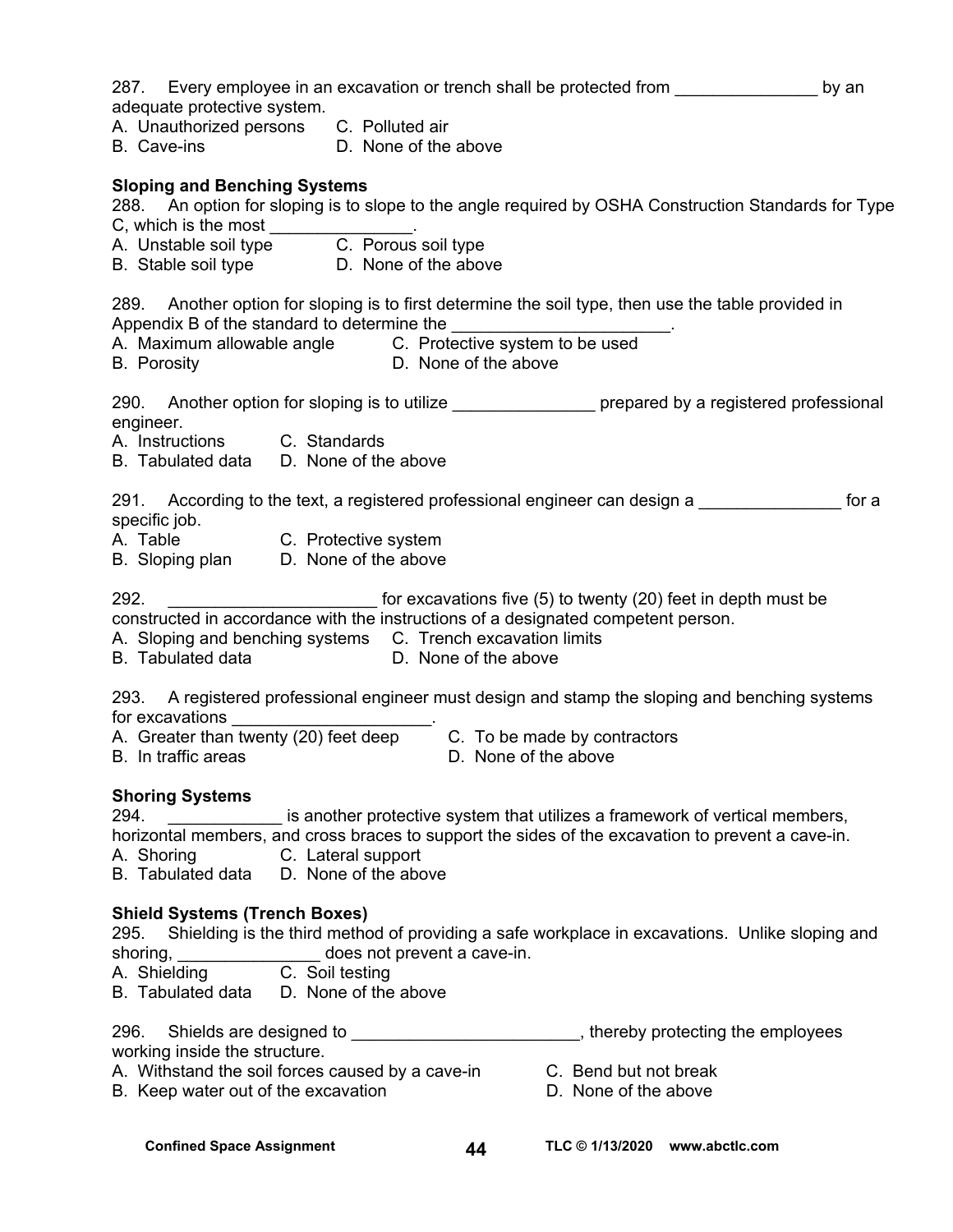| A. Sloping and benching systems C. Protective systems<br><b>B.</b> Shielding                           | 297. Design and construction of the same is not covered in the OSHA Standards.<br>D. None of the above                                                       |
|--------------------------------------------------------------------------------------------------------|--------------------------------------------------------------------------------------------------------------------------------------------------------------|
| <b>Safety Precautions for Shield Systems</b>                                                           |                                                                                                                                                              |
|                                                                                                        | 298. There must not be any lateral movement of ____________ when installed.                                                                                  |
| A. Sloping and benching systems C. Ladders<br><b>B.</b> Shields                                        | D. None of the above                                                                                                                                         |
| C. Tabulated data<br>A. Shield                                                                         | 299. To protect employees from cave-ins when entering and exiting the shield, a ladder within the<br>or a properly sloped ramp at the end shall be provided. |
| B. Jobsite D. None of the above                                                                        |                                                                                                                                                              |
| removal, or during any vertical movement.                                                              | 300. According to the text, employees are not allowed in the <b>Sandax Eduardia</b> during installation,                                                     |
| A. Sloping and benching systems C. Vicinity of the excavation<br><b>B.</b> Shield                      | D. None of the above                                                                                                                                         |
| 301.                                                                                                   | Shields can be installed 2 ft. above the bottom of an excavation, provided that they are                                                                     |
| B. Resist loads at the full depth D. None of the above                                                 |                                                                                                                                                              |
| excavation begins.                                                                                     | 302. The _____________ must extend at least 18 inches above the point where proper sloping of the                                                            |
| A. Sloping and benching systems C. Protective systems<br><b>B.</b> Shield                              | D. None of the above                                                                                                                                         |
|                                                                                                        | 303. The exposed excavation wall at the ______________________ must be sloped, shored, or shielded.                                                          |
| A. Excavation site C. Traffic side of the excavation<br>B. Open end of the shield D. None of the above |                                                                                                                                                              |
|                                                                                                        |                                                                                                                                                              |
| <b>Personal Protective Equipment</b><br>304.                                                           | requires that employees wear a hard hat, safety glasses, and work boots on                                                                                   |
| the jobsite.<br>A. The contractor C. Recommended practice                                              |                                                                                                                                                              |
| B. OSHA policy D. None of the above                                                                    |                                                                                                                                                              |
| <b>Excavation &amp; Trenching Guidelines</b>                                                           | 305     Procedures and quidelines for the protection of employees working in and around excavations                                                          |

305. Procedures and guidelines for the protection of employees working in and around excavations and trenches must be in compliance with OSHA Standards described in Subpart P (CFR 1926.650) for the construction industry.<br>
A. True B. False

B. False

306. According to the text, the competent person(s) must be trained in accordance with the OSHA Excavation Standard, and all other programs that may apply, and must demonstrate a thorough understanding and knowledge of the programs and the hazards associated.

A. True B. False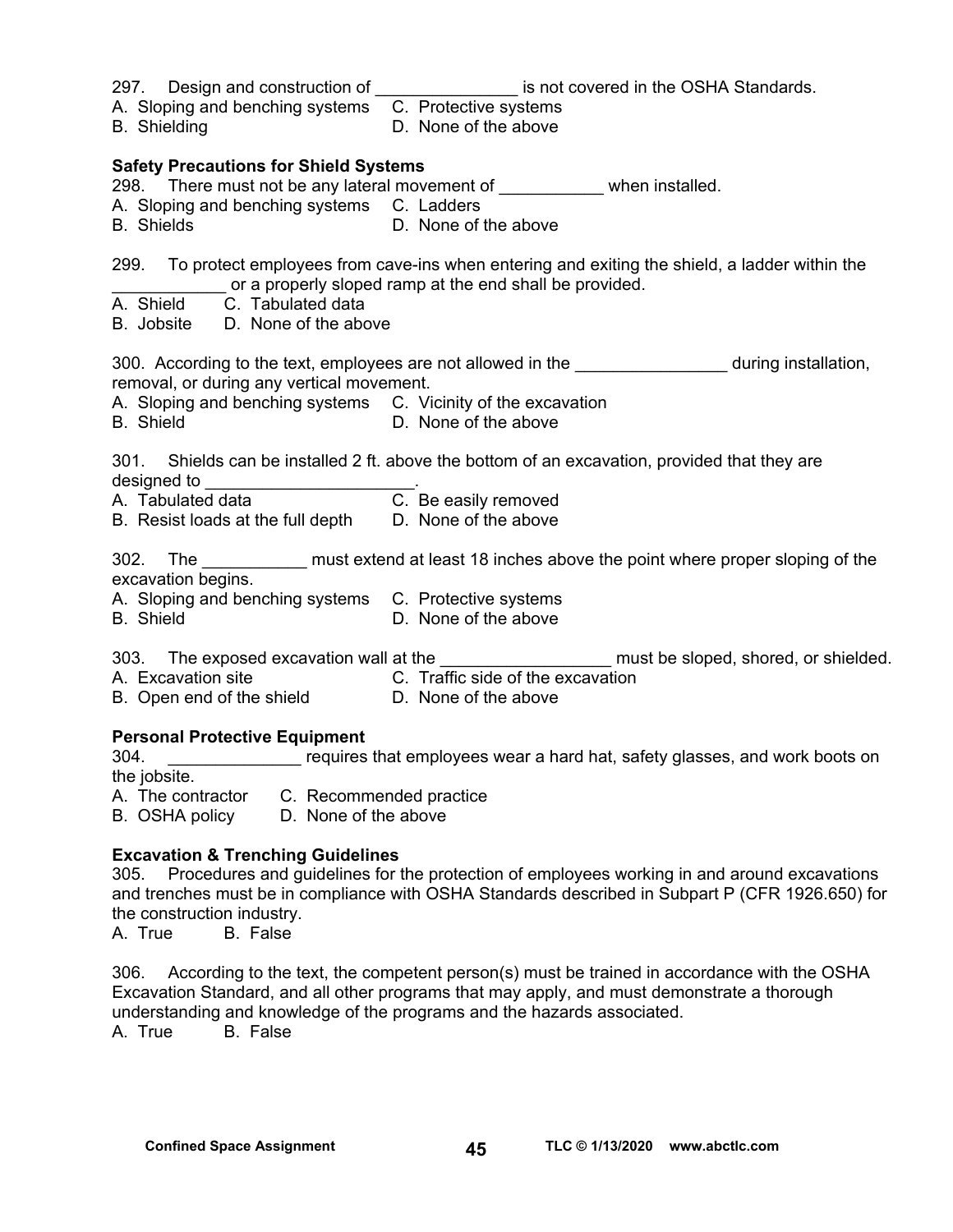307. All other employees working in and around the excavation must be trained to recognize the hazards associated with \_\_\_\_\_\_\_\_\_\_\_\_\_\_\_\_\_\_\_\_\_.

|                                                                                                                               | 307. All other employees working in and around the excavation must be trained to recognize the                                                                                                                                                  |
|-------------------------------------------------------------------------------------------------------------------------------|-------------------------------------------------------------------------------------------------------------------------------------------------------------------------------------------------------------------------------------------------|
| hazards associated with<br>A. OSHA Standards<br>B. Trenching and excavating  D. None of the above                             |                                                                                                                                                                                                                                                 |
| <b>Hazard Controls</b><br>work go faster.<br>A. True B. False                                                                 | 308. Knowing the location of underground installations is a good idea because it could make the                                                                                                                                                 |
|                                                                                                                               | 309. All overhead hazards (surface encumbrances) must be removed or supported to                                                                                                                                                                |
| A. Meet OSHA Standards<br>B. Make trenching and excavating easier D. None of the above                                        | <b>C.</b> Eliminate the hazard                                                                                                                                                                                                                  |
|                                                                                                                               | 310. If ____________ will be over 20 feet deep, it must be designed by a registered professional                                                                                                                                                |
| engineer.<br>A. An excavation C. Construction equipment<br>B. A means of access or egress D. None of the above                |                                                                                                                                                                                                                                                 |
| 311.                                                                                                                          | _______________________________, such as sloping, shoring, or shielding, will be utilized to protect                                                                                                                                            |
| employees.<br>A. Adequate protective systems C. Soil testing<br>B. Soil classifications D. None of the above                  |                                                                                                                                                                                                                                                 |
| <b>B.</b> False<br>A. True                                                                                                    | 312. An excavation safety plan must be developed to protect employees.                                                                                                                                                                          |
| protect them while working in excavations.<br>A. Uniforms C. Personal protective equipment<br>B. Apparel D. None of the above | 313. Workers must be supplied with, and wear, any substance the deemed necessary to                                                                                                                                                             |
| The spoil pile must not block the safe means of egress.<br>A. Safety plans<br><b>B.</b> Barricades                            | 314. All ___________________ must be stored at least two (2) feet from the sides of the excavation.<br>C. Spoil piles<br>D. None of the above                                                                                                   |
| 315.<br>than 25 feet laterally to reach a<br>A. Stairway, ramp, or ladder<br>B. Safe area                                     | If a trench or excavation is 4 feet or deeper, stairways, ramps, or ladders must be provided as a<br>safe means of access and egress. Employees working in trenches must not have to travel any more<br>C. Benched area<br>D. None of the above |
| 316.<br>A. Construction debris                                                                                                | No employee will be permitted to work in an excavation where <u>successive</u><br>is accumulating<br>unless adequate protection measures are used to protect the employees.<br>C. Spoil                                                         |

B. Water **D. None of the above**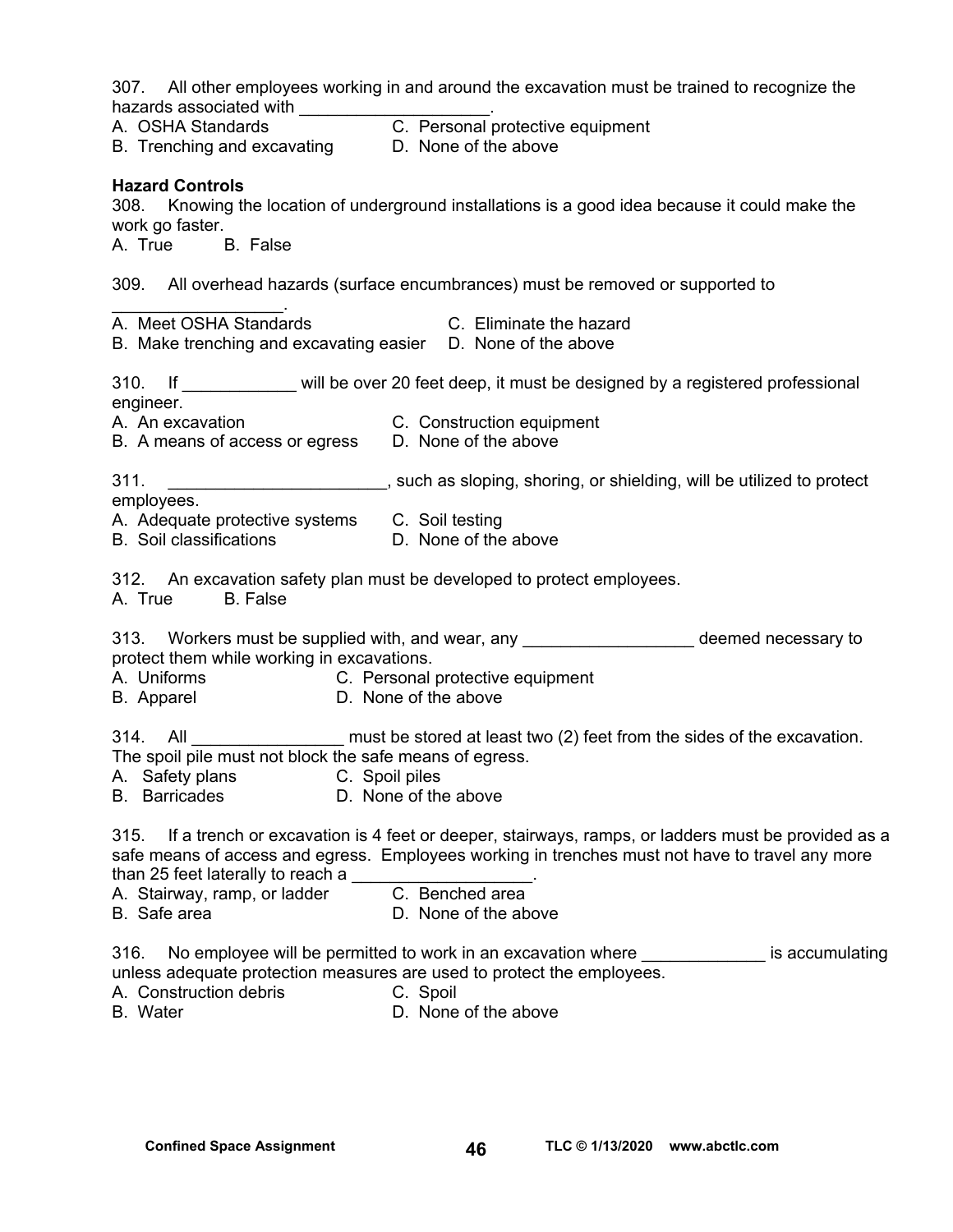317. All excavations and trenches must be inspected daily by a state of the sprior to employee exposure or entry. Trenches and excavations will also be inspected after any rainfall, soil change, or any other time needed during the shift.

A. Professional engineer C. Competent person

B. Supervisor **D.** None of the above

318. When excavations and trenches 4 feet or deeper have the potential for toxic substances or \_\_\_\_\_\_\_\_\_\_\_\_\_\_\_\_\_, the air will be tested at least daily.

- A. Cave-ins **C. Hazardous atmospheres**
- B. Unauthorized workers **D. None of the above**

319. If work is in or around traffic, \_\_\_\_\_\_\_\_\_\_\_\_\_\_\_\_\_\_\_\_\_\_ must be utilized to ensure the safety of

employees, vehicular traffic, and pedestrians.

- A. Signs and barricades C. Additional personnel
- B. Soil classifications D. None of the above

#### **Excavation Safety Plan**

320. A written excavation safety plan is required. This plan is to be developed to the level necessary to ensure complete compliance with the the compliant of the standards.

A. Professional engineer's requirements C. Protective systems

- 
- B. OSHA Excavation Safety Standard D. None of the above

#### **Soil Classification and Identification**

321. The Simplified Soil Classification System defined by OSHA Standards consists of four

categories:  $\qquad \qquad$ , Type A, Type B, and Type C.

A. Stable rock C. Stiff clay

B. Gravel D. None of the above

322. Type A soils are **Exercise 12** with an unconfined compressive strength of 1.5 tons per square foot (TSF) or greater.

- A. The least stable C. Field tested
- B. Cohesive soils **D. None of the above**
- 323. Examples of Type A soils are *\_\_\_\_\_\_\_\_\_\_\_\_\_\_\_\_\_\_\_\_\_\_\_* like caliche and hardpan.
- A. Cemented soils **C. Uncommon soils**
- B. Soil classifications D. None of the above

#### **Soil Test & Identification**

324. The competent person will classify the **Example 2018** according to the definitions in Appendix A of the OSHA standard based on at least one visual and one manual analysis.

- A. Shields C. Cohesion tests
- B. Soil type D. None of the above

325. Soil classification tests should be run on freshly excavated samples from the excavation and are designed to determine soil stability based on a number of criteria. A. True B. False

326. Clay, silt, and sand are \_\_\_\_\_\_\_\_\_\_\_\_\_\_\_\_\_\_. Clay particles are the smallest, silt particles are intermediate, and sand particles are the largest.

- A. Very cohesive C. Size classifications<br>B. Corrosive D. None of the above
- D. None of the above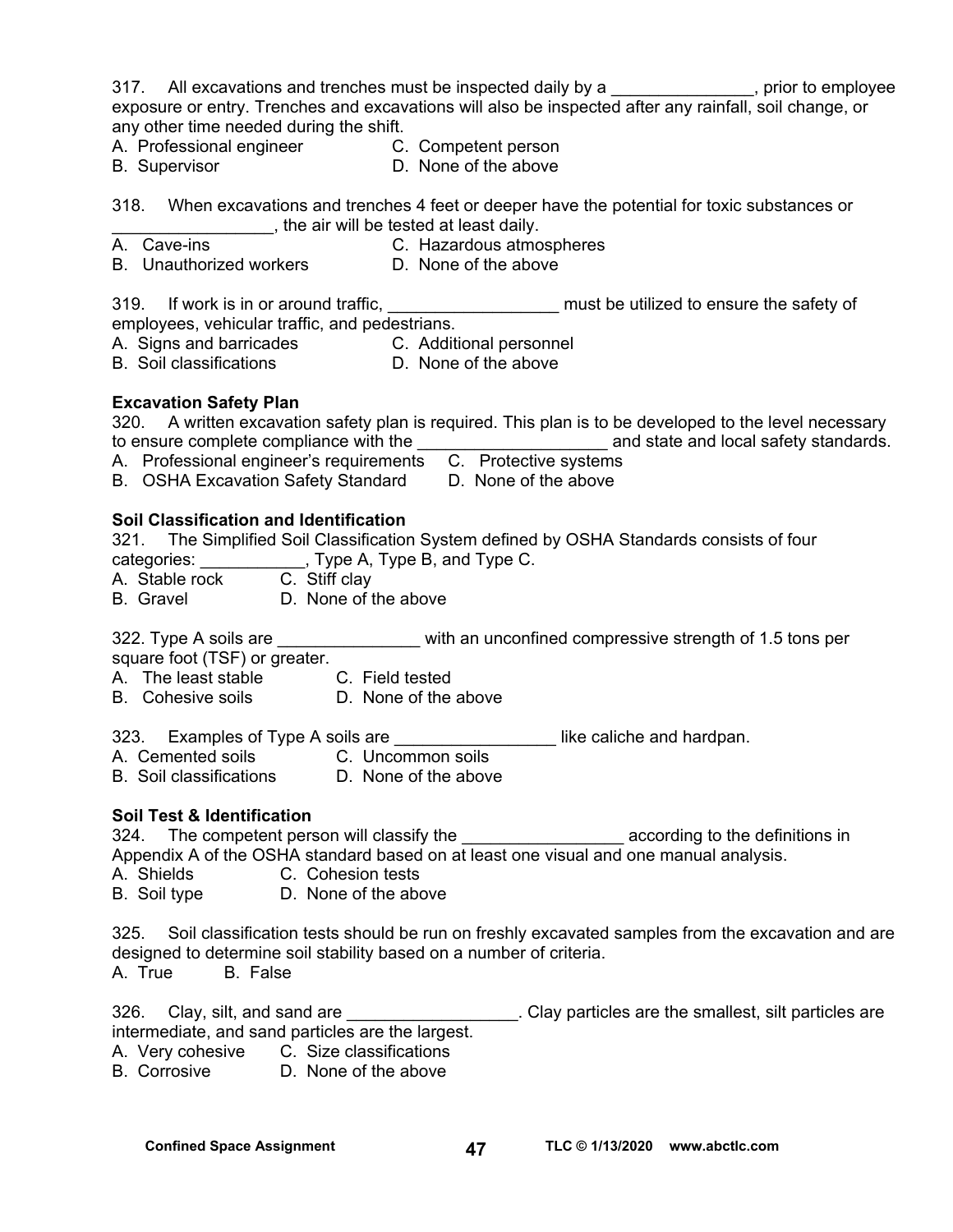327. The degree of **Example 20** and plasticity of a soil depend on the amounts of clay, silt, sand, and water present.

- A. Compatibility C. Durability
- B. Cohesiveness D. None of the above

328. The soil in an excavation is subject to change several times within the scope of a project and the **the contract will vary with weather and job conditions.** 

A. Shields C. Moisture content

B. Shoring D. None of the above

329. According to the text, the competent person must also determine the level of protection based on what conditions exist at the time of the test, and

- A. Available equipment C. Allow for changing conditions<br>B. Tabulated data B. None of the above
- D. None of the above

#### **Shielding**

330. Shielding does not prevent cave-ins. Instead, it protects the workers in the event of a cave-in. A. True B. False

331. When placed in an excavation, shields have sufficient structural strength to support the thereby protecting the employees in the trench.<br>A. Nearby structures **Exercic** C. Force of a cave-in should one occu

C. Force of a cave-in should one occur

B. Construction vehicles **D.** None of the above

332. Most have two flat, parallel metal walls that are held apart by metal cross braces that are placed at the ends of the "box." This allows for the installation of pipe within the interior dimensions of the shield.

- 
- A. Shields C. Shoring systems B. Reputable manufacturers D. None of the above

333. An operation where a contractor excavates just enough trench to install the shield, then sets a joint of pipe, then excavates further, then pulls the shield forward to install another joint while the first is being backfilled, is known as "

- A. Shielding **C.** Standard practice
- B. Cut and cover **D.** None of the above

334. \_\_\_\_\_\_\_\_\_\_\_\_\_\_\_ have become more popular with public works maintenance crews and contractors working in shallow excavations because of their ease of use.

- A. Smaller shields C. Open-ended shields
- B. Reputable manufacturers D. None of the above

335. Round shields made of \_\_\_\_\_\_\_\_\_\_\_\_\_\_\_ have recently appeared.

- A. Approved materials C. Corrugated metal
- B. Wood D. None of the above

336. Since shield construction is not covered by OSHA Standards, it is critical that you know your

- $\mathcal{L}_\text{max}$  . The set of the set of the set of the set of the set of the set of the set of the set of the set of the set of the set of the set of the set of the set of the set of the set of the set of the set of the set A. Supplier C. Competent person
- B. Safety manual D. None of the above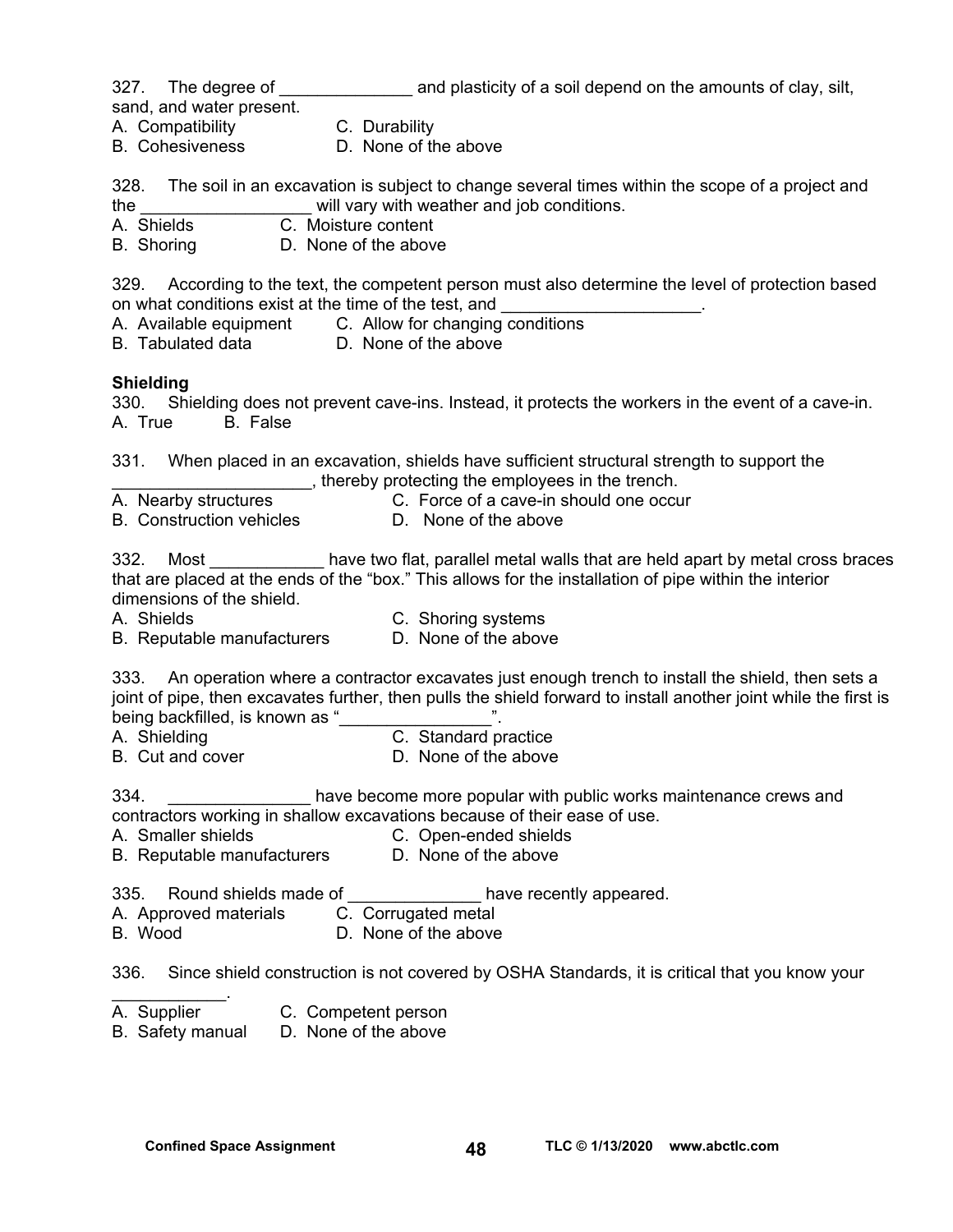| 337.                                                                                  | supply boxes designed by registered professional engineers and                                                                                                                                             |
|---------------------------------------------------------------------------------------|------------------------------------------------------------------------------------------------------------------------------------------------------------------------------------------------------------|
| certified for their applications.                                                     |                                                                                                                                                                                                            |
| A. Contractor's                                                                       | C. Local                                                                                                                                                                                                   |
| B. Reputable manufacturers D. None of the above                                       |                                                                                                                                                                                                            |
|                                                                                       | 338. Any bent of deformed structural member of a shield system must be repaired or replaced                                                                                                                |
| according to the manufactures' guidelines.<br>A. True B. False                        |                                                                                                                                                                                                            |
|                                                                                       | 339. Any modification to the shields must be ________________________.                                                                                                                                     |
|                                                                                       | A. Reported to the competent person C. Approved by the manufacturer                                                                                                                                        |
| B. Noted in the excavation log b D. None of the above                                 |                                                                                                                                                                                                            |
|                                                                                       | 340. Shields in trenches must be installed so as to prevent _____________________ in the event of a                                                                                                        |
| cave-in                                                                               |                                                                                                                                                                                                            |
| A. Lateral movement C. Cohesion tests<br>B. Damage to equipment  D. None of the above |                                                                                                                                                                                                            |
|                                                                                       |                                                                                                                                                                                                            |
|                                                                                       | 341. According to the text, shields may ride two feet above the bottom of an excavation, provided<br>they are calculated to support the full depth of the excavation and there is no _______________ under |
| or behind the shield.                                                                 |                                                                                                                                                                                                            |
| A. Caving C. Spoil                                                                    |                                                                                                                                                                                                            |
| B. Material D. None of the above                                                      |                                                                                                                                                                                                            |
|                                                                                       | 342. Workers must be protected when entering or leaving the shield by using a within                                                                                                                       |
| the shield or a properly sloped ramp at the end.                                      |                                                                                                                                                                                                            |
| A. Shield C. Support                                                                  |                                                                                                                                                                                                            |
| B. Ladder D. None of the above                                                        |                                                                                                                                                                                                            |
|                                                                                       | 343. Workers must exit the shield during its installation, removal, or ________________.                                                                                                                   |
| A. Inclement weather C. During vertical movement                                      |                                                                                                                                                                                                            |
| B. Soil testing D. None of the above                                                  |                                                                                                                                                                                                            |
|                                                                                       | 344. The excavation wall at the _________________________ should be sloped, shored or shielded off to                                                                                                      |
| prevent a cave-in from the end.                                                       |                                                                                                                                                                                                            |
| A. Side of the shield C. Open end of the shield                                       |                                                                                                                                                                                                            |
| B. End of the job D. None of the above                                                |                                                                                                                                                                                                            |
| 345.                                                                                  | If the excavation will be deeper than the <b>with the contact to the contact of the correct</b>                                                                                                            |
|                                                                                       | specifications may be used. As an alternate, the excavation may be sloped back to the maximum                                                                                                              |
| allowable angle from a point 18 inches below the top of the shield.                   |                                                                                                                                                                                                            |
| A. Planned depth C. Designed depth                                                    |                                                                                                                                                                                                            |
| B. Shield is tall<br>D. None of the above                                             |                                                                                                                                                                                                            |
| <b>Inspections</b>                                                                    |                                                                                                                                                                                                            |
| 346.                                                                                  | The excavations, adjacent areas, and protective systems shall be inspected daily by the                                                                                                                    |
| C. Competent person<br>A. Contractor                                                  |                                                                                                                                                                                                            |
| D. None of the above<br><b>B.</b> Employees                                           |                                                                                                                                                                                                            |
|                                                                                       |                                                                                                                                                                                                            |
|                                                                                       |                                                                                                                                                                                                            |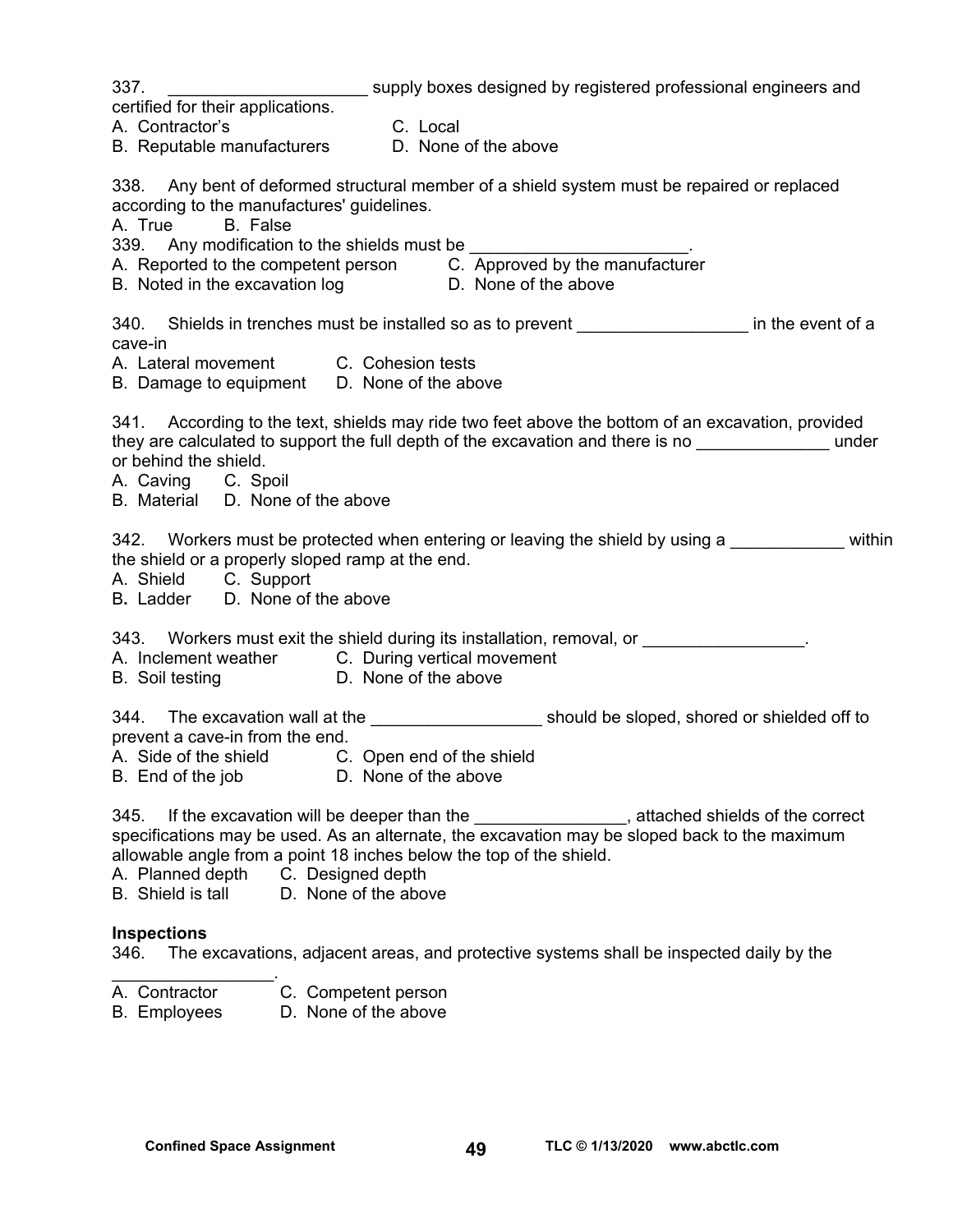347. During inspections, the competent person shall look for evidence of a situation that could result in a cave-in, indications of \_\_\_\_\_\_\_\_\_\_\_\_\_\_\_\_\_\_\_\_\_\_\_, hazardous atmospheres or other hazardous conditions.

- A. Failure of protective systems C. OSHA compliance
- B. Poor workmanship D. None of the above

348. All shall be conducted by the competent person prior to the start of work, as needed throughout the shift, and after every rainstorm or other increasing hazard.

- 
- A. Inspections C. OSHA compliance inspections
- B. Writing of excavation reports D. None of the above

#### **Handling an OSHA Inspection**

349. Project managers, foremen, and competent persons sometimes feel intimidated when \_\_\_\_\_\_\_\_\_\_\_\_\_\_\_\_\_\_\_ visits a job sit.

- A. A news reporter C. An OSHA compliance officer
- B. A professional engineer D. None of the above

350. In order to avoid feeling intimidated, companies should have a policy and a plan of action for managers to follow when handling

- A. Contractors C. An OSHA inspection
- B. Unauthorized persons D. None of the above

351. In order to defend your company against \_\_\_\_\_\_\_\_\_\_\_\_\_\_\_\_\_\_\_\_\_\_\_\_\_\_\_\_\_\_\_\_\_\_\_ at an OSHA hearing or in a court of law, accurate documentation of the facts is necessary.

- A. Contractors C. False claims
- B. Alleged violations D. None of the above

352. All competent persons should keep a \_\_\_\_\_\_\_\_\_\_\_\_ to help them remember information such as the dates, temperature, conditions, trench, address, and the crew that was working.

- A. Logbook C. Case history
- B. Work schedule D. None of the above

353. You, as the designated competent person, should keep a copy of the \_\_\_\_\_\_\_\_\_\_\_\_\_\_, your safety policy, and a copy of your written hazard communication policy with you at all times. A. Competent training manual C. OSHA Construction Standards

B. Excavation report **D. None of the above** 

### **Ladder Safety Chapter**

#### **Purpose**

- 354. According to the text, employees who use ladders must be trained in \_\_\_\_\_\_\_\_\_\_\_\_\_\_.<br>A. Maintenance **C.** Proper selection, inspection, use and storage
- C. Proper selection, inspection, use and storage
- B. Use of working platforms D. None of the above

355. A large percentage of accidents in the workplace have been caused by  $\qquad \qquad \ldots$ 

- A. Missing support braces C. Improper use of ladders
	-
- B. Too low a weight rating **D.** None of the above
- **Ladder Hazards**

#### **Hazards include:**

- where the motival control of the motivation of the motivation of the state of the state of the state of the st<br>356. Using a ladder with
- A. Proper locking devices C. Missing or broken parts
- B. Working platforms D. None of the above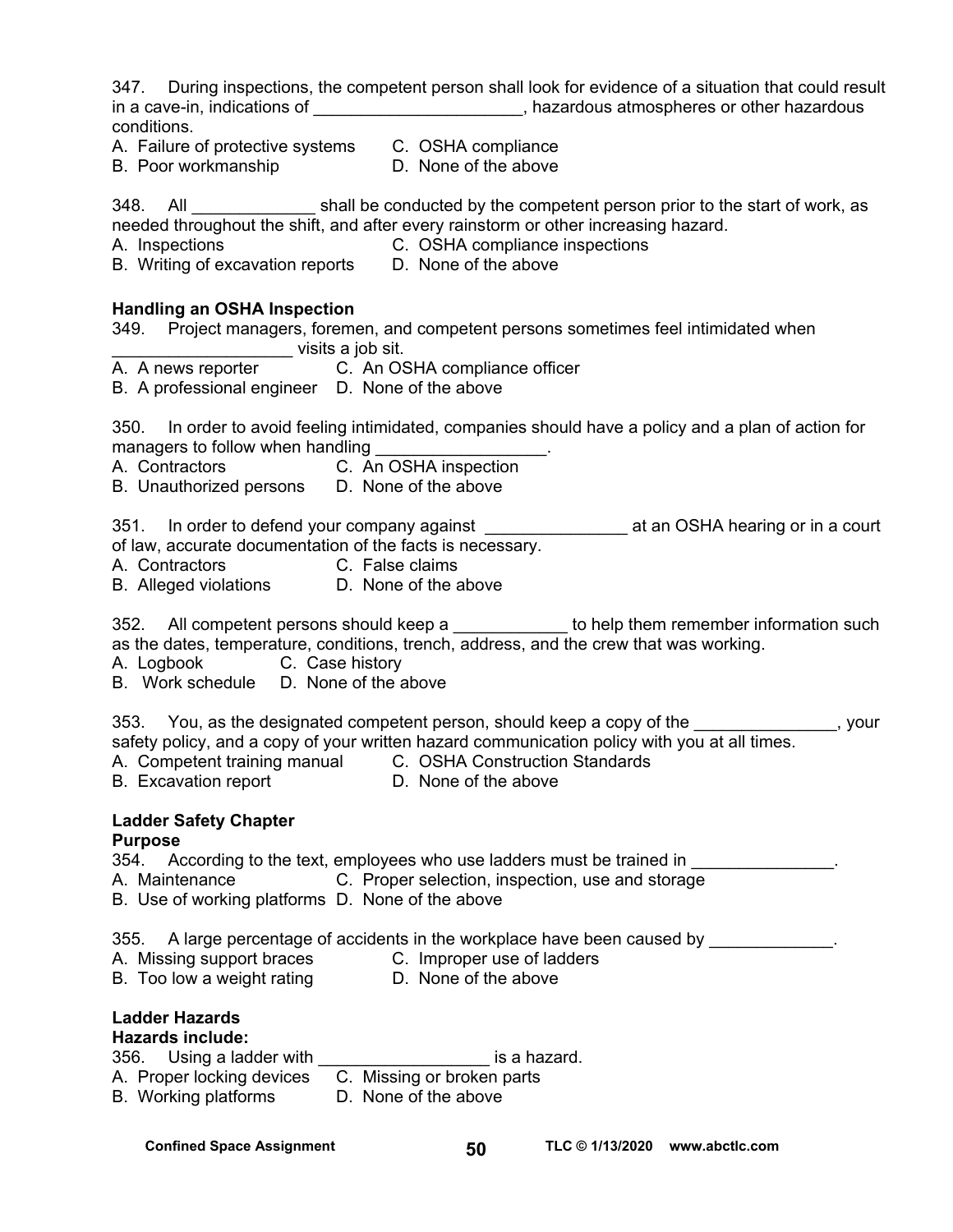|                                                                                                                                  | 357. Using a ladder with _______________________ is a hazard.<br>A. All rungs and steps C. Proper certification<br>B. Too low a weight rating D. None of the above |                                                                                                         |  |
|----------------------------------------------------------------------------------------------------------------------------------|--------------------------------------------------------------------------------------------------------------------------------------------------------------------|---------------------------------------------------------------------------------------------------------|--|
|                                                                                                                                  |                                                                                                                                                                    |                                                                                                         |  |
|                                                                                                                                  | 358. Using a ladder that is _________________________________ is a hazard.                                                                                         |                                                                                                         |  |
|                                                                                                                                  | A. Properly maintained $\overline{C}$ . Too short for the intended purpose<br>B. In good repair $D$ . None of the above                                            |                                                                                                         |  |
|                                                                                                                                  |                                                                                                                                                                    |                                                                                                         |  |
|                                                                                                                                  | 359. Using metal ladders near _____________________ is a hazard.                                                                                                   |                                                                                                         |  |
|                                                                                                                                  | A. Electrical wires C. Wet structures                                                                                                                              |                                                                                                         |  |
|                                                                                                                                  | B. Trench boxes D. None of the above                                                                                                                               |                                                                                                         |  |
|                                                                                                                                  |                                                                                                                                                                    |                                                                                                         |  |
|                                                                                                                                  |                                                                                                                                                                    |                                                                                                         |  |
|                                                                                                                                  | 360. Using ladders as a<br>A. Training tool <b>C. Means of access</b><br>B. Working platform <b>D. None of the above</b>                                           |                                                                                                         |  |
|                                                                                                                                  | 361. ________________________ from ladders is a hazard.                                                                                                            |                                                                                                         |  |
|                                                                                                                                  |                                                                                                                                                                    |                                                                                                         |  |
|                                                                                                                                  | A. Rungs and steps C. Objects falling<br>B. Spreaders D. None of the above                                                                                         |                                                                                                         |  |
| <b>Ladder Inspection</b><br>362. Ladders must be inspected before each use.<br>A. True B. False                                  |                                                                                                                                                                    |                                                                                                         |  |
| etc.                                                                                                                             |                                                                                                                                                                    | 363. Ladders must be inspected to make sure that _______________________ are free of oil, grease, dirt, |  |
|                                                                                                                                  | A. All rungs and steps C. Locking mechanisms                                                                                                                       |                                                                                                         |  |
|                                                                                                                                  | B. Spreaders <b>D. None of the above</b>                                                                                                                           |                                                                                                         |  |
|                                                                                                                                  | 364. Ladders must be inspected to make sure that __________________ are tight.                                                                                     |                                                                                                         |  |
| A. All fittings C. Cables                                                                                                        |                                                                                                                                                                    |                                                                                                         |  |
|                                                                                                                                  | B. Working platforms D. None of the above                                                                                                                          |                                                                                                         |  |
| place.                                                                                                                           |                                                                                                                                                                    | 365. Ladders must be inspected to make sure that ________________ or other locking devices are in       |  |
| A. Ropes C. Safety Labels                                                                                                        |                                                                                                                                                                    |                                                                                                         |  |
| <b>B.</b> Spreaders                                                                                                              | D. None of the above                                                                                                                                               |                                                                                                         |  |
| 366.                                                                                                                             |                                                                                                                                                                    | Ladders must be inspected to make sure that non-skid safety feet are ___________                        |  |
| A. Too short                                                                                                                     | C. In place                                                                                                                                                        |                                                                                                         |  |
| <b>B.</b> Painted                                                                                                                | D. None of the above                                                                                                                                               |                                                                                                         |  |
| 367.                                                                                                                             |                                                                                                                                                                    | Ladders must be inspected to make sure that there are no structural defects, and that                   |  |
| A. All support braces are intact<br>C. Ladders are properly color-coded<br>D. None of the above<br>B. Safety labels are in place |                                                                                                                                                                    |                                                                                                         |  |
|                                                                                                                                  |                                                                                                                                                                    |                                                                                                         |  |

368. Broken ladders must be thrown away since most ladders cannot be repaired to manufacturer specifications.<br>A. True

B. False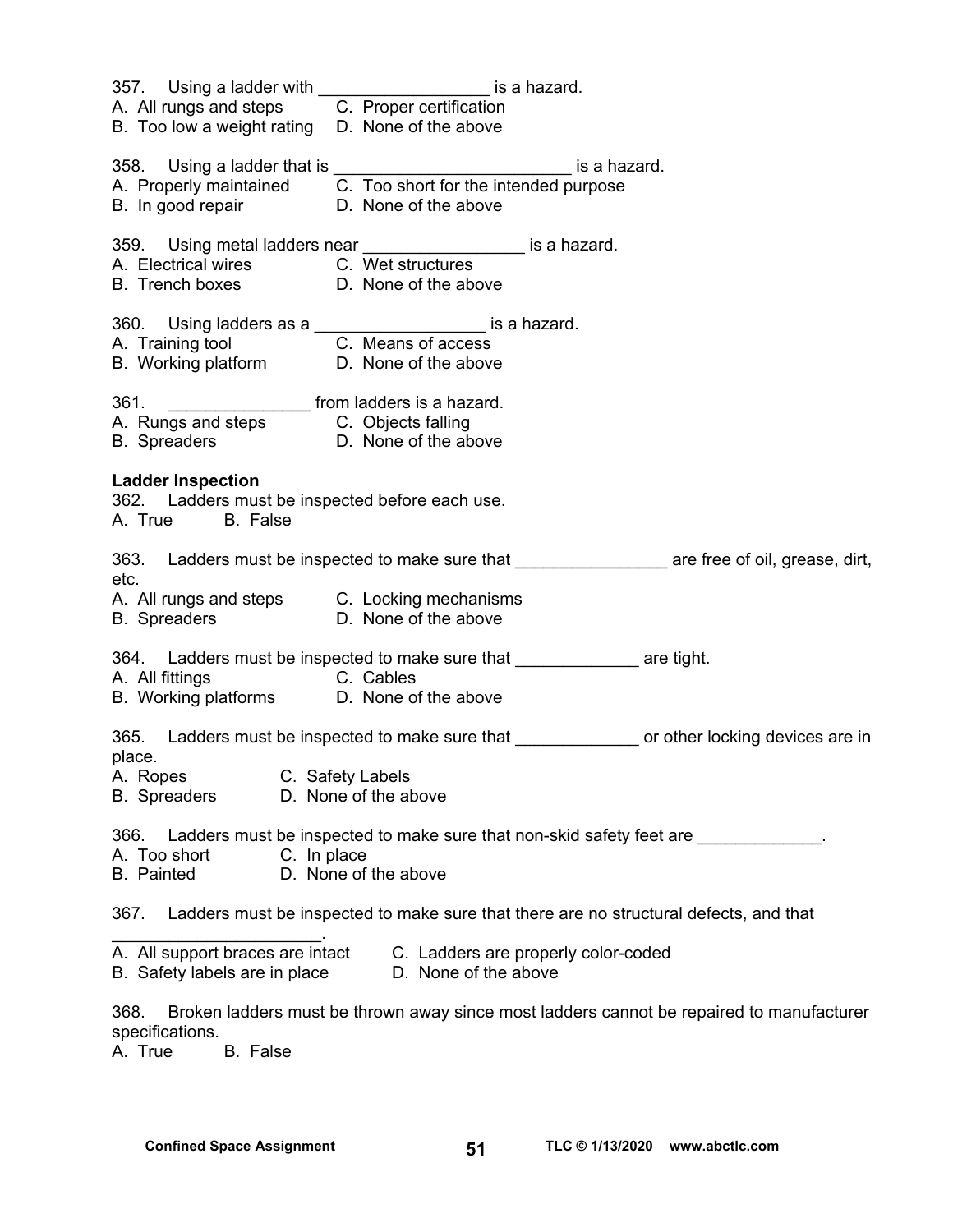#### **SAFETY GLOSSARY**

369. Visible warning barriers that keep vehicles and pedestrians from entering a construction site are called  $\Box$ 

- A. Barricades C. Bulges
- B. Bracing Systems D. None of the above

370. \_\_\_\_\_\_\_\_\_\_\_\_\_ are devices that hold or fasten two or more parts together or in place. Braces may be diagonal or horizontal, and they may be made of wood or metal.

- A. Barricades C. Buried Structures
- B. Braces D. None of the above

371. A part of a trench shoring system used to prevent trench walls from collapsing is called a

- $\mathcal{L}_\text{max}$  . The set of the set of the set of the set of the set of the set of the set of the set of the set of the set of the set of the set of the set of the set of the set of the set of the set of the set of the set A. Barricade C. Buried Structure
- B. Bracing System D. None of the above

372. A method of cutting back the sides of a trench into horizontal steps to prevent cave-ins is called

- $\mathcal{L}_\text{max}$  . The set of the set of the set of the set of the set of the set of the set of the set of the set of the set of the set of the set of the set of the set of the set of the set of the set of the set of the set A. Barricading C. Benching
- B. Shoring D. None of the above

373. An outward swelling in the soil of a trench which may be a warning sign of trench failure is called

- $a$
- A. Bulge C. Swell
- B. Bracing System D. None of the above

374. Manholes, junction boxes or catch basins are **\_\_\_\_\_\_\_\_\_\_\_\_\_\_\_\_\_** that may be encountered during trenching.

- A. Buried structures C. Above-ground structures
- B. Bracing Systems D. None of the above

375. Fine-grained natural soil that is plastic when moist and hard and brittle when dry is the definition  $of \quad$ 

- A. Gravel C. Clay
- B. Clumps D. None of the Above

376. Heavy lumps or thick groupings of soil are known as  $\qquad \qquad$ .

- A. Gravel C. Clay
- B. Clumps D. None of the Above

377. The relative ability to clump together or the force holding two like substances together is the definition of \_\_\_\_\_\_\_\_\_\_\_.

- A. Attraction C. Non-Cohesion
- B. Cohesion D. None of the above
- 378. A soil is said to be  $\blacksquare$  when it has grains that hold together and clump well.
- A. Cohesive C. Saturated
- B. Wet D. None of the above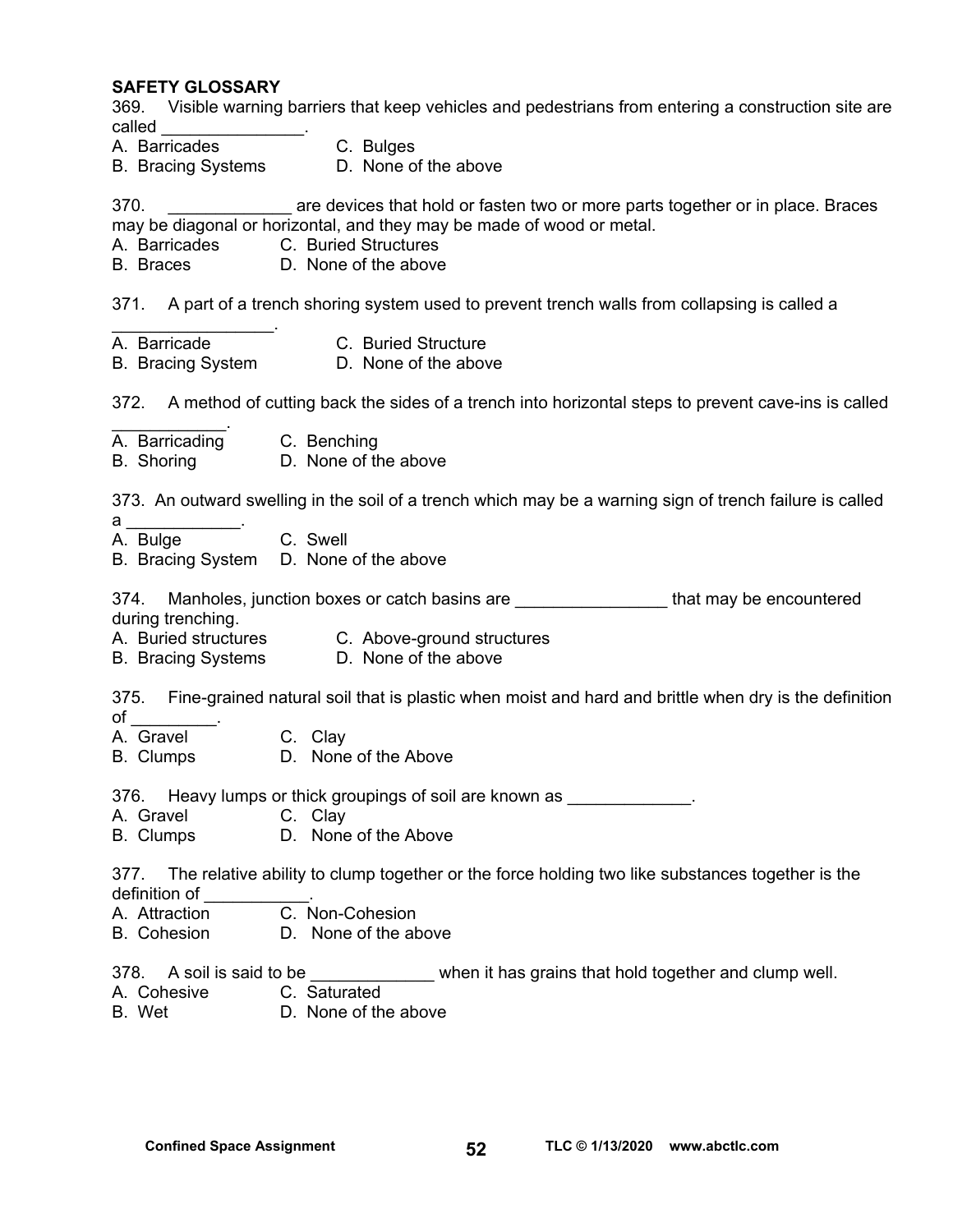379. The same is one who is capable of identifying existing and predictable hazards in the surroundings, or working conditions which are unsanitary, hazardous or dangerous to employees. This person is trained and knowledgeable about soil analysis and the use of protective systems. A. Competent Person C. Confined Space expert B. Supervisor D. None of the above 380. A workspace that has limited or restricted means of entry or exit, is large enough for an employee to enter and perform assigned work, and is not designed for continuous occupancy by the employee is the definition of a \_\_\_\_\_\_\_\_\_\_\_\_\_\_\_. A. Trench C. Confined Space B. Excavation D. None of the above 381. A ditch cut around the work site to keep water from entering the trench is called a  $\mathcal{L}_\text{max}$  and  $\mathcal{L}_\text{max}$ A. Drainage System C. Sediment trap B. Diversion Ditch D. None of the above 382. A \_\_\_\_\_\_\_\_\_\_\_\_\_\_ is comprised of pumps, pipe or channel used to drain off rain or groundwater from inside the trench. A. Drainage System C. Channel system B. Diversion Ditch D. None of the above 383. The definition of **Example 2018** is any man-made cut, cavity trench or depression in an earth surface, formed by earth removal. A. Trench C. Confined Space B. Excavation D. None of the above 384. A long narrow opening or crack in the rock or soil is called a \_\_\_\_\_\_\_\_\_. These types of cracks are often a sign of trench wall failure. A. Fissure C. Stress fracture B. Break D. None of the Above 385. \_\_\_\_\_\_\_\_\_\_\_\_ are soil particles that once were large rocks, but have been broken down through time and the effects of weathering. The size of a soil grain determines the stability and cohesiveness of a soil. The larger the grain is, the more unstable the soil is. A. Grains C. Gravel<br>B. Grit B. None of D. None of the Above 386. **Example 286. Example 28 is a loose mixture of pebbles and rock fragments, which is coarser than sand.** A. Grains C. Gravel B. Rocks D. None of the Above 387. \_\_\_\_\_\_\_\_\_\_ is a layer of hard subsoil or clay that does not allow water in. It is classified as a Type A soil. A. Rock C. Loamy sand B. Hardpan D. None of the above 388. The swelling of a soil is called \_\_\_\_\_\_\_\_\_\_\_. A. Heaving C. Saturation

B. Wetness D. None of the above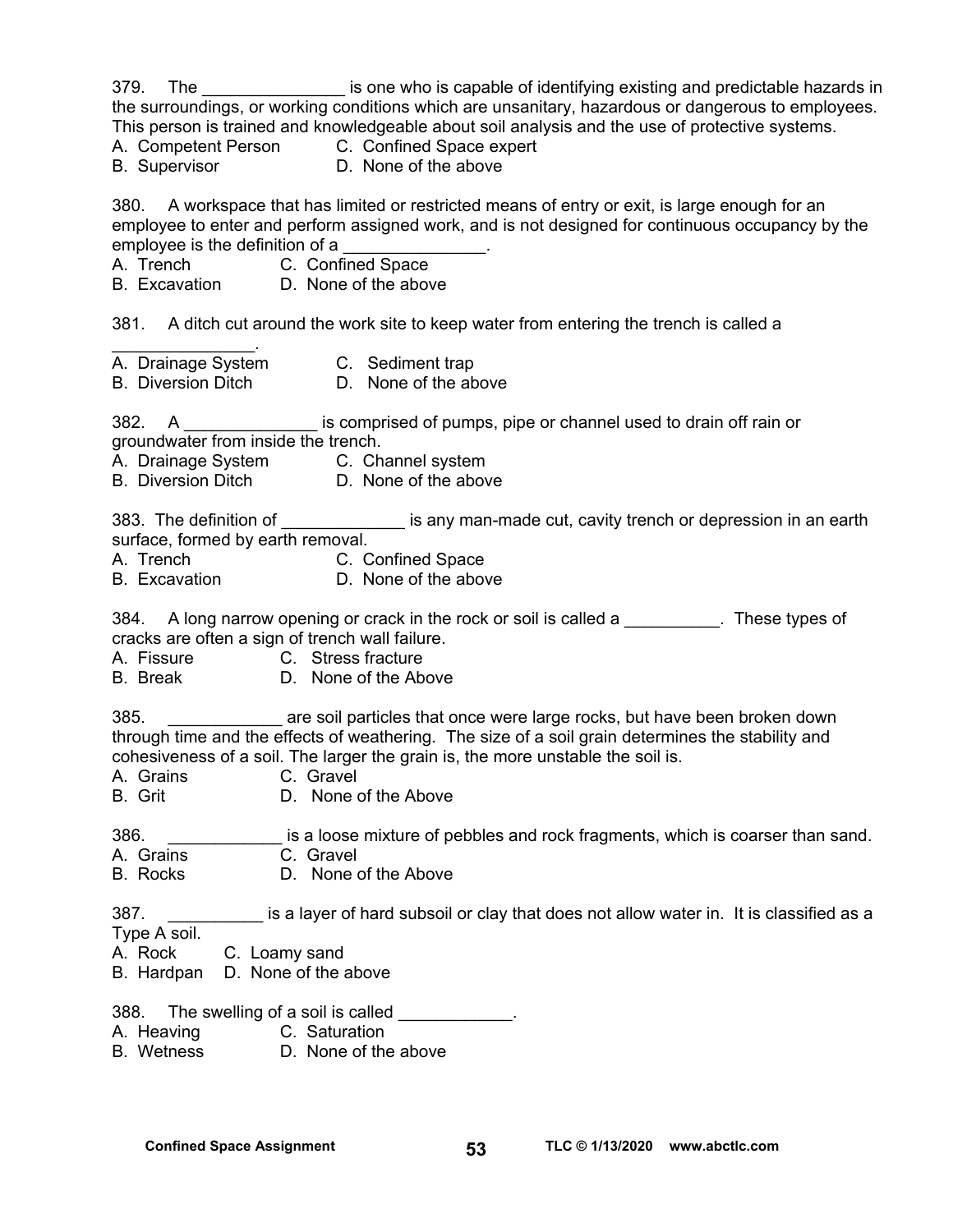389. Braces or supports within a shoring system are called **They are placed against** beams to resist the pressure of the earth. A. Jacks C. Shielding B. Sheeting D. None of the above 390. Tables and charts approved by a registered professional engineer and used to design and construct a protective system is known as A. Resource material C. Manufacturer's Tabulated Data B. Excavation evaluation D. None of the above 391. A **A Example 20 A**  $\blacksquare$  is a confined space that has one or more of these characteristics: (1) contains or has potential to contain a hazardous atmosphere, (2) contains a material that has the potential for engulfing an entrant, (3) has an internal configuration that might cause an entrant to be trapped or asphyxiated by inwardly converging walls or by a floor that slopes downward and tapers to a smaller cross section, and/or (4) contains any other recognized serious safety or health hazards. A. Registered confined space C. Permit Required Confined Space B. Prohibited confined space D. None of the above 392. **Example 392. 392. Example 392. https://wildesfitems such as safety goggles and glasses, reflective** clothing, work gloves, hard hat, safety shoes, rubber boots, earplugs or protectors, face shield and face mask or respirator. A. Protection C. Personal Protective Equipment B. Registered protective gear D. None of the above 393. A **A** Example is a professional engineer who is registered in the state where the work is to be performed. A. Safety officer **C. Registered Professional Engineer** B. Competent Person D. None of the above 394. **Example 2** is a type C soil with small, loose grains of disintegrated rock. A. Sandy Loam C. Sand B. Loamy Sand D. None of the above 395. Granular soil with enough silt and clay to make it slightly cohesive is the definition of  $\frac{1}{2}$ A. Sandy Loam C. Sand B. Loamy Sand D. None of the above 396. The process of a soil being filled to capacity with moisture is called A. Heaving C. Saturation B. Wetness D. None of the above 397. A phenomenon which happens when a trench wall is subjected to stress is called Fissured cracks widen until a portion of the trench wall breaks off and slides into the trench. A. Shear C. Cracking B. Settlement D. None of the above 398. \_\_\_\_\_\_\_\_\_\_\_ is a component of a trench shoring system. It consists of durable sheets of metal or wood, which are held firmly against a trench wall to prevent it from caving-in. A. A trench box C. Shielding B. Sheeting D. None of the above